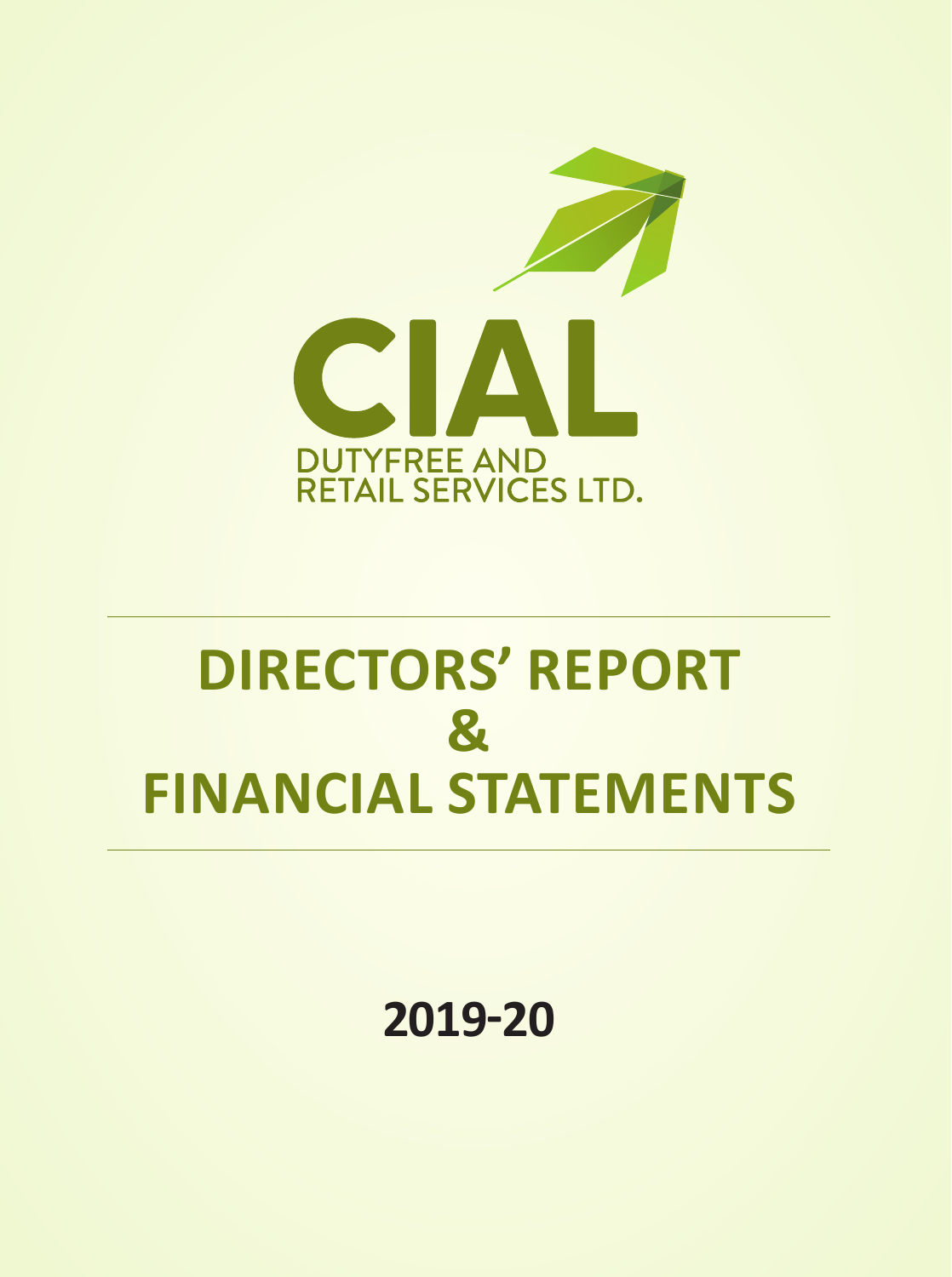## **CIAL DUTYFREE AND RETAIL SERVICES LIMITED**

Regd Office: XI/318 E, Cochin International Airport Buildings, Nedumbasserry Kochi Airport P.O – 683 111, CIN: U52399KL2016PLC040279 Phone & Fax: 0484 2374154; E - mail: cdrslsec@gmail.com

### **NOTICE OF THE ANNUAL GENERAL MEETING**

**Notice** is hereby given that the 04<sup>th</sup> Annual General Meeting of CIAL Dutyfree and Retail Services Limited will be held on **Friday,** the **04th day of September 2020 at 09.15 a.m. at XI/318E, Cochin International Airport Buildings, Cochin International Airport Road, Kochi Airport P.O., Ernakulam - 683 111,** the Registered office of the Company, to transact the following business.

### **ORDINARY BUSINESS**

- 1. To receive, consider and adopt the Audited Balance Sheet as at 31<sup>st</sup> March 2020, the Statement of Profit and Loss for the year ended on that date, Annexures and Schedules thereto and the report of the Directors' and Auditor's of the Company.
- 2. To appoint a Director in the place of Sri. A.M. Shabeer (DIN: 0001643446) who retires by rotation and being eligible, offers himself for re-appointment.
- 3. Appointment of Statutory Auditor and fixation of remuneration:

To consider and if thought fit, to pass with or without modification(s), the following resolution as an Ordinary Resolution:

"Resolved that pursuant to Section 139 and other applicable provisions of the Companies Act 2013 and the Rules made there under (including any statutory modification(s) or re-enactment thereof) the retiring auditor M/s.Krishnamoorthy & Krishnamoorthy, Chartered Accountants, Ernakulam (Firm Registration No: 001488S) be and is hereby appointed as the Statutory Auditor of the Company to hold office from the conclusion of this Annual General Meeting till the conclusion of next Annual General Meeting of the Company on such remuneration as may be fixed by the Board of Directors of the Company."

### **SPECIAL BUSINESS**

4. To consider and if thought fit, to pass with or without modification(s), the following resolution as an Ordinary Resolution:

"Resolved that pursuant to the provisions of Section 152 and all other applicable provisions of the Companies Act 2013 and the rules made thereunder, Sri. Jose Thomas P. (DIN:0002905126), who was appointed as an Additional Director by the Board of Directors at its meeting held on 29<sup>th</sup> September 2019 and whose term of office expires at this Annual General Meeting (AGM) and in respect of whom the Company has received a notice in writing from a member under Section 160 of the Companies Act 2013 along with the deposit of requisite amount, proposing the candidature of Sri. Jose Thomas P. for the office of Director, be and is hereby appointed as a Director and the period of office of Sri. Jose Thomas P. shall be liable to determination by retirement of directors by rotation."

> By order of the Board for **CIAL Dutyfree and Retail Services Limited**

> > **sd/- V.J. Kurian Chairman & Managing Director DIN: 0001806859**

Place : Nedumbassery Date: 10th July 2020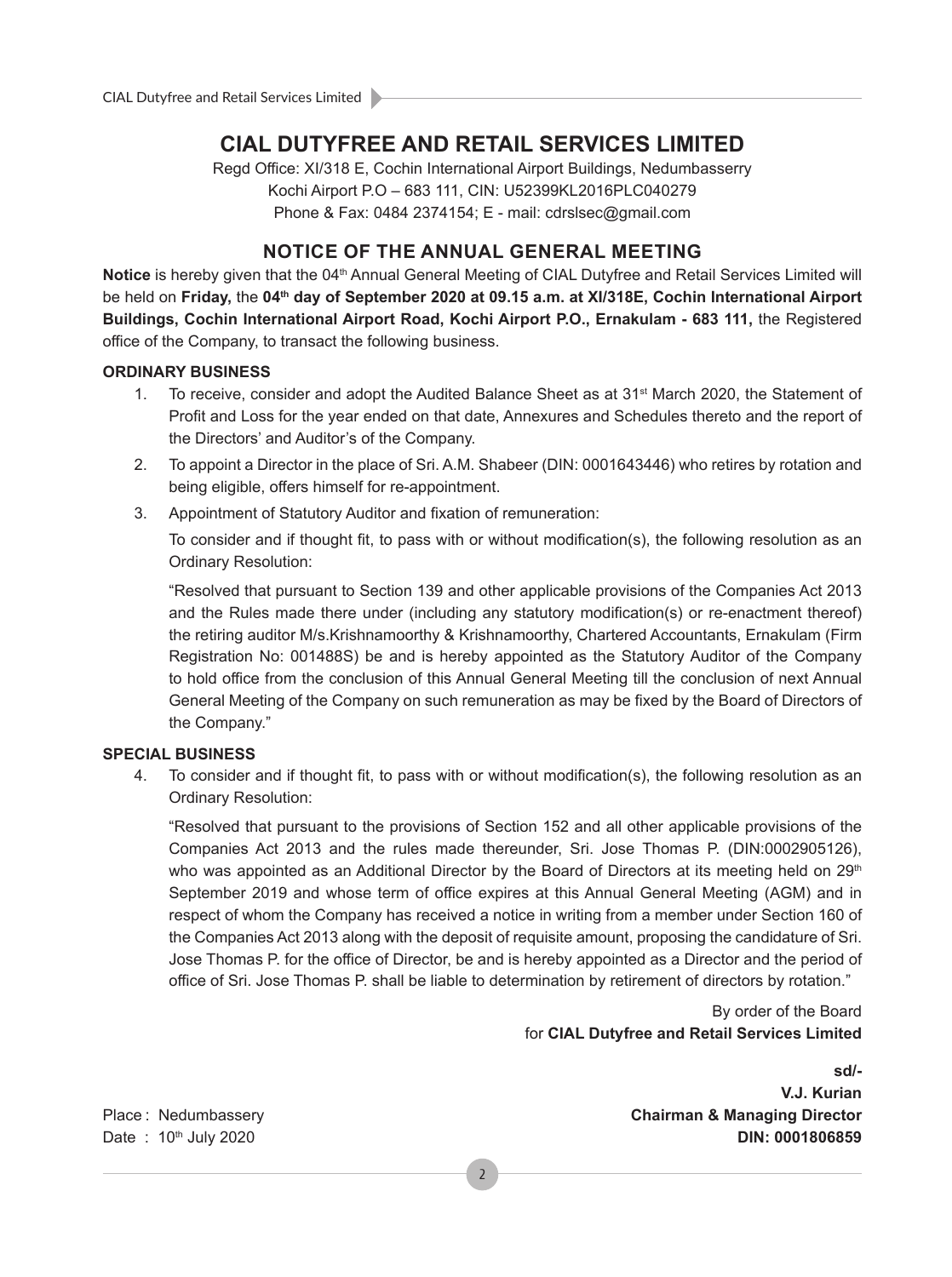### **Notes:**

- 1. **A member entitled to attend and vote at the Annual General Meeting is entitled to appoint a proxy to attend and vote instead of himself and such proxy need not be a member of the company.**
- 2. Instrument of proxies, in order to be effective, must be duly filled, stamped, signed and deposited at the Company's registered office not later than 48 hours before the commencement of the meeting.

**As per the requirement of Secretarial Standard - 2, the following information relating to the director who is being re-appointed / appointed, as contained in item 2 & 4 is furnished below:**

| <b>Particulars</b>                         | <b>Information</b>                | <b>Information</b>                                           |
|--------------------------------------------|-----------------------------------|--------------------------------------------------------------|
| Name                                       | Sri, A.M. Shabeer                 | Sri. Jose Thomas P.                                          |
|                                            | (DIN: 0001643446)                 | (DIN:0002905126)                                             |
| Age                                        | 58 Years                          | 59 Years                                                     |
| Qualification                              | M.Tech, MBA                       | M.Tech                                                       |
| Experience                                 | 36 years                          | 37 years                                                     |
| Terms and Conditions of appointment        | Retiring director, being eligible | As per resolution no. 4                                      |
|                                            | offer himself for re-appointment. |                                                              |
| Remuneration last drawn                    | Nil                               | Nil                                                          |
| Date of first appointment on Board         | 01 <sup>st</sup> March 2016       | 29th September 2019                                          |
| Shareholding in Company                    | 10 Shares (0.0143%)               | 10 Shares (0.0143%)                                          |
| Relationship with other Directors, Manager | Nil                               | Nil                                                          |
| and other Key Managerial Personnel         |                                   |                                                              |
| Number of Meetings of Board attended       | $\overline{4}$                    | $\overline{2}$                                               |
| Other Directorships, Memberships /         | Nil                               | Director-                                                    |
| <b>Chairmanships of Committees</b>         |                                   | 1. Kerala Waterways and                                      |
| of other Boards                            |                                   | Infrastructures Limited.                                     |
|                                            |                                   | 2. Cochin International<br><b>Aviation Services Limited.</b> |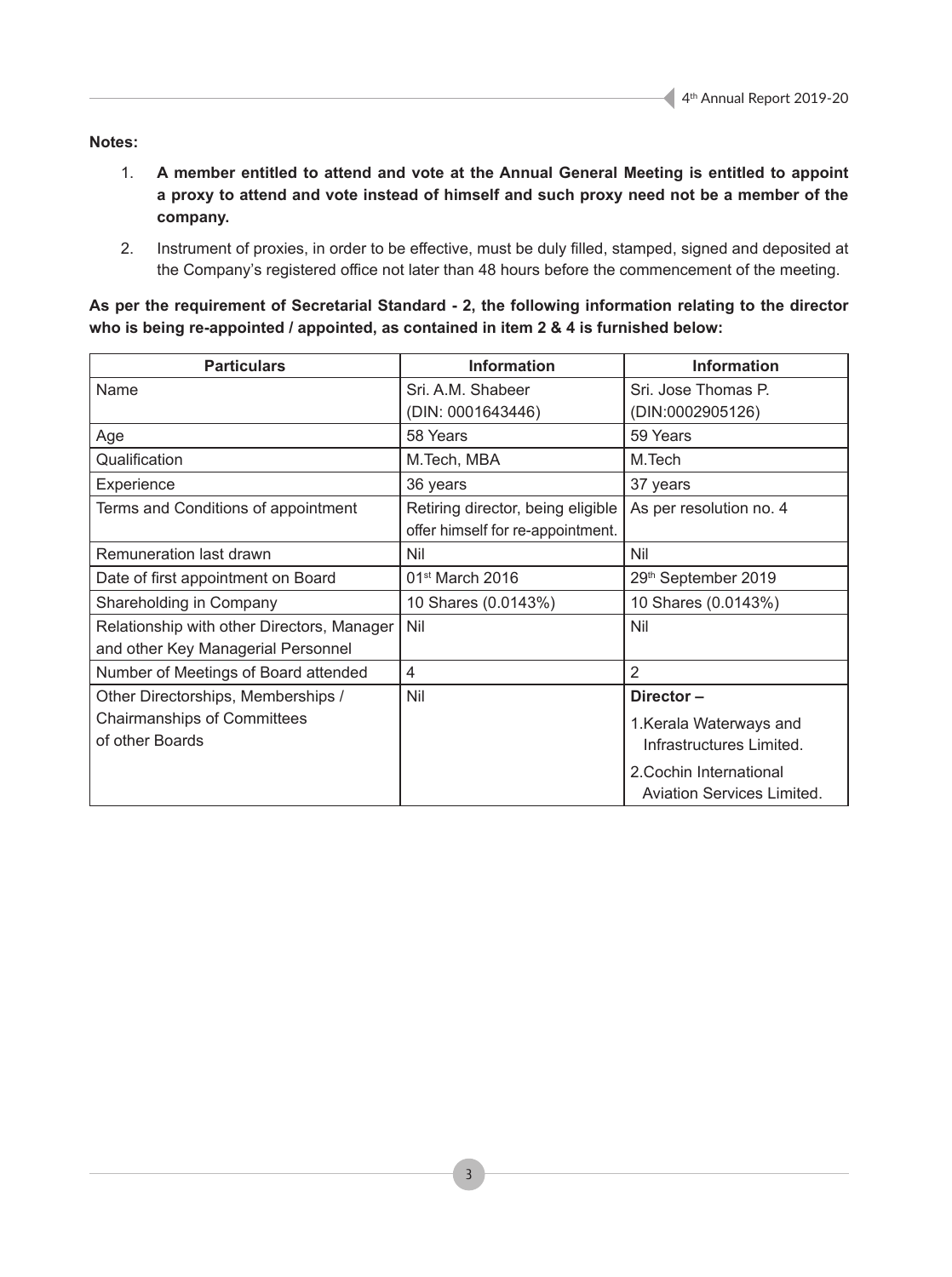## **CIAL DUTYFREE AND RETAIL SERVICES LIMITED**

Regd Office: XI/318 E, Cochin International Airport Buildings, Nedumbasserry Kochi Airport P.O.,

Ernakulam – 683 111, CIN: U52399KL2016PLC040279

Ph: 0484 2374144. e-mail: cdrslsec@gmail.com

## **DIRECTORS' REPORT**

Dear Members,

Your Directors are pleased to present the fourth Annual Report and the Company's financial statements for the financial year ended 31<sup>st</sup> March 2020.

| (Rupees in crores)                                      |                                  |                                  |  |
|---------------------------------------------------------|----------------------------------|----------------------------------|--|
| <b>Financial Results</b>                                | From 01.04.2019 to<br>31.03.2020 | From 01.04.2018 to<br>31.03.2019 |  |
| <b>Total Income</b>                                     | 233.33                           | 230.30                           |  |
| Less: Administrative & other Expenses                   | 220.34                           | 222.20                           |  |
| <b>Cash Profit / (Loss)</b>                             | 12.99                            | 8.10                             |  |
| Less: Depreciation                                      | 0.68                             | 0.11                             |  |
| Profit / (Loss) before Tax                              | 12.31                            | 7.99                             |  |
| Less: Provision for Income Tax (Current & Deferred Tax) | 3.11                             | 2.22                             |  |
| Profit / (Loss) after Tax                               | 9.20                             | 5.77                             |  |
| Add: Other Comprehensive Income                         | 0.00                             | 0.00                             |  |
| Net Profit / (Loss) for the year                        | 9.20                             | 5.77                             |  |

### **REVIEW OF OPERATIONS**

CIAL Dutyfree is dedicated to offer the ultimate travel-shopping experiences to international passengers. CIAL manages its Dutyfree operations through its wholly owned subsidiary - CIAL Dutyfree and Retail Services Limited (CDRSL). Your Company has two state-of-the-art shops at the airport; one at the arrival area and the other at departure security hold area. Both are immaculately designed with walk through convenience. The CIAL commenced the duty free business from 2002 functioning as a retail arm of the Parent Company. With a very humble beginning during 2002-03, the duty free business has grown rapidly with the goodwill of CIAL.

During the period under review, the net profit after tax has been increased from Rs.5.77 crores to Rs.9.20 crores registering a growth of 59.45%.The operations of the Company was normal until the spread of Covid -19 pandemic all across the world. Lockdown imposed by Government of India followed by suspension of International operations has reduced the dutyfree business of the Company.

### **FUTURE OUTLOOK**

The sudden drop in air traffic has led to almost complete paralysis of dutyfree operations at CIAL. According to ACI, total airport revenues fell by 35 percent worldwide in Q1 2020 (equivalent to \$14 billion) and by 90 percent in Q2 2020 (equivalent to \$39 billion). Even though, it is difficult to forecast the full impact of Covid-19 on dutyfree business, your Directors feel that the present crisis is only short term in nature and once the air travel re-commences, the turnover will pick up gradually.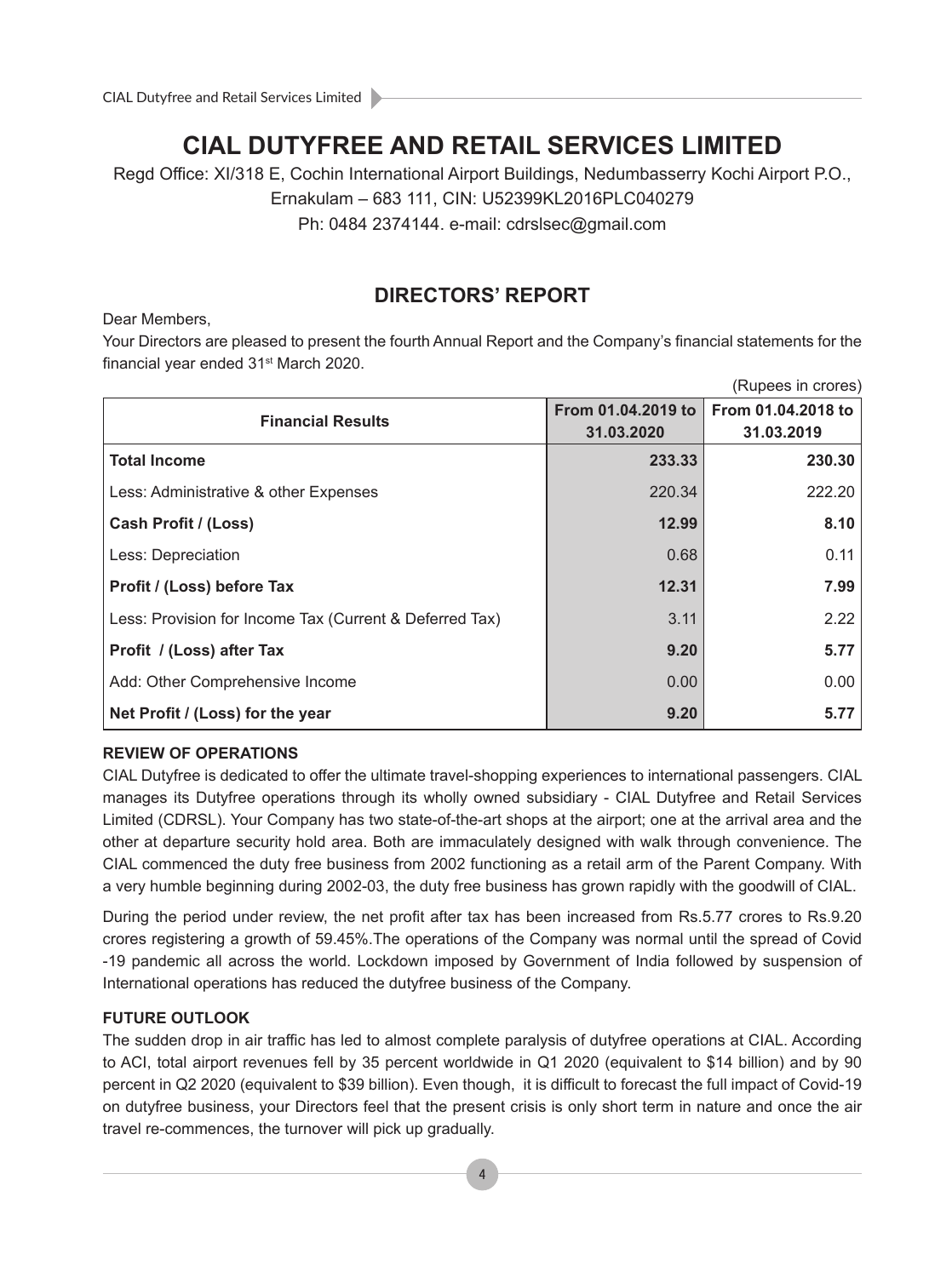### **DIRECTORS**

The Directors of the Company, as on date are given below:

| SI.No. | <b>DIN</b> | Name of the Director | <b>Designation</b>           |
|--------|------------|----------------------|------------------------------|
| 1.     | 0001806859 | Sri. V.J. Kurian     | Chairman & Managing Director |
| 2.     | 0001643446 | Sri. A.M.Shabeer     | <b>Director</b>              |
| 3.     | 0007434481 | Sri. Sunil Chacko    | Director                     |
| 4.     | 0002905126 | Sri. Jose Thomas P.  | Director                     |

The provisions of Section 149 of the Companies Act 2013 and Rules framed thereunder are not applicable with respect to the appointment of Independent Director and Women Director. Further, the Company is not covered under the provisions of Section 178 of the Companies Act 2013 with respect to the formation of Nomination & Remuneration Committee, a Sub - committee of the Board.

During the year under review, the Board appointed Sri. Jose Thomas P. (DIN:0002905126) as Additional Director to hold office upto ensuing Annual General Meeting. The Board recommends his appointment as Director of the Company.

Sri. A.M. Shabeer (DIN: 0001643446) is to retire by rotation at the ensuing AGM and being eligible offer himself for re-appointment. The Board recommends his re-appointment as Director of the Company.

### **DIRECTORS' RESPONSIBILITY STATEMENT**

Your Directors state that:

- a) in the preparation of the annual accounts for the year ended  $31<sup>st</sup>$  March 2020, the applicable accounting standards read with requirements set out under Schedule III to the Act, have been followed and there are no material departures from the same;
- b) the Directors have selected such accounting policies and applied them consistently and made judgments and estimates that are reasonable and prudent so as to give a true and fair view of the state of affairs of the Company as at 31<sup>st</sup> March 2020 and of the profit of the Company for the period ended on that date;
- c) the Directors have taken proper and sufficient care for the maintenance of adequate accounting records in accordance with the provisions of the Act for safeguarding the assets of the Company and for preventing and detecting fraud and other irregularities;
- d) the Directors have prepared the annual accounts on a 'going concern' basis;
- e) the Directors have laid down internal financial controls to be followed by the Company and that such internal financial controls are adequate and are operating effectively; and
- f) the Directors have devised proper systems to ensure compliance with the provisions of all applicable laws and that such systems are adequate and operating effectively.

### **DIVIDEND AND TRANSFER TO RESERVES**

Your Directors have considered it financially prudent in the long-term interests of the Company to reinvest the profits into the business of the Company to build a strong reserve base for the growth of the business. No dividend has therefore been recommended for the year ended 31st March 2020 and no amounts have been transferred to General Reserve Account.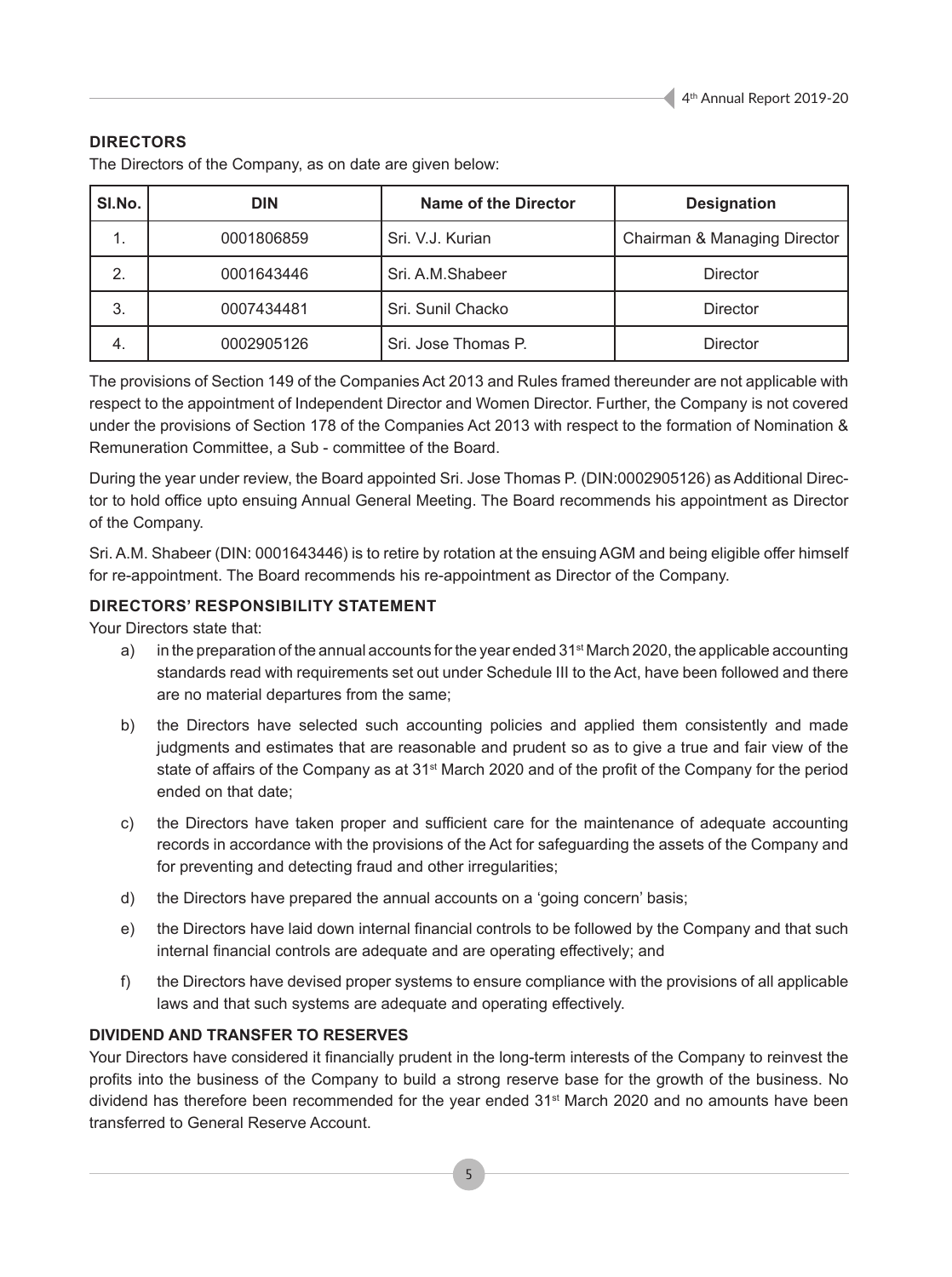CIAL Dutyfree and Retail Services Limited

### **EXTRACT OF ANNUAL RETURN**

Extract of Annual return of the Company in the prescribed Form MGT-9 is annexed herewith as Annexure A to this report.

### **MEETINGS OF THE BOARD**

Four meetings of the Board of Directors were held during the period under review on 29<sup>th</sup> June 2019, 28<sup>th</sup> September 2019, 10<sup>th</sup> December 2019 and 05<sup>th</sup> March 2020.

The Composition and category of the Directors along with their attendance at Board Meetings for the period ended 31st March 2020 are given below:

| SI. No. | Name of the                                    |                              | <b>No. of Board Meetings</b>  |                 |
|---------|------------------------------------------------|------------------------------|-------------------------------|-----------------|
|         | <b>Category of Director</b><br><b>Director</b> |                              | <b>Held during the tenure</b> | <b>Attended</b> |
|         | Sri. V.J. Kurian                               | Chairman & Managing Director |                               |                 |
|         | Sri. A.M. Shabeer                              | <b>Director</b>              |                               |                 |
| 3       | Sri. Sunil Chacko                              | <b>Director</b>              |                               |                 |
|         | Sri. Jose Thomas P.                            | <b>Director</b>              |                               |                 |

### **STATUTORY AUDITOR**

M/s. Krishnamoorthy & Krishnamoorthy (Firm Registration No: 001488S), the Statutory Auditor of the Company, hold office till the conclusion of this Annual General Meeting and are eligible for re-appointment. They have confirmed their eligibility to the effect that their re-appointment, if made, would be within the prescribed limits under the Act and they are not disqualified for re- appointment. The notes on financial statement referred in the auditors' report are self – explanatory and do not call for any further comments. The Auditors' Report does not contain any qualification, reservation, adverse remarks or disclaimer.

### **DISCLOSURES**

### **Corporate Social Responsibility Committee (CSR Committee)**

As per the requirement of Section 135 of Companies Act 2013, Companies (Corporate Social Responsibility policy) Rules 2014 and Schedule VII (Activities to be included in the CSR Policies), the Company has constituted a Corporate Social Responsibility Committee at the Board level to monitor the CSR activities.

The Company understands its responsibility towards the society and environment in which it operates. CDRSL has already identified the strategic areas to achieve its corporate and social objectives. The composition and category of the members are given below:

| SI.No.        | Name of the Member | <b>Category of Member</b> |
|---------------|--------------------|---------------------------|
|               | Sri, V.J. Kurian   | Chairman                  |
| $\mathcal{D}$ | Sri. A.M. Shabeer  | Member                    |
| 3.            | Sri, Sunil Chacko  | Member                    |

### **Details of CSR spent during the Financial Year:**

a. Total amount to be spent for the Financial Year 2019-2020

| <b>Particulars</b>                                   | Amount (Rs)   |
|------------------------------------------------------|---------------|
| l Profit before tax for the Financial Year 2018-2019 | 7,98,88,760   |
| l Profit before tax for the Financial Year 2017-2018 | 4.31.80.590 l |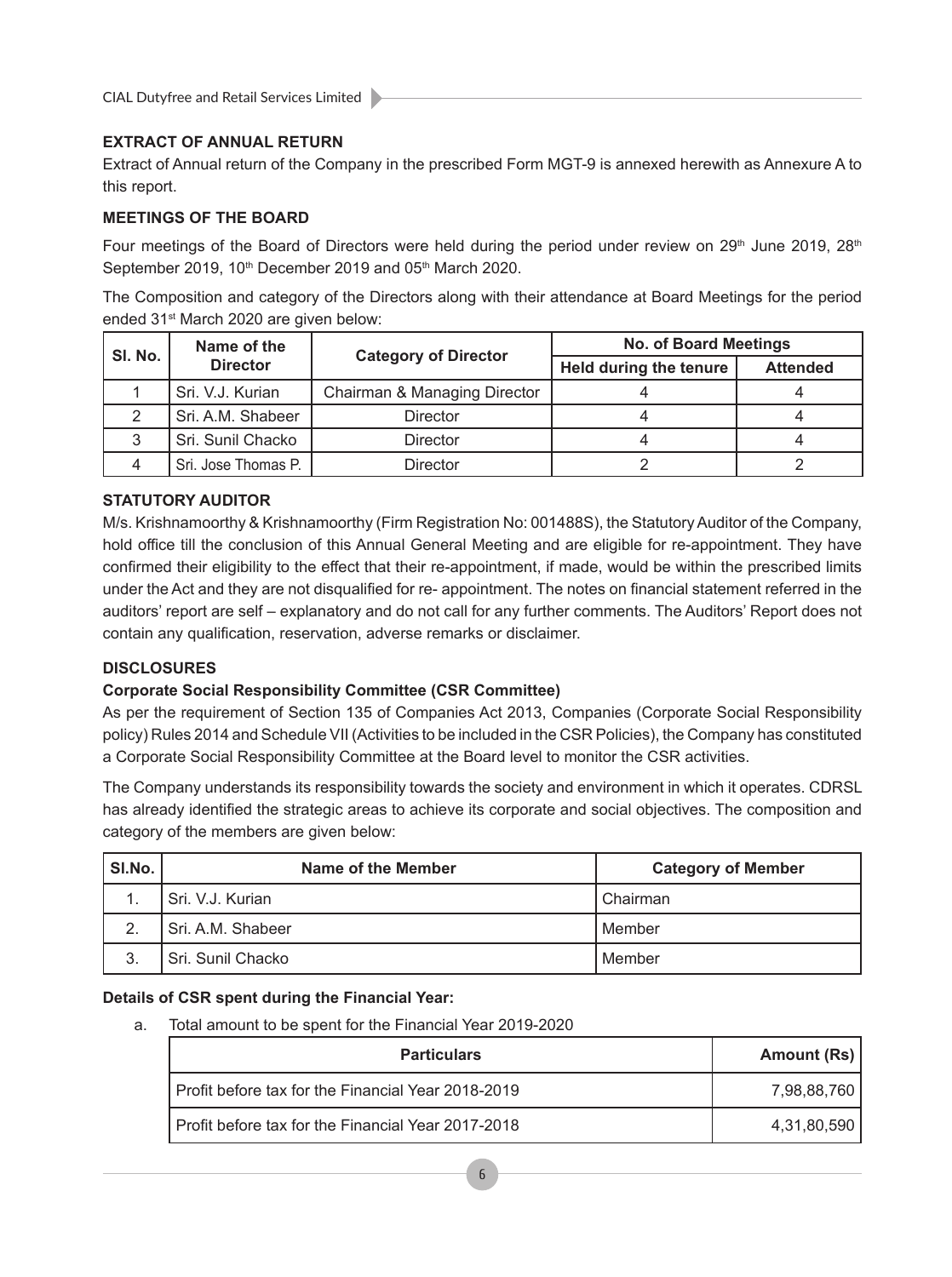| Profit before tax for the Financial Year 2016-2017                                              | 4,50,92,330  |
|-------------------------------------------------------------------------------------------------|--------------|
| Total profit before tax for the preceding 3 years                                               | 16,81,61,680 |
| Average profit before tax for the preceding 3 years                                             | 5,60,53,893  |
| 2% of Average profit before tax (to be spent for the Financial Year<br>2019-2020)               | 11,21,073    |
| Aggregate amount to be spent by CIAL towards CSR obligation upto<br>31 <sup>st</sup> March 2020 | 11,21,073    |

- b. Total amount spent during the financial year: **Rs.11,21,073**
- c. Amount unspent, if any: **Nil.**
- d. Manner in which the amount spent during the financial year is detailed below:

|            | $\mathfrak{p}$                                                      | 3                                                      | 4                                                                                                                                                            | 5                                                                     | 6                                                                       |                                                                     | 8                                                                |
|------------|---------------------------------------------------------------------|--------------------------------------------------------|--------------------------------------------------------------------------------------------------------------------------------------------------------------|-----------------------------------------------------------------------|-------------------------------------------------------------------------|---------------------------------------------------------------------|------------------------------------------------------------------|
| SI.<br>No. | <b>CSR</b><br>Project<br>0r<br><b>Activity</b><br><b>Identified</b> | Sector in<br>which the<br><b>Project is</b><br>covered | Projects or<br><b>Programs</b><br>(1) Local area or<br>other (2) Specify the<br><b>State and District</b><br>where projects or<br>programs was<br>undertaken | <b>Amount</b><br>Outlay<br>(Budget)<br>project or<br>programs<br>wise | <b>Direct</b><br>expenditure<br>spent on the<br>projects or<br>programs | <b>Cumulative</b><br>expenditure<br>upto the<br>reporting<br>period | Amount<br>spent : Direct<br>or through<br>implementing<br>agency |
| 1.         | Irrigation,<br>Water<br>Supply<br>including<br>Drinking<br>Water    | Drinking<br>water                                      | Provided drinking water<br>facility at Tharanilam<br>Colony in Kanjoor<br>Grama Panchayath                                                                   | 11,10,000                                                             | 11,10,000                                                               | 11,10,000                                                           | 11,10,000<br>(Through<br>Kanjoor Grama<br>Panchayath)            |
| 2.         |                                                                     | To be spend on or before<br>30.09.2020                 | Contributed to CIAL<br>Charitable trust                                                                                                                      | 11,073                                                                | 11,073                                                                  | 11,073                                                              | 11,073                                                           |

*We, the members of the CSR Committee hereby declare that the implementation and monitoring of CSR Policy, is in compliance with CSR Objectives and Policy of the Company.*

| V.J. Kurian                    | Sunil Chacko            |
|--------------------------------|-------------------------|
| Chairman and Managing Director | Member of CSR Committee |

### **Audit Committee**

The Board has constituted an Audit Committee with the following members:

| SI.No. | Name of the Member  | <b>Designation</b> |
|--------|---------------------|--------------------|
| 1.     | Sri. Sunil Chacko   | Chairman           |
| 2.     | Sri. A.M. Shabeer   | Member             |
| 3.     | Sri. Jose Thomas P. | Member             |

All the recommendations made by the Audit Committee were accepted by the Board during the period under review.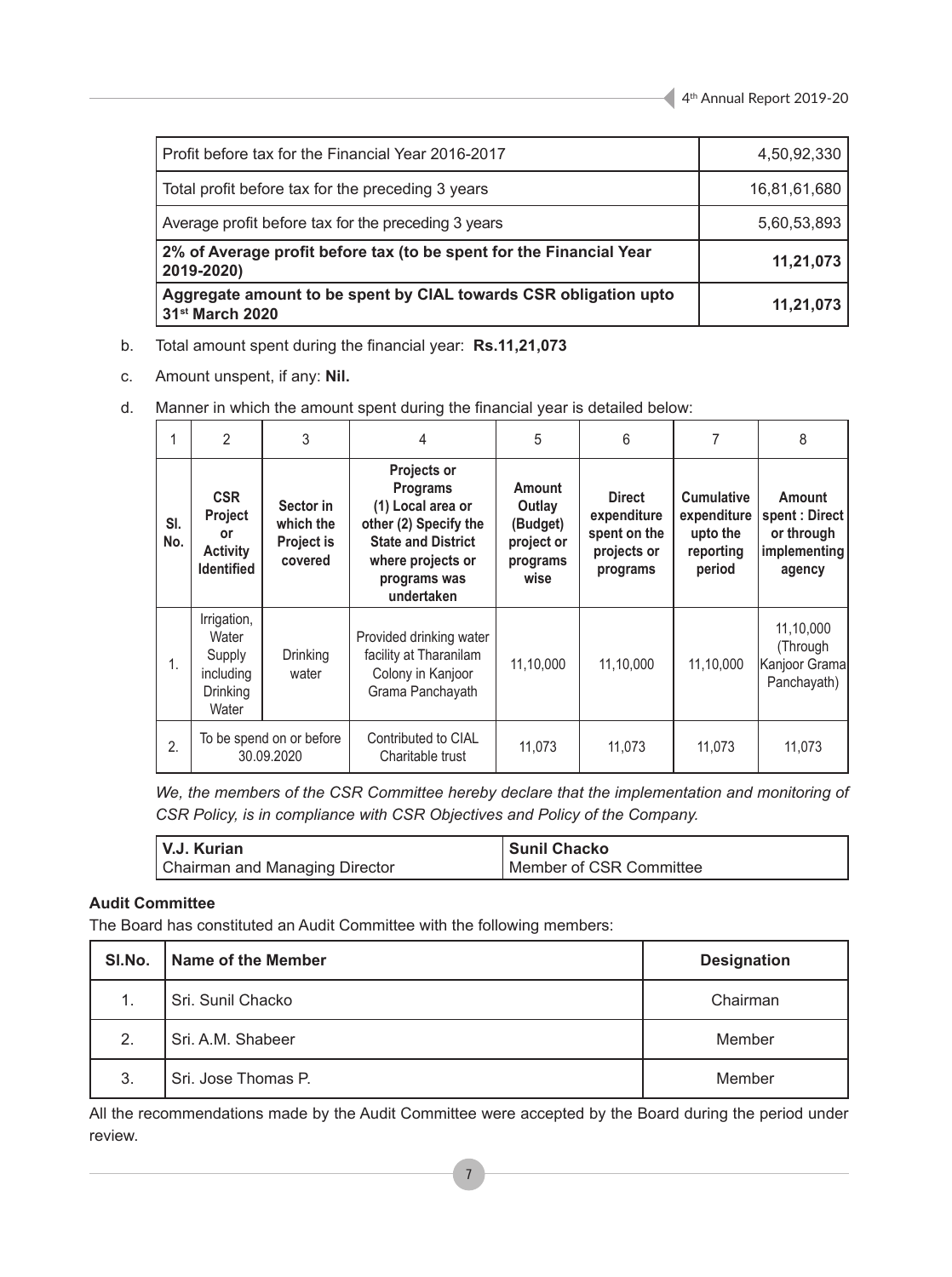### **Terms of reference of the Audit Committee**

- (i) the recommendation for appointment, remuneration and terms of appointment of auditors of the company;
- (ii) review and monitor the auditor's independence, performance and effectiveness of audit process;
- (iii) examination of the financial statement and the auditors' report thereon;
- (iv) approval or any subsequent modification of transactions of the company with related parties;
- (v) scrutiny of inter-corporate loans and investments;
- (vi) valuation of undertakings or assets of the company, wherever it is necessary;
- (vii) evaluation of internal financial controls and risk management systems;
- (viii) monitoring the end use of funds raised through public offers and related matters.

One meeting of the Audit Committee were held during the period under report on 05.03.2020. The composition and category of the members along with their attendance at the Audit Committee meetings are given below:

| SI.No. | Name of the Member  |                           | <b>No. of Audit Committee Meetings</b> |                 |
|--------|---------------------|---------------------------|----------------------------------------|-----------------|
|        |                     | <b>Category of Member</b> | Held during the period                 | <b>Attended</b> |
|        | Sri. Sunil Chacko   | Non-Executive Director    |                                        |                 |
| 2      | Sri. A.M. Shabeer   | Non-Executive Director    |                                        |                 |
| 3.     | Sri. Jose Thomas P. | Non-Executive Director    |                                        |                 |

### **PARTICULARS OF LOANS, GUARANTEES OR INVESTMENTS MADE UNDER SECTION 186 OF THE COMPANIES ACT 2013**

During the year under review, the Company has not made any loans, guarantees or investments falling under the purview of Section 186 of the Companies Act 2013.

### **CONSERVATION OF ENERGY, TECHNOLOGY ABSORPTION AND FOREIGN EXCHANGE EARNINGS & OUTGO**

The Company operates in the building leased out by CIAL. Therefore, the energy conservation measures undertaken by CIAL and the consequent energy savings will have a significant impact in reducing the power consumption of the Company. There are no activities relating to technology absorption in connection with operations of the Company. The earning and expenditure in foreign currency during the period under review are given below -

**(Rupees in lakhs)**

|                                                                    | (Rupees in lakhs)                |
|--------------------------------------------------------------------|----------------------------------|
| Foreign Exchange Earnings and outgo (receipts and payments in USD) | From 01.04.2019<br>to 31.03.2020 |
| a) CIF Value of imports made during the period                     | 9.345.42                         |
| b) Earnings in Foreign Exchange (Export of Goods)                  | 11,034.38                        |
| c) Expenditure in Foreign Currency                                 | 9,780.93                         |

### **RELATED PARTY TRANSACTIONS**

Related Party Transactions in terms of Ind AS - 24 are set out in the Notes forming part of the accounts. These transactions are not likely to have a conflict with the interest of the Company. All the related party transactions are negotiated on arm's length basis and are intended to protect the interest of the Company. Disclosure of particulars of contracts / arrangements entered into by the Company with related parties are given in Form AOC-2 as Annexure B to this Report.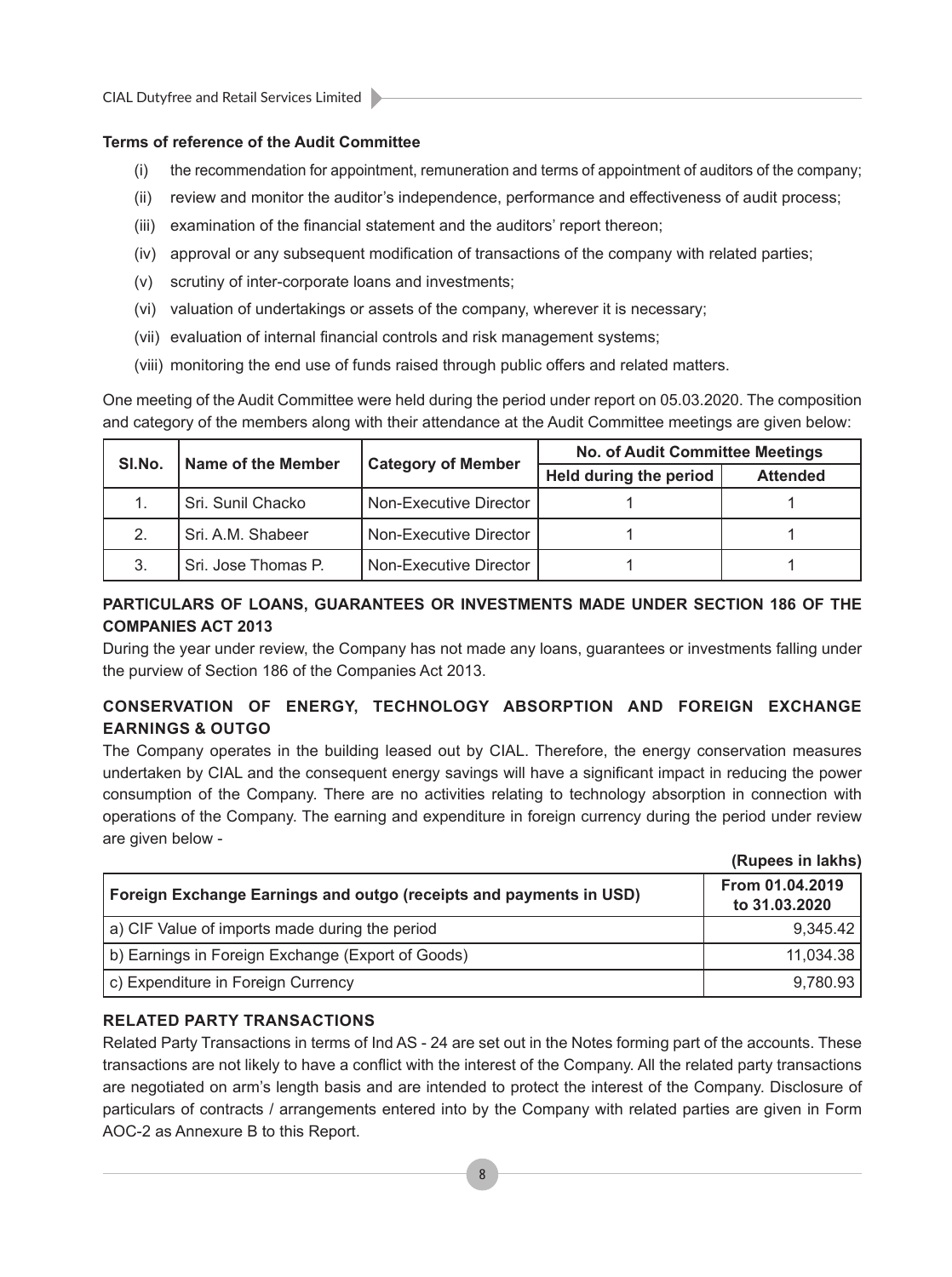### **PARTICULARS OF EMPLOYEES AND RELATED DISCLOSURES**

Personnel and industrial relations were cordial and satisfactory during the year under review. There were no employees of the Company who have drawn remuneration in excess of the limits set out under Section 197(12) of the Act read with Rules 5(2) and 5(3) of the Companies (Appointment and Remuneration of Managerial Personnel) Rules 2014.

### **SECRETARIAL STANDARDS OF ICSI**

The Company is in compliance with the Secretarial Standards on Meetings of the Board of Directors (SS-1) and General Meetings (SS-2) issued by the Institute of Company Secretaries of India and approved by the Central Government.

### **INTERNAL FINANCIAL CONTROLS**

The Company has in place adequate internal financial controls with reference to financial statements. During the year, such controls were tested and no reportable material weakness in the design or operation was observed.

### **RISK MANAGEMENT**

The Company has adequate system of business risk evaluation and management to ensure stable & sustainable business growth and to promote pro-active approach in evaluating and resolving the risks associated with the business. The Company has identified the potential risks such as financial risk, legal & statutory risks and the internal process risk and has put in place appropriate measures for its mitigation. At present, the Company has not identified any element of risk which may threaten the existence of the Company.

### **GENERAL**

Your Directors state that no disclosure or reporting is required in respect of the following items as there were no transactions on these items during the year under review:

- 1. Details relating to deposits covered under Chapter V of the Act.
- 2. Issue of equity shares with differential rights as to dividend, voting or otherwise.
- 3. Issue of shares (including sweat equity shares) to employees of the Company under any scheme.
- 4. Change in the nature of the business of the Company.
- 5. Neither the Managing Director nor the Whole-time Directors of the Company receive any remuneration or commission from any of its subsidiaries.
- 6. No significant or material orders were passed by the Regulators or Courts or Tribunals which impact the going concern status and Company's operations in future.
- 7. Other than the impact of COVID-19, there are no material changes and commitments affecting the financial position of the company which have occurred between the end of the financial year to which the financial statements relate and the date of the report.
- 8. During the period under review, there were no companies which have become or ceased to become the subsidiaries, joint ventures or associate companies.

### **DISCLOSURE AS PER SEXUAL HARASSMENT OF WOMEN AT WORKPLACE (PREVENTION, PROHIBITION & REDRESSAL) ACT 2013**

The Company has an Anti-Sexual Harassment Policy in line with the requirements of The Sexual Harassment of Women at the Workplace (Prevention, Prohibition and Redressal) Act 2013. An Internal Complaints Committee (ICC) has been set up to redress complaints received regarding sexual harassment. All employees (permanent, contractual, temporary and trainees) are covered under this policy.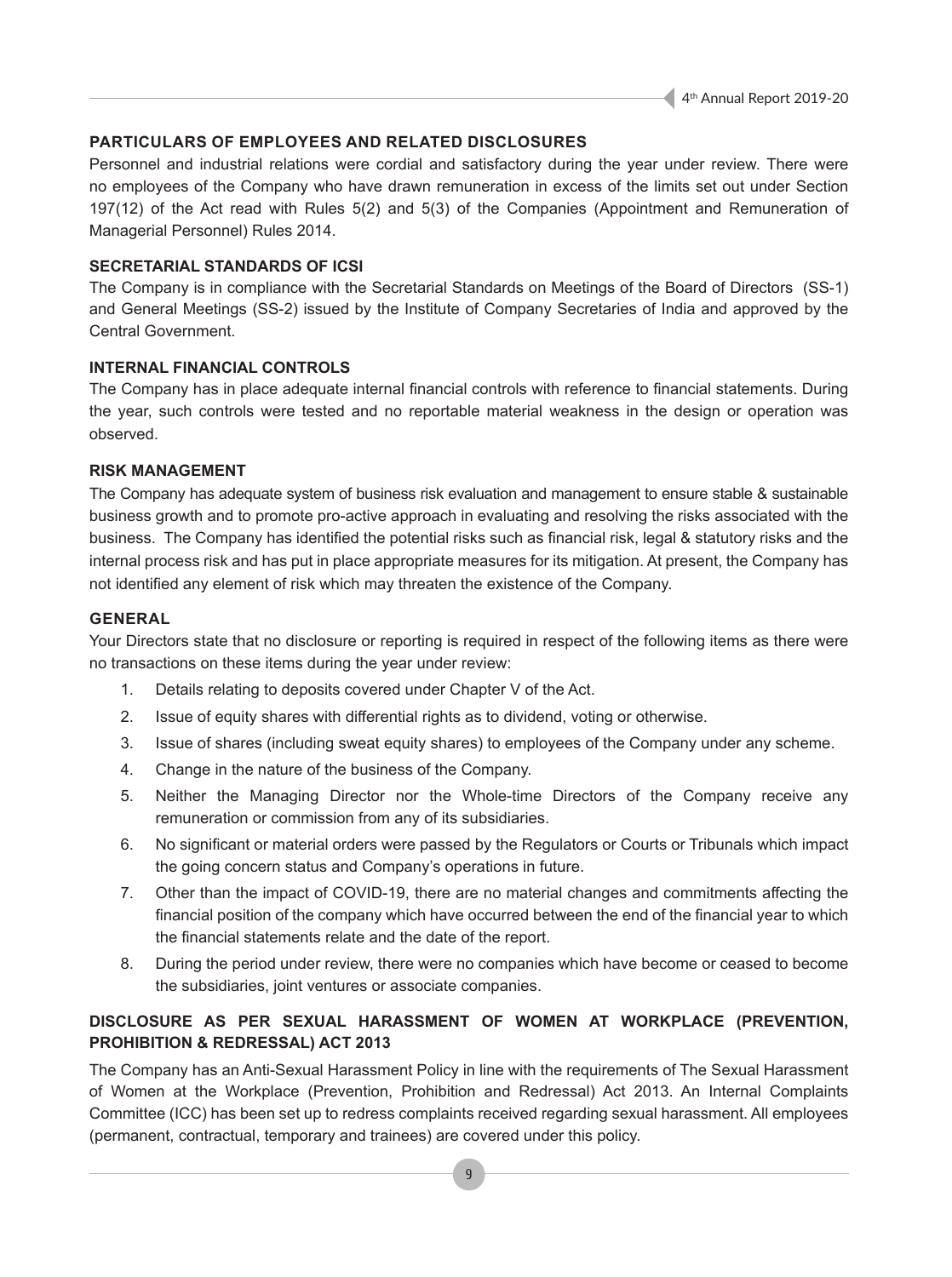CIAL Dutyfree and Retail Services Limited

The following is a summary of sexual harassment complaints received and disposed off during the year 2019-20:

- No. of complaints received : Nil
- No. of complaints disposed off : Nil

### **ACKNOWLEDGEMENTS**

Your Directors take this opportunity to express deep sense of appreciation to Central and State Governments, Central Customs, Bureau of Immigration, Contractors, Management and staff of Cochin International Airport and shareholders for their continued support, guidance, patronage and encouragement. The Board expresses its sincere appreciation for the dedicated services rendered by officers and other staff of the Company at all levels. The Board also places on record its gratitude to the shareholders and customers for their greater motivation and confidence reposed on us.

### **for and on behalf of the Board**

Date: 22<sup>nd</sup> July 2020 Place : Nedumbassery

sd/- **V J Kurian Chairman & Managing Director DIN: 0001806859**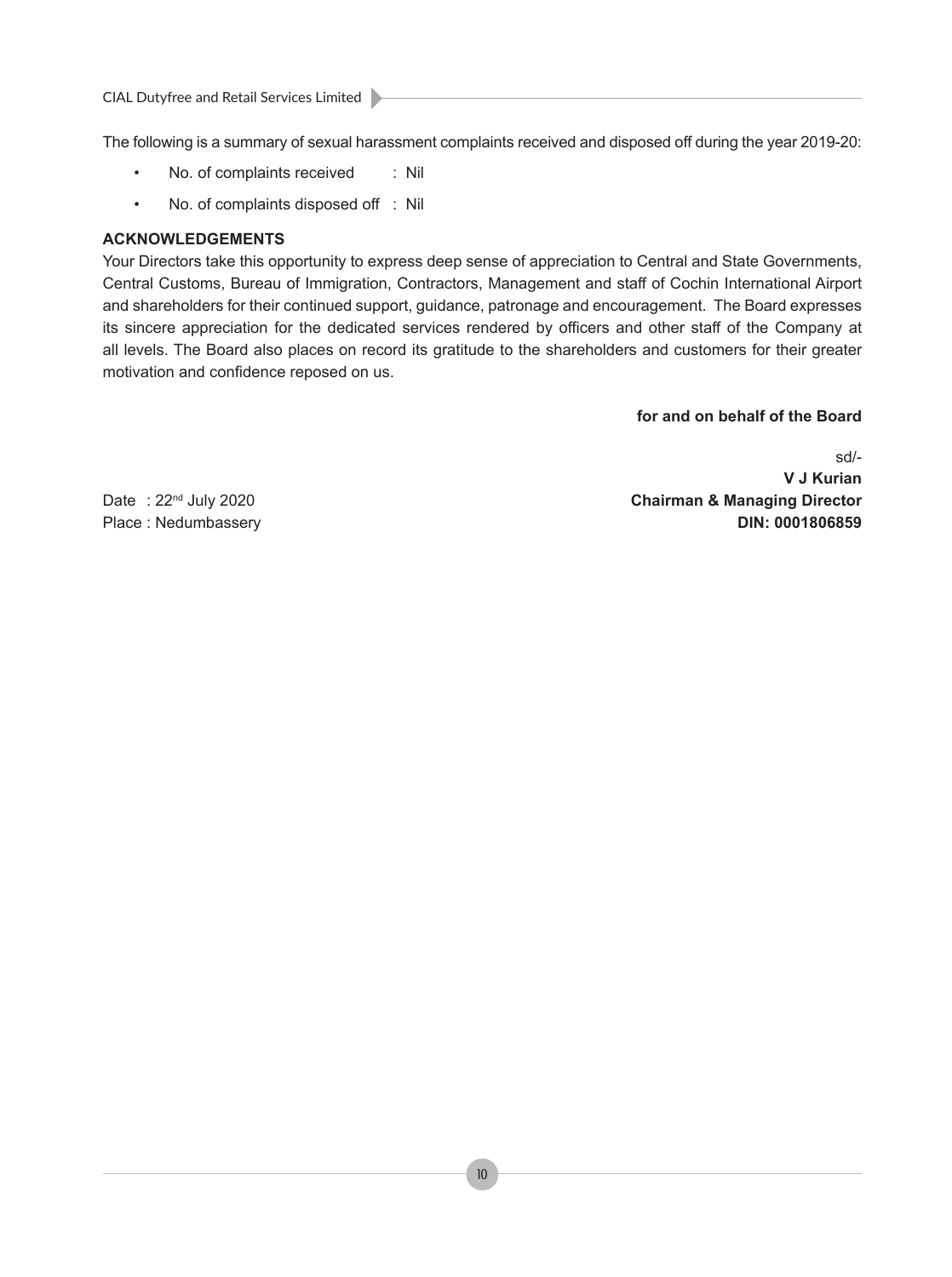### **Annexure A**

### **FORM NO. MGT 9**

### **Extract of Annual Return for the financial year ended 31st March 2020**

*[Pursuant to Section 92(3) of the Companies Act 2013 and Rule 12(1) of the Companies (Management & Administration) Rules 2014]*

### **I. REGISTRATION & OTHER DETAILS:**

| 1. | <b>CIN</b>                                                                       | U52399KL2016PLC040279                                  |
|----|----------------------------------------------------------------------------------|--------------------------------------------------------|
| 2. | Registration date                                                                | 01 <sup>st</sup> March 2016                            |
| 3. | Name of the Company                                                              | <b>CIAL Dutyfree and Retail Services Limited</b>       |
| 4. | Category/Sub-category                                                            | Public Company / Indian Non-Government Company /       |
|    | of the Company                                                                   | <b>Limited by shares</b>                               |
| 5. | Address of the Registered                                                        | XI/318E, Cochin International Airport Buildings, Kochi |
|    | Office & contact details                                                         | Airport P.O, Ernakulam - 683 111                       |
| 6. | Whether listed company                                                           | <b>No</b>                                              |
| 7. | Name, Address & contact<br>details of the Registrar &<br>Transfer Agent, if any. | Not applicable                                         |

### **II. PRINCIPAL BUSINESS ACTIVITIES OF THE COMPANY (All the business activities contributing 10 % or more of the total turnover of the Company shall be stated)**

| SI. | <b>Name and Description of</b>                 | NIC Code of the Product / | % to total turnover of |
|-----|------------------------------------------------|---------------------------|------------------------|
| No. | main Products / Services                       | <b>Service</b>            | the Company            |
|     | Other Retail Sale in<br>non-specialized stores | 4719                      | 100%                   |

### **III. PARTICULARS OF HOLDING, SUBSIDIARY AND ASSOCIATE COMPANIES -**

| SI.<br>No. | Name and address of<br>the Company                                                                                                          | <b>CIN / GLN</b>      | Holding /<br>Subsidiary/ Shares<br><b>Associate</b> | $%$ of<br>held | Applicable<br>section |
|------------|---------------------------------------------------------------------------------------------------------------------------------------------|-----------------------|-----------------------------------------------------|----------------|-----------------------|
|            | <b>Cochin International Airport Limited</b><br>Room No.35, 4th Floor<br><b>GCDA Commercial Complex</b><br>Marine Drive, Ernakulam - 682 031 | U63033KL1994PLC007803 | Holding                                             | 99.90          | 2(46)                 |

### **IV. SHARE HOLDING PATTERN (Equity Share Capital Breakup as percentage of total equity) i) Category-wise Share Holding.**

|                                        |       |                 | No. of Shares held at the beginning of the year |                                  | No. of Shares held at the end of the year |                 |              |                                         | $\frac{0}{0}$                |  |
|----------------------------------------|-------|-----------------|-------------------------------------------------|----------------------------------|-------------------------------------------|-----------------|--------------|-----------------------------------------|------------------------------|--|
| Category of<br><b>Share</b><br>holders | Demat | <b>Physical</b> | <b>Total</b>                                    | $%$ of<br>Total<br><b>Shares</b> | <b>Demat</b>                              | <b>Physical</b> | <b>Total</b> | $%$ of<br><b>Total</b><br><b>Shares</b> | Change<br>during<br>the year |  |
| A. Promoters                           |       |                 |                                                 |                                  |                                           |                 |              |                                         |                              |  |
| a) Individual/ HUF                     |       | 70              | 70                                              | 0.10                             |                                           | 70              | 70           | 0.10                                    |                              |  |
| b) Central Government                  | ۰     |                 |                                                 |                                  |                                           |                 |              |                                         |                              |  |
| c) State Governments                   |       |                 |                                                 |                                  |                                           |                 |              |                                         |                              |  |
| d) Bodies Corporate                    |       | 70,000          | 70.000                                          | 99.90                            |                                           | 70,000          | 70,000       | 99.90                                   |                              |  |
| e) Banks / Fl                          |       |                 |                                                 |                                  | -                                         |                 |              |                                         |                              |  |
| f) Any other                           |       |                 |                                                 |                                  |                                           |                 |              |                                         |                              |  |
| Sub-Total (A)(1)                       |       | 70,070          | 70,070                                          | 100                              |                                           | 70,070          | 70,070       | 100                                     |                              |  |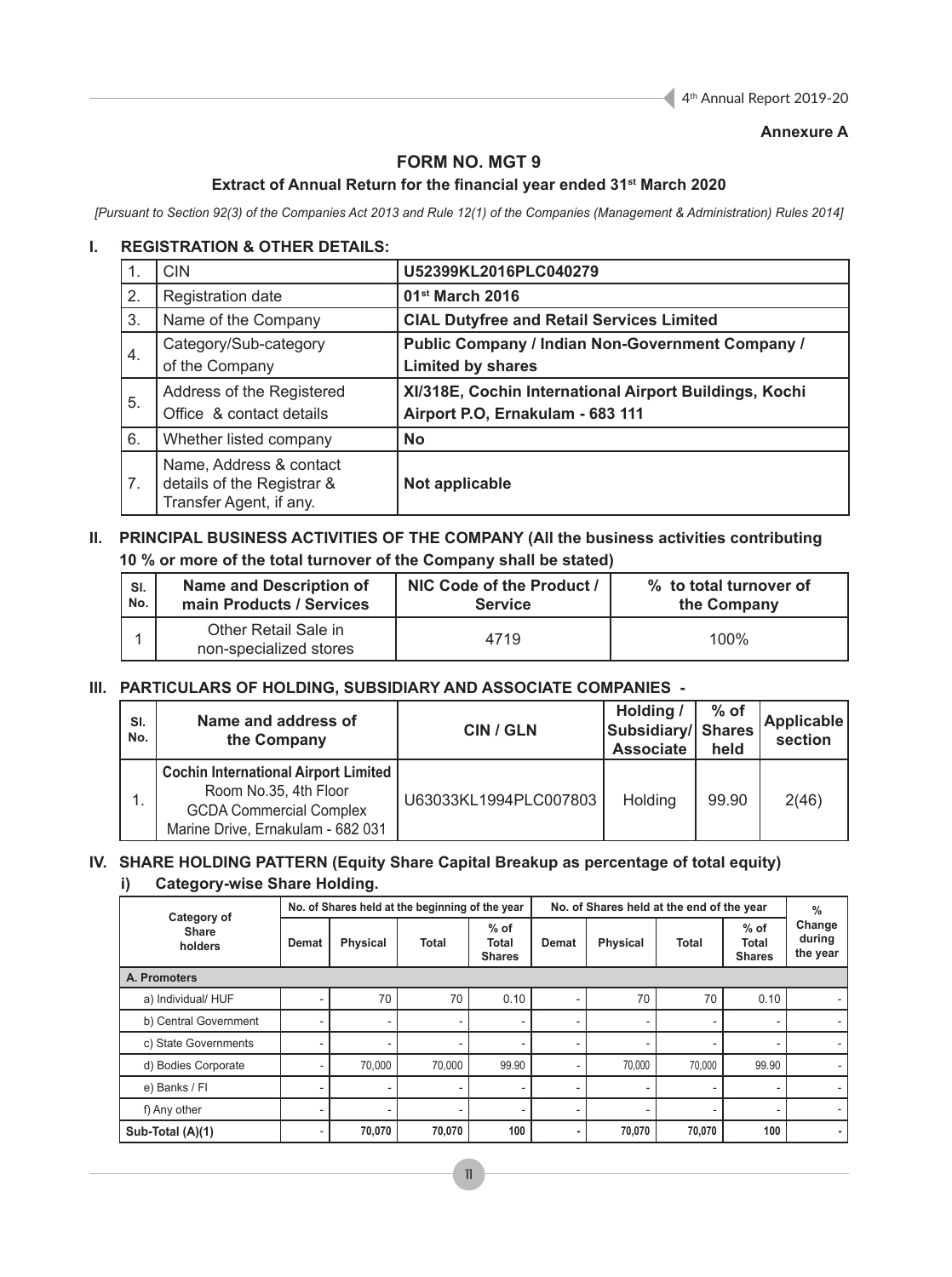### CIAL Dutyfree and Retail Services Limited

| (2) Foreign                                                                             |                |        |        |     |    |                |        |     |   |
|-----------------------------------------------------------------------------------------|----------------|--------|--------|-----|----|----------------|--------|-----|---|
| a) NRIs - Individuals                                                                   | Ĭ.             | ٠      |        |     | ٠  | ä,             |        |     |   |
| b) Other Individuals                                                                    | ÷              | ä,     |        |     | ä, | ٠              |        |     |   |
| c) Bodies Corporate                                                                     | ÷              | ٠      |        |     | ۰  | ٠              |        |     |   |
| d) Banks/FI                                                                             | ٠              | ٠      | ۰      | ٠   | ٠  | ٠              |        |     |   |
| e) Any other                                                                            |                |        |        |     |    | ٠              |        |     |   |
| Sub Total (A)(2)                                                                        |                |        |        |     | ä, | ٠              |        |     |   |
| <b>Total Shareholding of</b><br>promoter $(A)=(A)(1)+(A)(2)$                            |                | 70,070 | 70,070 | 100 |    | 70,070         | 70,070 | 100 |   |
| <b>B. Public Shareholding</b>                                                           |                |        |        |     |    |                |        |     |   |
| a) Mutual Funds / Banks / Fl                                                            | ÷              | ٠      | ۰      | ٠   | ٠  | ٠              |        |     |   |
| b) Central Government                                                                   | ä,             | ٠      | ۰      | ٠   | ۰  | $\blacksquare$ |        |     |   |
| c) State Governments                                                                    | ÷              | ٠      |        |     |    | ٠              |        |     |   |
| d) Venture Capital Funds                                                                | ÷              | ٠      |        |     | ٠  | ٠              |        |     |   |
| e) Insurance Companies                                                                  | ÷              | ۰      |        |     |    | ٠              |        |     |   |
| f) Flls                                                                                 |                | ۰      |        |     | ä, | ٠              |        |     |   |
| g) Foreign Venture<br>Capital Funds                                                     |                | ۰      |        |     |    | ٠              |        |     |   |
| h) Others (specify)                                                                     |                | ä,     |        |     | ä, | ٠              |        |     |   |
| Sub-total (B)(1)                                                                        |                | ä,     |        |     | ä, | ٠              |        |     |   |
| 2. Non-Institutions                                                                     |                |        |        |     |    |                |        |     |   |
| a) Bodies Corporates                                                                    |                |        |        |     |    |                |        |     |   |
| i) Indian                                                                               | ÷              | ٠      |        |     | ٠  | ٠              |        |     |   |
| ii) Overseas                                                                            |                | ٠      |        |     | ÷  | ٠              |        |     |   |
| b) Resident Individuals                                                                 |                |        |        |     |    |                |        |     |   |
| i) Individual shareholders<br>holding nominal share<br>capital upto Rs. 1 lakh          |                | ۰      | ۰      |     | ۰  |                |        |     |   |
| ii)Individualshareholders<br>holding nominal share<br>capital in excess of Rs<br>1 lakh |                | ٠      |        |     |    | ٠              |        |     |   |
| c) Others                                                                               | $\overline{a}$ | ٠      | ٠      |     | ٠  | ٠              |        |     |   |
| d) Non Resident Indians                                                                 | $\overline{a}$ | ۰      | ۰      | ٠   | ٠  | ٠              |        |     | ٠ |
| Sub-total (B)(2)                                                                        | $\overline{a}$ | ٠      |        |     | ٠  | ٠              |        |     |   |
| <b>Total Public Shareholding</b><br>$(B)=(B)(1)+(B)(2)$                                 | ÷              | ٠      |        |     | ä, | ٠              |        |     |   |
| C. Shares held by Custodian<br>for GDRs & ADRs                                          |                |        |        |     |    |                |        |     |   |
| Grand Total (A+B+C)                                                                     | ÷,             | 70,070 | 70,070 | 100 | ۰  | 70,070         | 70,070 | 100 |   |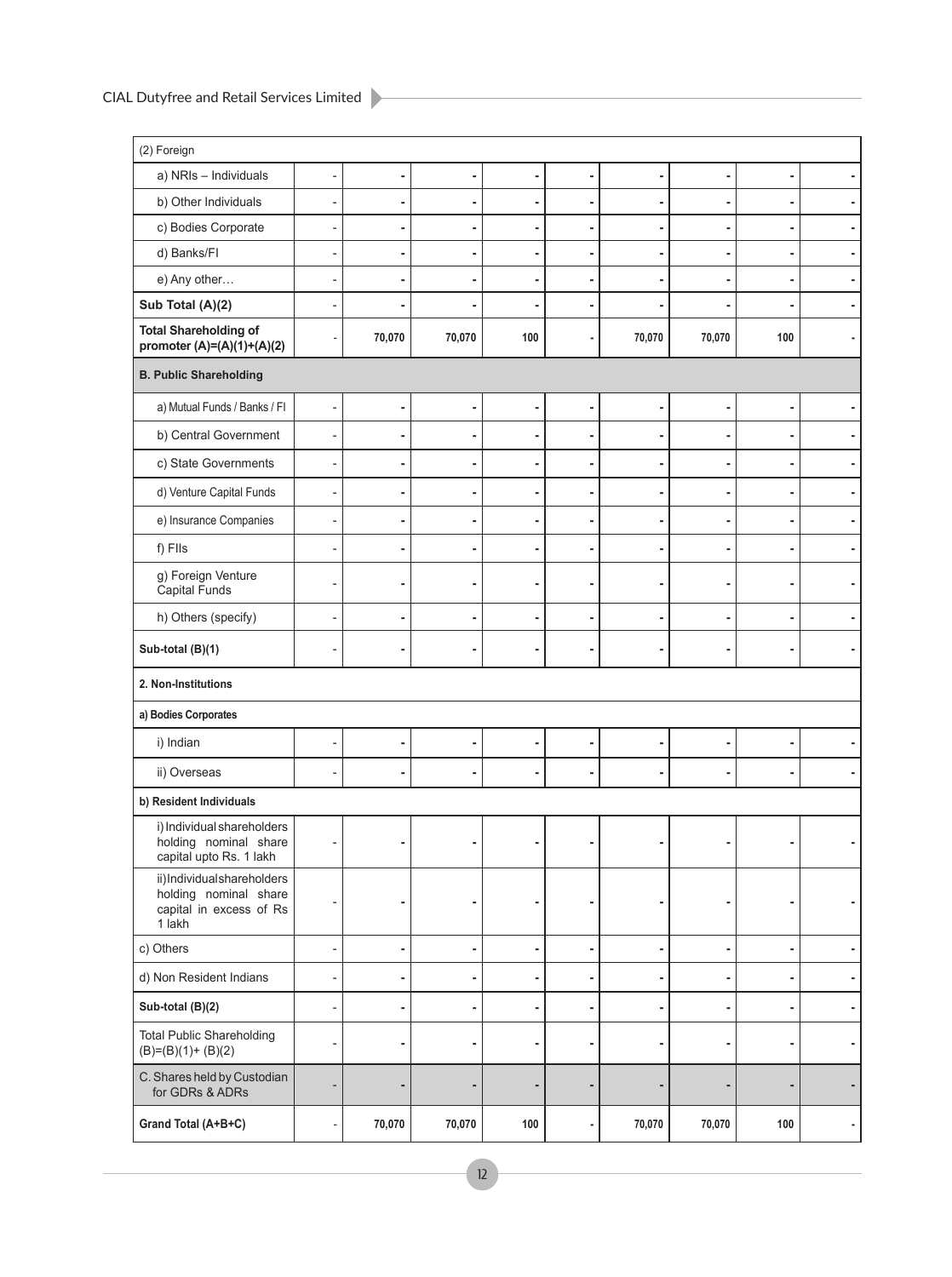### **ii) Shareholding of Promoter-**

|                  |                                                |                         | Shareholding at the<br>beginning of the year |                                                              | Shareholding at the<br>end of the year |                                           |                                                                                   |                                                        |
|------------------|------------------------------------------------|-------------------------|----------------------------------------------|--------------------------------------------------------------|----------------------------------------|-------------------------------------------|-----------------------------------------------------------------------------------|--------------------------------------------------------|
| SI.<br><b>No</b> | <b>Shareholder's Name</b>                      | No. of<br><b>Shares</b> | % of total<br>Shares of<br>the<br>Company    | % of Shares<br>Pledged /<br>encumbered<br>to<br>total Shares | No. of<br><b>Shares</b>                | % of total<br>Shares of<br>the<br>Company | %of<br><b>Shares</b><br>Pledged /<br>encum-<br>bered<br>to total<br><b>Shares</b> | % change<br>in Share-<br>holding<br>during the<br>year |
| $\mathbf{1}$     | Cochin International<br><b>Airport Limited</b> | 70,000                  | 99.90                                        | --                                                           | 70,000                                 | 99.90                                     | --                                                                                |                                                        |
| $\overline{2}$   | A Chandrakumaran<br>Nair                       | 10                      | 0.0143                                       | --                                                           | 10                                     | 0.0143                                    |                                                                                   |                                                        |
| 3                | A M Shabeer                                    | 10                      | 0.0143                                       | --                                                           | 10                                     | 0.0143                                    | --                                                                                |                                                        |
| 4                | Jose Thomas P                                  | 10                      | 0.0143                                       | --                                                           | 10                                     | 0.0143                                    | --                                                                                |                                                        |
| 5                | Sunil Chacko                                   | 10                      | 0.0143                                       | --                                                           | 10                                     | 0.0143                                    | --                                                                                |                                                        |
| 6                | Saji K George                                  | 20                      | 0.0285                                       | --                                                           | 20                                     | 0.0285                                    | --                                                                                |                                                        |
| $\overline{7}$   | Jacob T Abraham                                | 10                      | 0.0143                                       | --                                                           | 10                                     | 0.0143                                    | --                                                                                | --                                                     |
|                  | <b>Total</b>                                   | 70,070                  | 100.00                                       | --                                                           | 70,070                                 | 100.00                                    |                                                                                   |                                                        |

### **iii) Change in Promoters' Shareholding (please specify, if there is no change)**

| SI.            | Name of the<br>Shareholder(s)                  | Shareholding at the<br>beginning of the year |                                        | Date wise increase/<br>decrease in shareholding |                                        | Shareholding at the end<br>of the year |                                        |
|----------------|------------------------------------------------|----------------------------------------------|----------------------------------------|-------------------------------------------------|----------------------------------------|----------------------------------------|----------------------------------------|
| No.            |                                                | No of shares                                 | % of total<br>shares of the<br>Company | No of shares                                    | % of total<br>shares of the<br>Company | No of shares                           | % of total<br>shares of the<br>Company |
| $\mathbf{1}$   | Cochin International<br><b>Airport Limited</b> | 70,000                                       | 99.90                                  |                                                 |                                        | 70,000                                 | 99.90                                  |
| $\overline{2}$ | A Chandrakumaran<br>Nair                       | 10                                           | 0.0143                                 |                                                 |                                        | 10                                     | 0.0143                                 |
| 3              | A M Shabeer                                    | 10                                           | 0.0143                                 |                                                 |                                        | 10                                     | 0.0143                                 |
| 4              | Jose Thomas P                                  | 10                                           | 0.0143                                 |                                                 | No Change                              | 10                                     | 0.0143                                 |
| 5              | Sunil Chacko                                   | 10                                           | 0.0143                                 |                                                 |                                        | 10                                     | 0.0143                                 |
| 6              | Saji K George                                  | 20                                           | 0.0285                                 |                                                 |                                        | 20                                     | 0.0285                                 |
| 7              | Jacob T Abraham                                | 10                                           | 0.0143                                 |                                                 |                                        | 10                                     | 0.0143                                 |
|                | <b>Total</b>                                   | 70,070                                       | 100.00                                 |                                                 |                                        | 70,070                                 | 100.00                                 |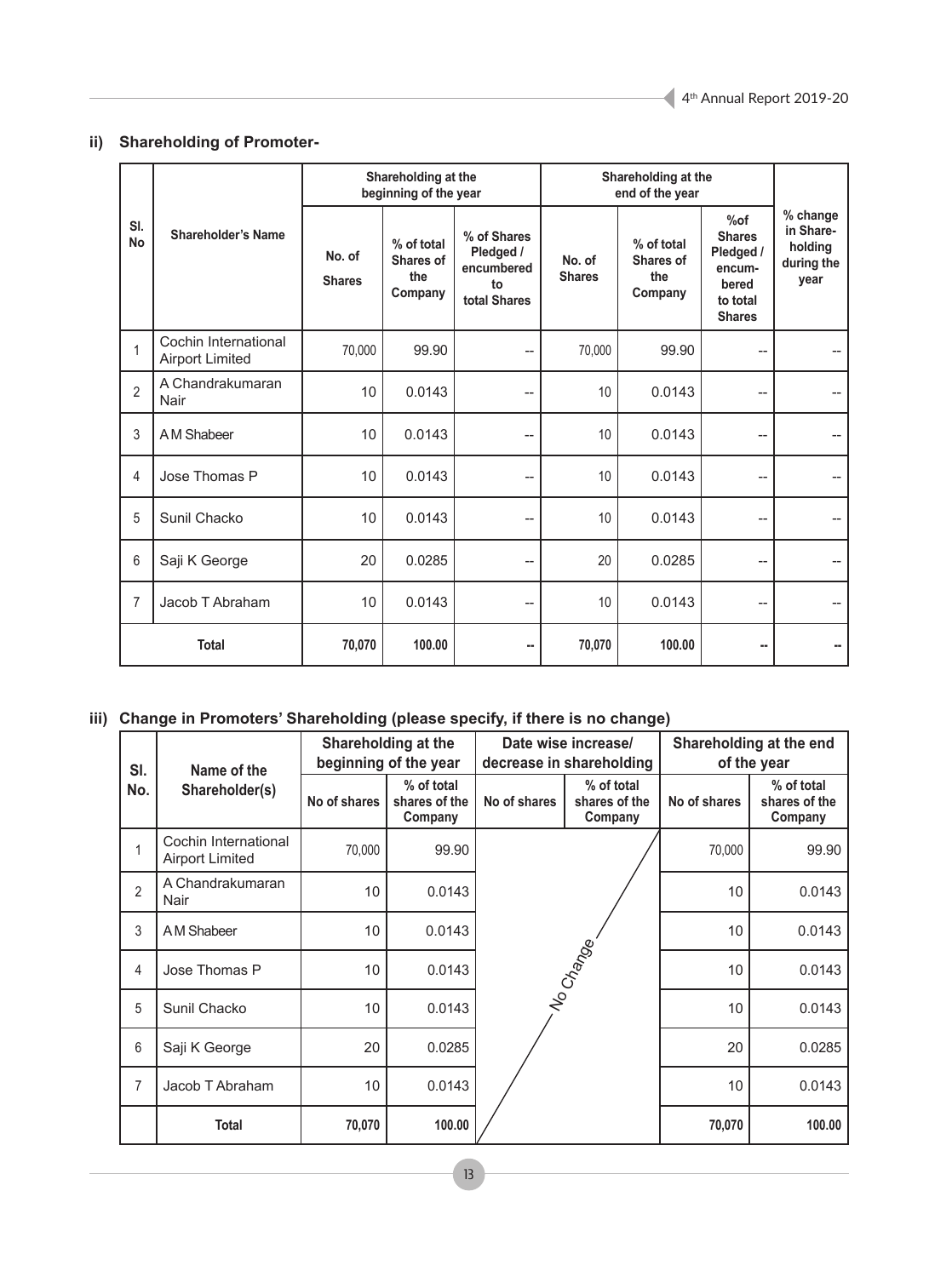### **iv) Shareholding Pattern of top ten Shareholders (other than Directors, Promoters and Holders of GDRs and ADRs):**

| SI.<br>No. | Name of the<br>Shareholder(s) | Shareholding at the<br>beginning of the year |                                        | Date wise increase /<br>decrease in shareholding |                                        | Shareholding at the end of<br>the year |                                        |  |
|------------|-------------------------------|----------------------------------------------|----------------------------------------|--------------------------------------------------|----------------------------------------|----------------------------------------|----------------------------------------|--|
|            |                               | No of<br><b>Shares</b>                       | % of total<br>Shares of the<br>Company | No of<br><b>Shares</b>                           | % of total<br>Shares of the<br>Company | No of<br><b>Shares</b>                 | % of total<br>Shares of the<br>Company |  |
|            | <b>NIL</b>                    |                                              |                                        |                                                  |                                        |                                        |                                        |  |

### **v) Shareholding of Directors and Key Managerial Personnel:**

| SI.<br>No.     | Name of the    | Shareholding at the<br>beginning of the year |                                        |                        | Date wise increase /<br>decrease in shareholding | Shareholding at the end of<br>the year |                                        |
|----------------|----------------|----------------------------------------------|----------------------------------------|------------------------|--------------------------------------------------|----------------------------------------|----------------------------------------|
|                | Shareholder(s) | No of<br><b>Shares</b>                       | % of total<br>Shares of the<br>Company | No of<br><b>Shares</b> | % of total<br>Shares of the<br>Company           | No of<br><b>Shares</b>                 | % of total<br>Shares of the<br>Company |
|                | V J Kurian     |                                              |                                        |                        |                                                  |                                        |                                        |
| $\mathcal{P}$  | A M Shabeer    | 10                                           | 0.0143                                 |                        |                                                  | 10                                     | 0.0143                                 |
| 3              | Sunil Chacko   | 10                                           | 0.0143                                 |                        |                                                  | 10                                     | 0.0143                                 |
| $\overline{4}$ | Jose Thomas P  | 10                                           | 0.0143                                 |                        |                                                  | 10                                     | 0.0143                                 |

### **V. INDEBTEDNESS - (Rupees in lakh)**

Indebtedness of the Company including interest outstanding / accrued but not due for payment.

|                                                     | <b>Secured Loans</b><br>excluding deposits | <b>Unsecured</b><br>Loans | <b>Deposits</b> | <b>Total</b><br><b>Indebtedness</b> |
|-----------------------------------------------------|--------------------------------------------|---------------------------|-----------------|-------------------------------------|
| Indebtedness at the beginning of the financial year |                                            |                           |                 |                                     |
| i) Principal Amount                                 |                                            |                           |                 |                                     |
| ii) Interest due but not paid                       |                                            |                           |                 |                                     |
| iii) Interest accrued but not due                   |                                            |                           |                 |                                     |
| Total (i+ii+iii)                                    |                                            |                           |                 |                                     |
| Change in Indebtedness during the financial year    |                                            |                           |                 |                                     |
| Addition                                            |                                            |                           |                 |                                     |
| Reduction                                           |                                            |                           |                 |                                     |
| Net change Indebtedness                             |                                            |                           |                 |                                     |
| At the end of the financial year                    |                                            |                           |                 |                                     |
| i) Principal Amount                                 |                                            |                           |                 |                                     |
| ii) Interest due but not paid                       |                                            |                           |                 |                                     |
| iii) Interest accrued but not due                   |                                            |                           |                 |                                     |
| Total (i+ii+iii)                                    |                                            |                           |                 |                                     |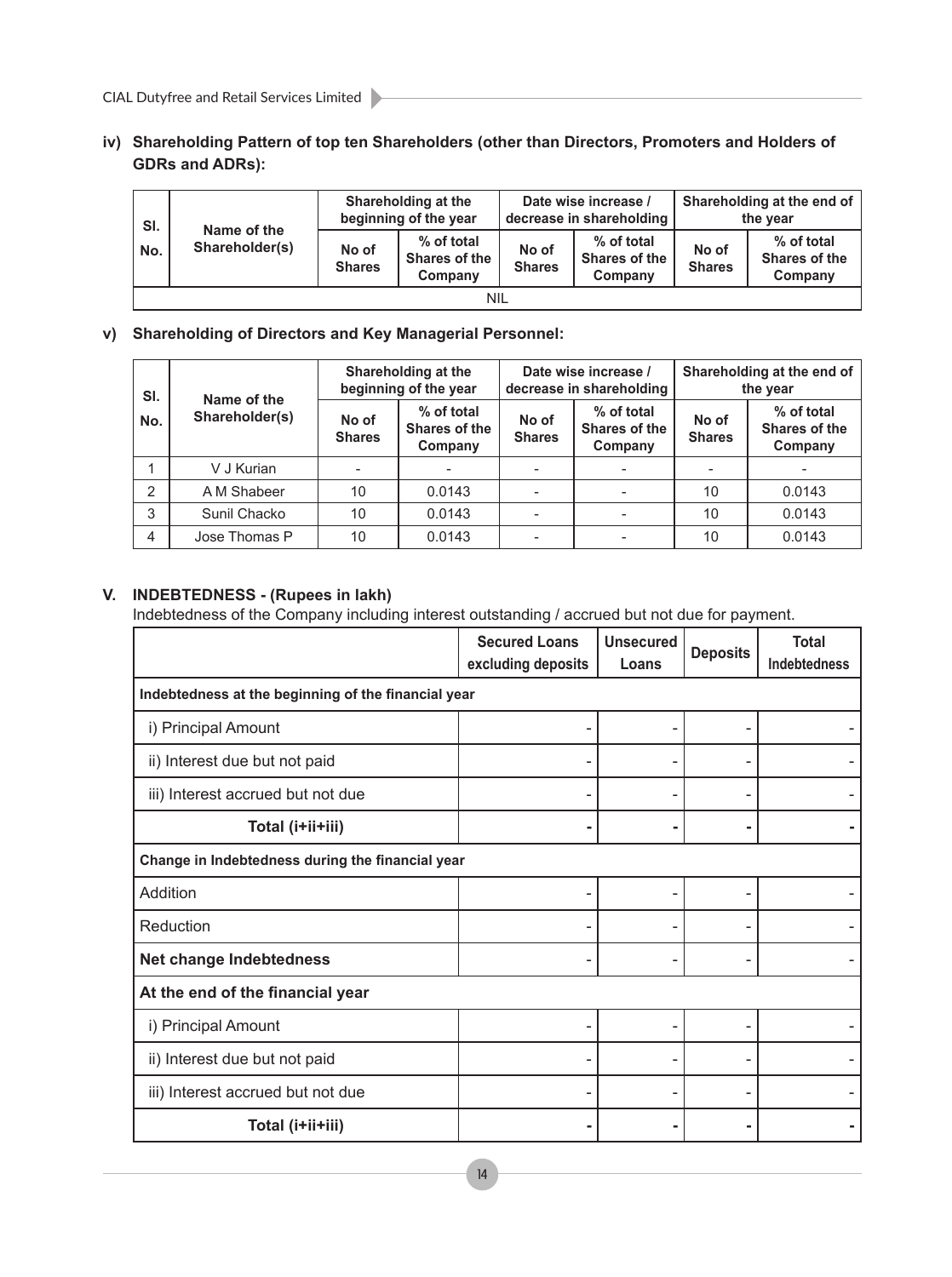### **VI. REMUNERATION OF DIRECTORS AND KEY MANAGERIAL PERSONNEL**

### **A. Remuneration to Managing Director, Whole-time Directors and/or Manager: (Rupees in lakhs)**

| <b>SI</b><br>No. | <b>Particulars of Remuneration</b>                                                     | Sri.V.J.Kurian<br><b>Managing Director</b><br>(DIN: 0001806859) | <b>Total</b><br><b>Amount</b> |
|------------------|----------------------------------------------------------------------------------------|-----------------------------------------------------------------|-------------------------------|
| 1                | Gross salary                                                                           |                                                                 |                               |
|                  | (a) Salary as per provisions contained in section 17(1) of<br>the Income-Tax Act, 1961 |                                                                 |                               |
|                  | (b) Value of perquisites u/s 17(2) of Income-Tax Act, 1961                             |                                                                 |                               |
|                  | (c) Profits in lieu of salary under section 17(3) of Income-Tax<br>Act, 1961           |                                                                 |                               |
| $\overline{2}$   | <b>Stock Option</b>                                                                    |                                                                 |                               |
| 3                | <b>Sweat Equity</b>                                                                    |                                                                 |                               |
| 4                | Commission                                                                             |                                                                 |                               |
|                  | - as % of profit                                                                       |                                                                 |                               |
|                  | - others, specify                                                                      |                                                                 |                               |
| 5                | Others, please specify                                                                 |                                                                 |                               |
|                  | Total (A)                                                                              |                                                                 |                               |
|                  | Ceiling as per the Act                                                                 |                                                                 |                               |

### **B. Remuneration to other directors: (Amount in Rs.)**

| SI.<br><b>No</b> | <b>Particulars of</b><br><b>Remuneration</b>    |                                   | <b>Name of the Directors</b>      |                                    |  |  |  |  |  |
|------------------|-------------------------------------------------|-----------------------------------|-----------------------------------|------------------------------------|--|--|--|--|--|
|                  | <b>Independent Directors</b>                    |                                   |                                   |                                    |  |  |  |  |  |
|                  | Fee for attending Board /<br>Committee meetings |                                   |                                   |                                    |  |  |  |  |  |
|                  | Commission                                      |                                   |                                   |                                    |  |  |  |  |  |
|                  | Others, please specify                          |                                   |                                   |                                    |  |  |  |  |  |
|                  | Total (1)                                       |                                   |                                   |                                    |  |  |  |  |  |
|                  | <b>Other Non-Executive</b><br><b>Directors</b>  | A.M. Shabeer<br>(DIN: 0001643446) | Sunil Chacko<br>(DIN: 0007434481) | Jose Thomas P.<br>(DIN:0002905126) |  |  |  |  |  |
| $\overline{2}$   | Fee for attending Board /<br>Committee meetings |                                   |                                   |                                    |  |  |  |  |  |
|                  | Commission                                      |                                   |                                   |                                    |  |  |  |  |  |
|                  | Others, please specify                          |                                   |                                   |                                    |  |  |  |  |  |
|                  | Total (2)                                       |                                   |                                   |                                    |  |  |  |  |  |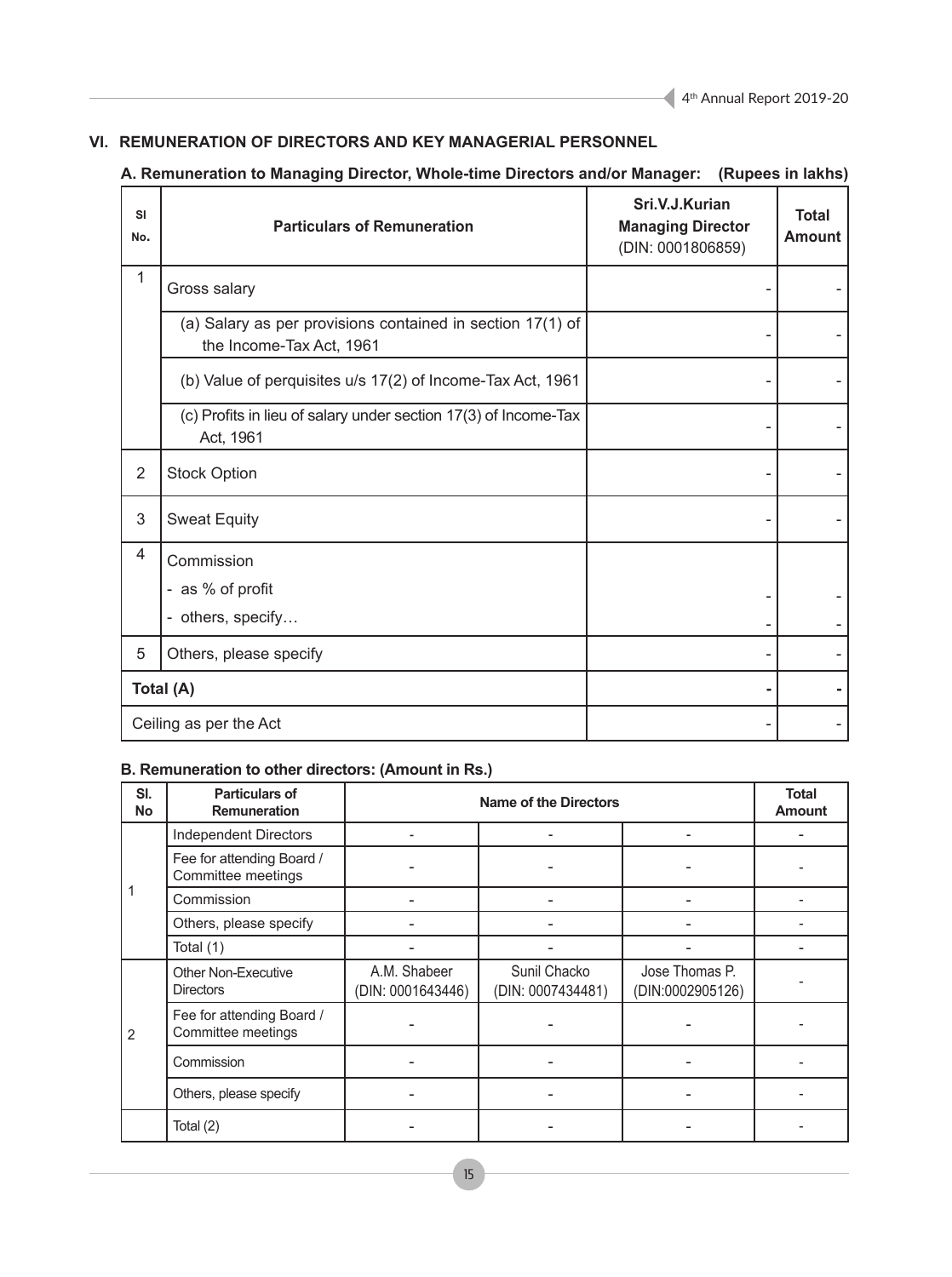| $Total (B) = (1+2)$                |     | - |  |
|------------------------------------|-----|---|--|
| Total Managerial Remunera-<br>tion |     | - |  |
| Overall Ceiling as per the Act     | Nil |   |  |

### **C. REMUNERATION TO KEY MANAGERIAL PERSONNEL OTHER THAN MD / MANAGER / WTD**

**(Rupees in thousands)**

| <b>SI</b>      |                                                                                        | <b>Key Managerial Personnel</b> | <b>Total</b>                      |               |  |
|----------------|----------------------------------------------------------------------------------------|---------------------------------|-----------------------------------|---------------|--|
| No.            | <b>Particulars of Remuneration</b>                                                     | <b>CFO</b><br>(Nil)             | <b>Company Secretary</b><br>(Nil) | <b>Amount</b> |  |
| 1              | Gross salary                                                                           |                                 |                                   |               |  |
|                | (a) Salary as per provisions contained in<br>section 17(1) of the Income-Tax Act, 1961 |                                 |                                   |               |  |
|                | (b) Value of perquisites u/s 17(2) of<br>Income-Tax Act, 1961                          |                                 |                                   |               |  |
|                | (c) Profits in lieu of salary under<br>section 17(3) of Income-Tax Act, 1961           |                                 |                                   |               |  |
| $\overline{2}$ | <b>Stock Option</b>                                                                    |                                 |                                   |               |  |
| 3              | <b>Sweat Equity</b>                                                                    |                                 |                                   |               |  |
| 4              | Commission<br>- as % of profit<br>- others, specify                                    |                                 |                                   |               |  |
| 5              | Others, please specify                                                                 |                                 |                                   |               |  |
|                | Total (C)                                                                              |                                 |                                   |               |  |

### **VII. PENALTIES / PUNISHMENT/ COMPOUNDING OF OFFENCES:**

| <b>Type</b>         | Section of the<br><b>Companies Act</b> | <b>Brief</b><br>Descrip-<br>tion | <b>Details of Penalty /</b><br>Punishment/<br>Compounding<br>fees imposed | <b>Authority</b><br>[RD/<br>NCLT/<br><b>COURT]</b> | <b>Appeal</b><br>made,<br>if any<br>(give<br>Details) |  |
|---------------------|----------------------------------------|----------------------------------|---------------------------------------------------------------------------|----------------------------------------------------|-------------------------------------------------------|--|
| A. COMPANY          |                                        |                                  |                                                                           |                                                    |                                                       |  |
| Penalty             |                                        |                                  |                                                                           |                                                    |                                                       |  |
| Punishment          |                                        |                                  |                                                                           |                                                    |                                                       |  |
| Compounding         | ۰                                      |                                  | ٠                                                                         |                                                    |                                                       |  |
| <b>B. DIRECTORS</b> |                                        |                                  |                                                                           |                                                    |                                                       |  |
| Penalty             |                                        |                                  |                                                                           |                                                    |                                                       |  |
| Punishment          |                                        |                                  |                                                                           |                                                    |                                                       |  |
| Compounding         |                                        |                                  |                                                                           |                                                    |                                                       |  |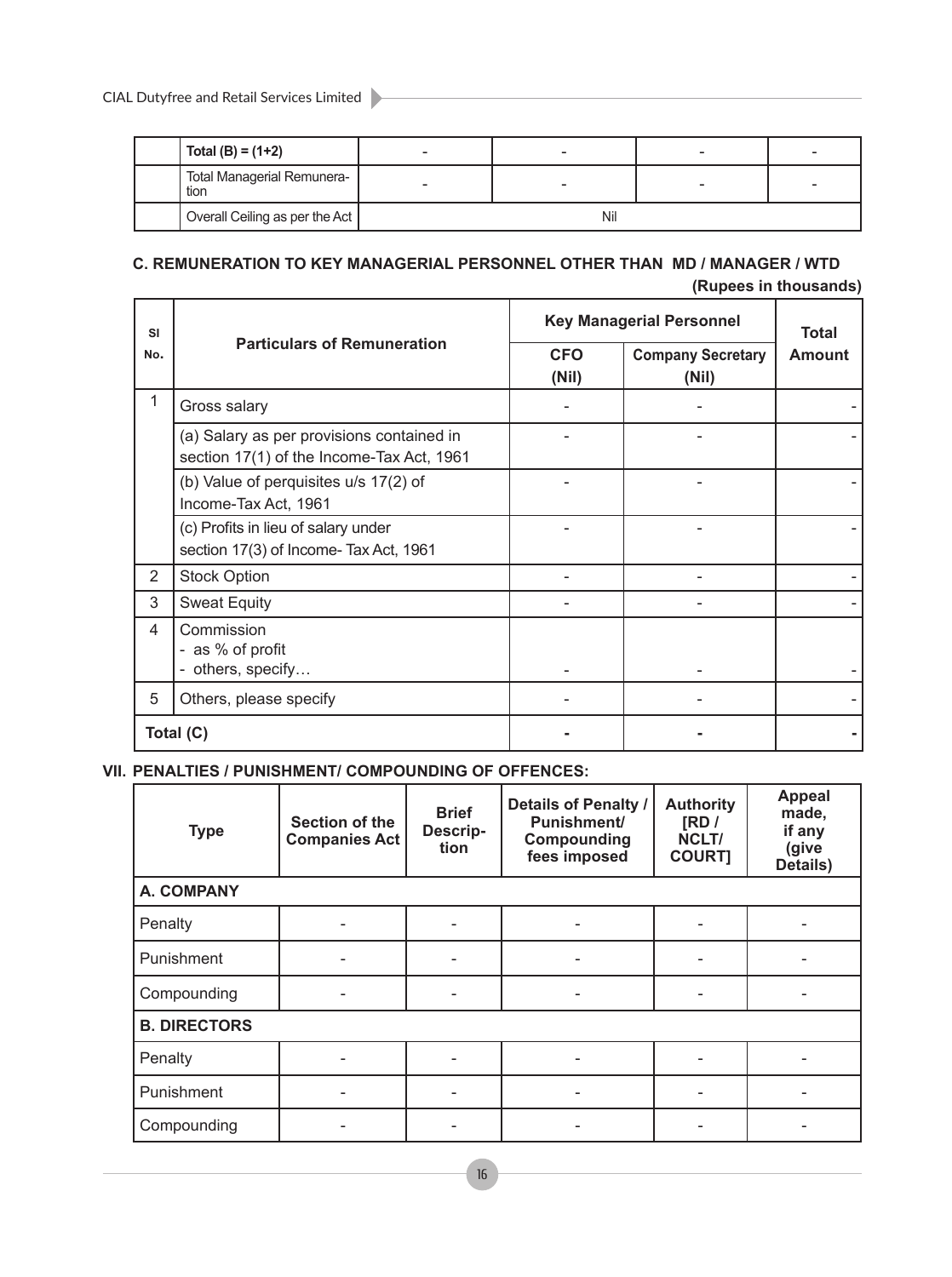| <b>C. OTHER OFFICERS IN DEFAULT</b> |  |  |  |  |  |  |  |
|-------------------------------------|--|--|--|--|--|--|--|
| Penalty                             |  |  |  |  |  |  |  |
| Punishment                          |  |  |  |  |  |  |  |
| Compounding                         |  |  |  |  |  |  |  |

**for and on behalf of the Board of Directors**

Date : 22<sup>nd</sup> July 2020 Place : Nedumbassery

sd/- **V.J Kurian Chairman & Managing Director** DIN: 0001806859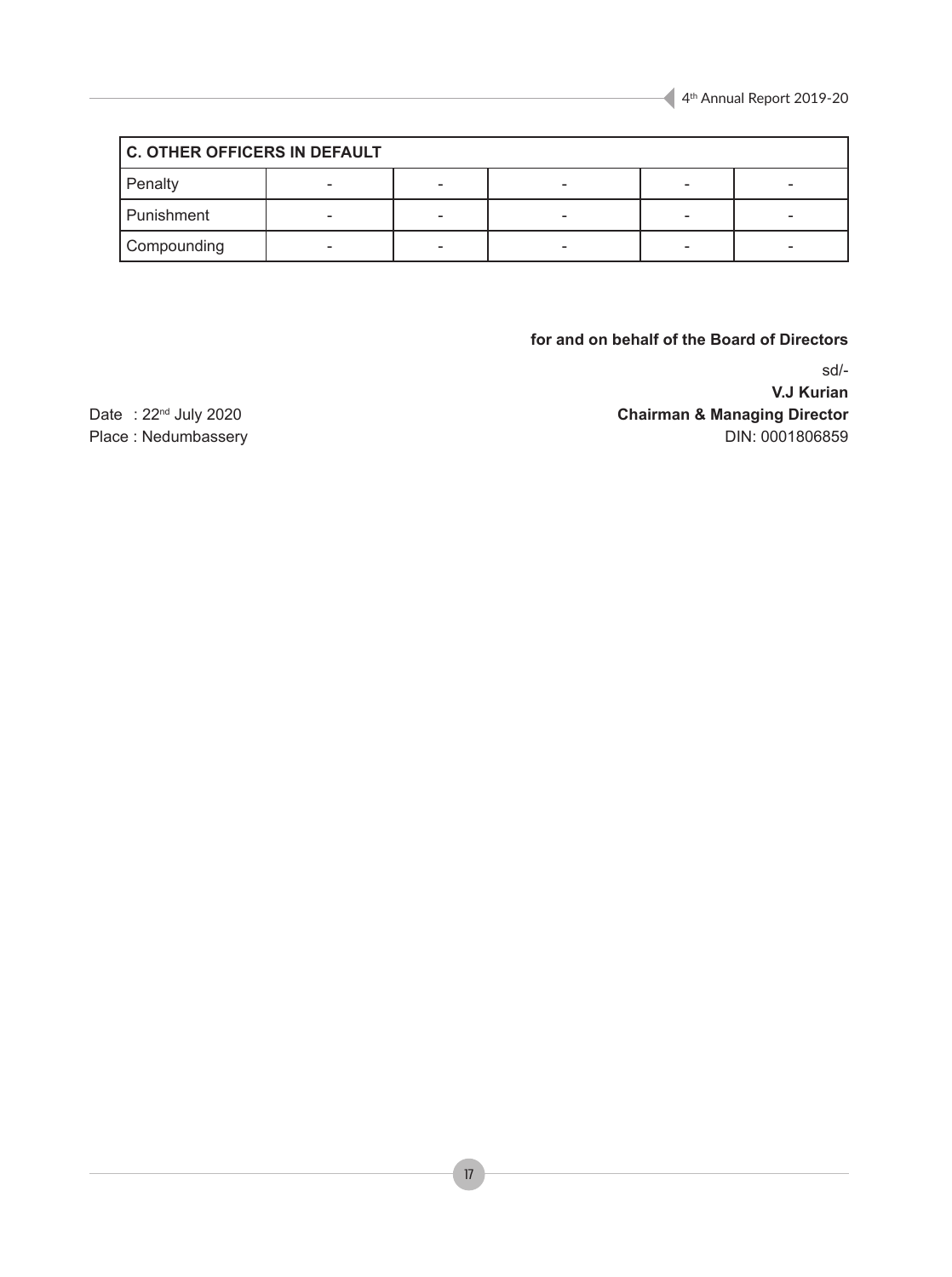### **Annexure D**

### **Form AOC – 2**

### **[Pursuant to clause (h) of Sub section (3) of Section 134 of the Act and Rule 8(2) of the Companies (Accounts) Rules 2014]**

Form for disclosure of particulars of contracts / arrangements entered into by the Company with related parties referred to in sub - section (1) of Section 188 of the Companies Act 2013 including certain arm's length transactions under third proviso thereto.

### **1. Details of contracts or arrangements or transactions not at arm's length basis**

| SI.No | <b>Particulars</b>                                                                                                | <b>Details</b> |
|-------|-------------------------------------------------------------------------------------------------------------------|----------------|
|       | Name (s) of the related party                                                                                     | Nil            |
| 2     | Nature of relationship                                                                                            | Nil            |
| 3     | Nature of contracts / arrangements / transactions                                                                 | Nil            |
| 4     | Duration of the contracts / arrangements / transactions                                                           | Nil            |
| 5     | Salient terms of the contracts or arrangements or transaction including the value, if any                         | Nil            |
| 6     | Justification for entering into such contracts or arrangements or transactions                                    | Nil            |
| 7     | Date of approval by Board                                                                                         | Nil            |
| 8     | Amount paid as advance, if any                                                                                    | Nil            |
| 9     | Date on which the special resolution was passed in General Meeting as required under first proviso to Section 188 | Nil            |

### **2. Details of material contracts or arrangements or transactions at arm's length basis**

| SI.No. | Name of the<br>related party                  | Nature of<br>relationship | Nature of<br>contracts /<br>arrangements /<br>transactions   | <b>Duration of</b><br>the contracts /<br>arrangements /<br>transactions | Salient terms of the contracts or<br>arrangements or transaction includ-<br>ing the value, if any                          | Date of<br>approval<br>by CIAL<br><b>Board</b> | <b>Amount</b><br>paid as<br>advance,<br>if any |
|--------|-----------------------------------------------|---------------------------|--------------------------------------------------------------|-------------------------------------------------------------------------|----------------------------------------------------------------------------------------------------------------------------|------------------------------------------------|------------------------------------------------|
|        | Cochin<br>International<br>Airport<br>Limited | Holding                   | Royalty,<br>Lease Rentals<br>and ROC fees<br>payable to CIAL | N.A.                                                                    | Royalty payable to CIAL shall be<br>$@45%$ of the<br>sales revenue and lease<br>rentals shall be Rs.10 per<br>square feet. | 10.12.2019                                     | Nil                                            |

Date: 22<sup>nd</sup> July 2020 Place : Nedumbassery

**for and on behalf of the Board**  sd/- **V J Kurian Chairman & Managing Director** DIN : 0001806859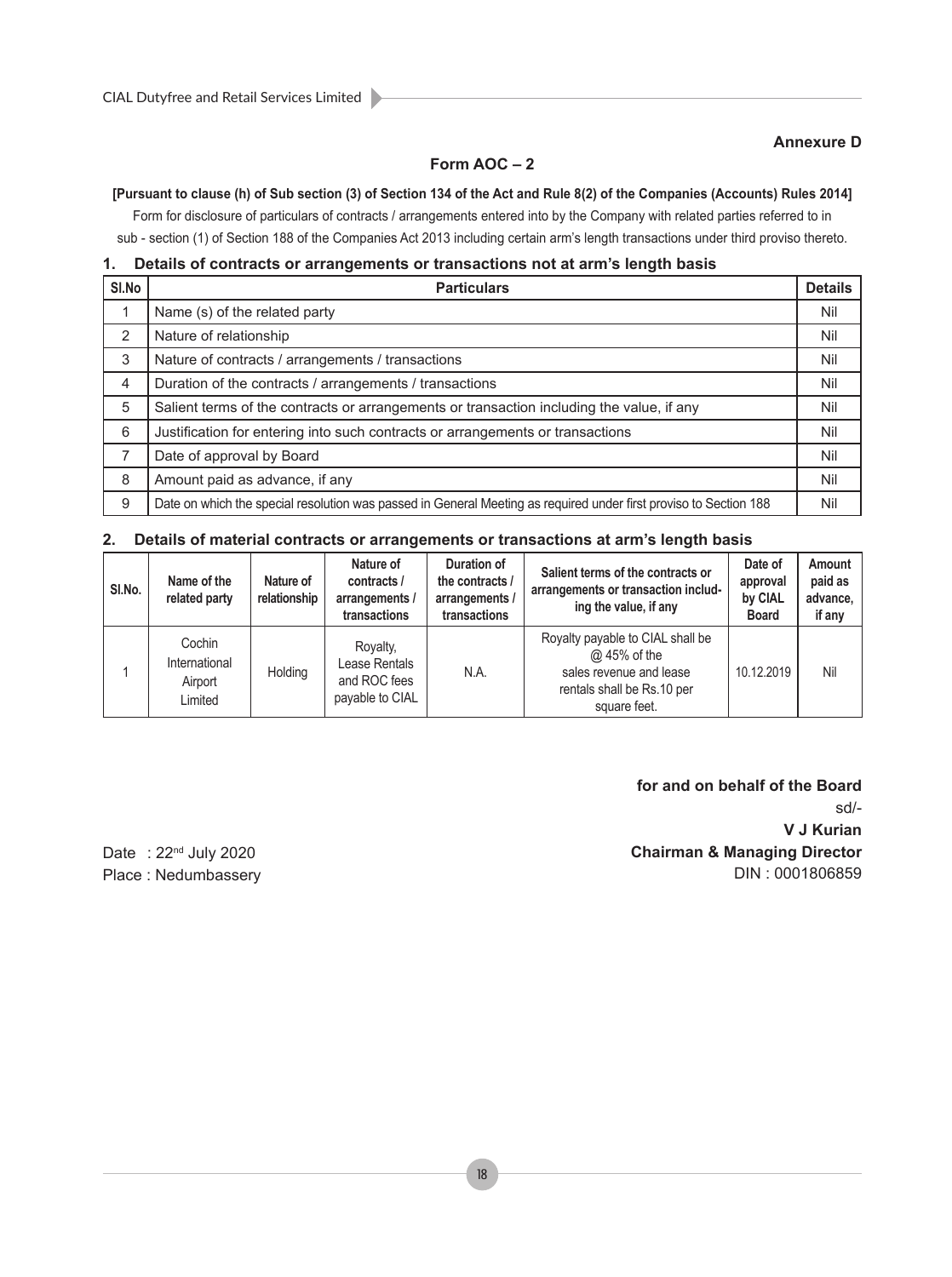Chartered Accountants

Paliam Road, Kochi – 682016 k krishnamoorthy@hotmail.com

### **INDEPENDENT AUDITOR'S REPORT**

### **TO THE MEMBERS OF CIAL DUTYFREE AND RETAIL SERVICES LIMITED**

### **Report on the Standalone Ind AS Financial Statements:**

### **Opinion**

We have audited the accompanying standalone Ind AS financial statements of CIAL Dutyfree and Retail Services Limited ("the Company"), which comprise the Balance Sheet as at 31<sup>st</sup> March 2020, the Statement of Profit and Loss including Other Comprehensive Income, the Statement of Changes in Equity and the Statement of Cash Flows for the year then ended and a summary of the significant accounting policies and other explanatory information.

In our opinion and to the best of our information and according to the explanations given to us, the aforesaid standalone Ind AS financial statements give the information required by the Act in the manner so required and give a true and fair view in conformity with the accounting principles generally accepted in India, of the state of affairs of the Company as at 31st March 2020 and its profit, total comprehensive income, the changes in equity and its cash flows for the year ended on that date.

### **Basis of opinion:**

We conducted our audit in accordance with the Standards on Auditing specified under Section 143(10) of the Act. Our responsibilities under those Standards are further described in the Auditor's Responsibilities for the Audit of the Financial Statements section of our report. We are independent of the Company in accordance with the Code of Ethics issued by the Institute of Chartered Accountants of India together with the ethical requirements that are relevant to our audit of the financial statements under the provisions of the Companies Act 2013 and the Rules thereunder, and we have fulfilled our other ethical responsibilities in accordance with these requirements and the Code of Ethics. We believe that the audit evidence we have obtained is sufficient and appropriate to provide a basis for our opinion.

### **Management's responsibility for the Standalone Ind AS Financial Statements:**

The Company's Board of Directors is responsible for the matters stated in Section 134(5) of the Companies Act 2013 ("the Act") with respect to the preparation of these standalone Ind AS financial statements that give a true and fair view of the financial position, financial performance including other comprehensive income, changes in equity and cash flows of the Company in accordance with the accounting principles generally accepted in India, including the Indian Accounting Standards (Ind AS) prescribed under Section 133 of the Act, read with relevant Rules issued there under.

This responsibility also includes maintenance of adequate accounting records in accordance with the provisions of the Act for safeguarding the assets of the Company and for preventing and detecting frauds and other irregularities; selection and application of appropriate accounting policies; making judgments and estimates that are reasonable and prudent; and design, implementation and maintenance of adequate internal financial controls, that were operating effectively for ensuring the accuracy and completeness of the accounting records, relevant to the preparation and presentation of the standalone Ind AS financial statements that give a true and fair view and are free from material misstatement, whether due to fraud or error.

In preparing the financial statements, management is responsible for assessing the Company's ability to continue as a going concern, disclosing, as applicable, matters related to going concern and using the going concern basis of accounting unless management either intends to liquidate the Company or to cease operations or has no realistic alternative but to do so.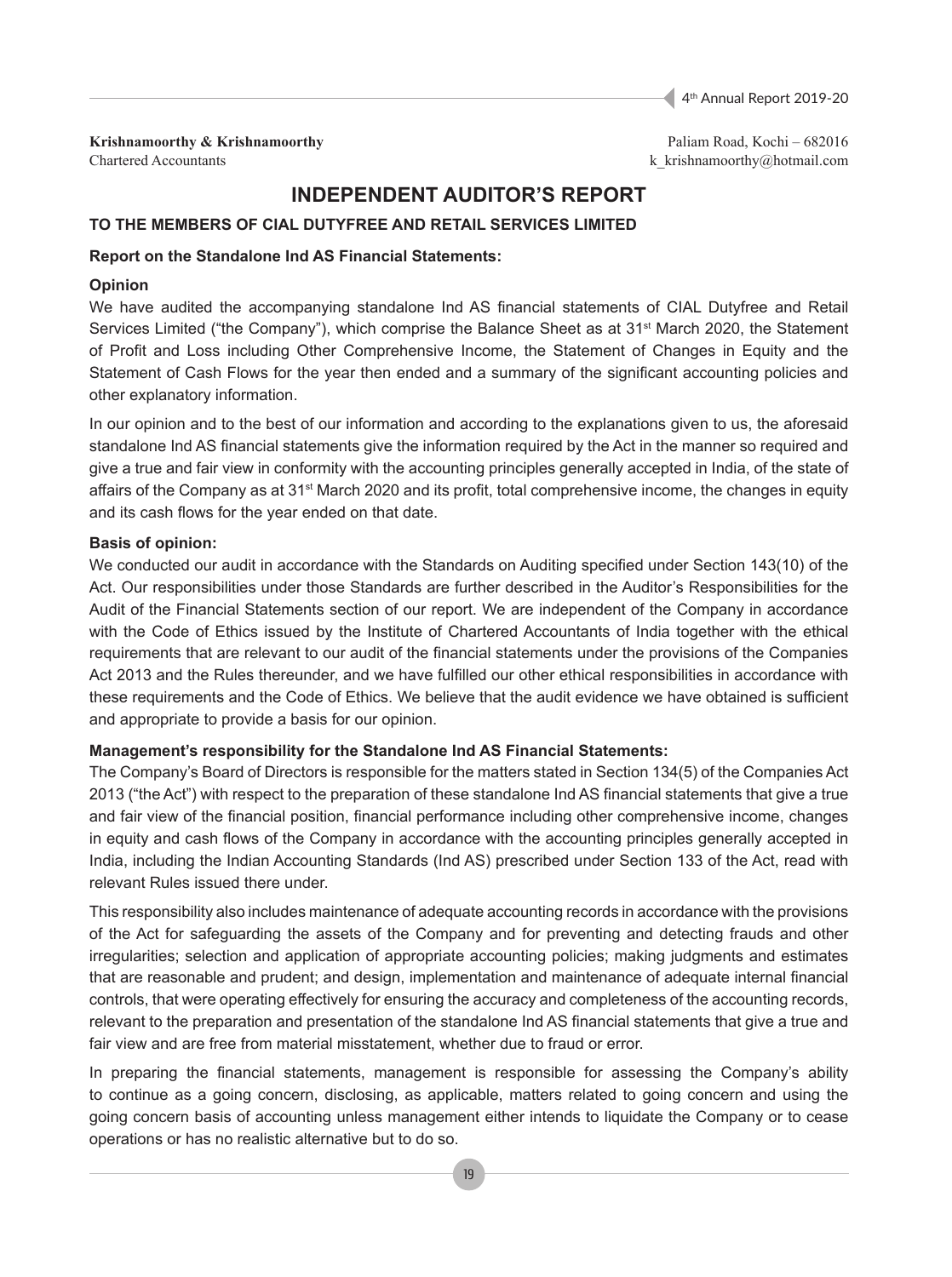CIAL Dutyfree and Retail Services Limited

#### **Krishnamoorthy & Krishnamoorthy**

Chartered Accountants

Paliam Road, Kochi – 682016 k\_krishnamoorthy@hotmail.com

Those Board of Directors are also responsible for overseeing the company's financial reporting process.

### **Auditor's Responsibility for the audit of the Financial Statements:**

Our objectives are to obtain reasonable assurance about whether the financial statements as a whole are free from material misstatement whether due to fraud or error, and to issue an auditor's report that includes our opinion. Reasonable assurance is a high level of assurance, but is not a guarantee that an audit conducted in accordance with SAs will always detect a material misstatement when it exists. Misstatements can arise from fraud or error and are considered material if, individually or in the aggregate, they could reasonably be expected to influence the economic decisions of users taken on the basis of these financial statements.

As part of an audit in accordance with SAs, we exercise professional judgment and maintain professional skepticism throughout the audit. We also:

- (a) Identify and assess the risks of material misstatement of the standalone financial statements whether due to fraud or error, design and perform audit procedures responsive to those risks and obtain audit evidence that is sufficient and appropriate to provide a basis for our opinion. The risk of not detecting a material misstatement resulting from fraud is higher than for one resulting from error, as fraud may involve collusion, forgery, intentional omissions, misrepresentations or the override of internal control.
- (b) Obtain an understanding of internal control relevant to the audit in order to design audit procedures that are appropriate in the circumstances. Under Section 143(3)(i) of the Act, we are also responsible for expressing our opinion on whether the Company has adequate internal financial controls system in place and the operating effectiveness of such controls.
- (c) Evaluate the appropriateness of accounting policies used and the reasonableness of accounting estimates and related disclosures made by management.
- (d) Conclude on the appropriateness of management's use of the going concern basis of accounting and based on the audit evidence obtained, whether a material uncertainty exists related to events or conditions that may cast significant doubt on the Company's ability to continue as a going concern. If we conclude that a material uncertainty exists, we are required to draw attention in our auditor's report to the related disclosures in the standalone financial statements or if such disclosures are inadequate, to modify our opinion. Our conclusions are based on the audit evidence obtained up to the date of our auditor's report. However, future events or conditions may cause the Company to cease to continue as a going concern.
- (e) Evaluate the overall presentation, structure and content of the standalone financial statements including the disclosures and whether the standalone financial statements represent the underlying transactions and events in a manner that achieves fair presentation.

We communicate with those charged with governance regarding, among other matters, the planned scope and timing of the audit and significant audit findings including any significant deficiencies in internal control that we identify during our audit. We also provide those charged with governance with a statement that we have complied with relevant ethical requirements regarding independence and to communicate with them all relationships and other matters that may reasonably be thought to bear on our independence and where applicable, related safeguards.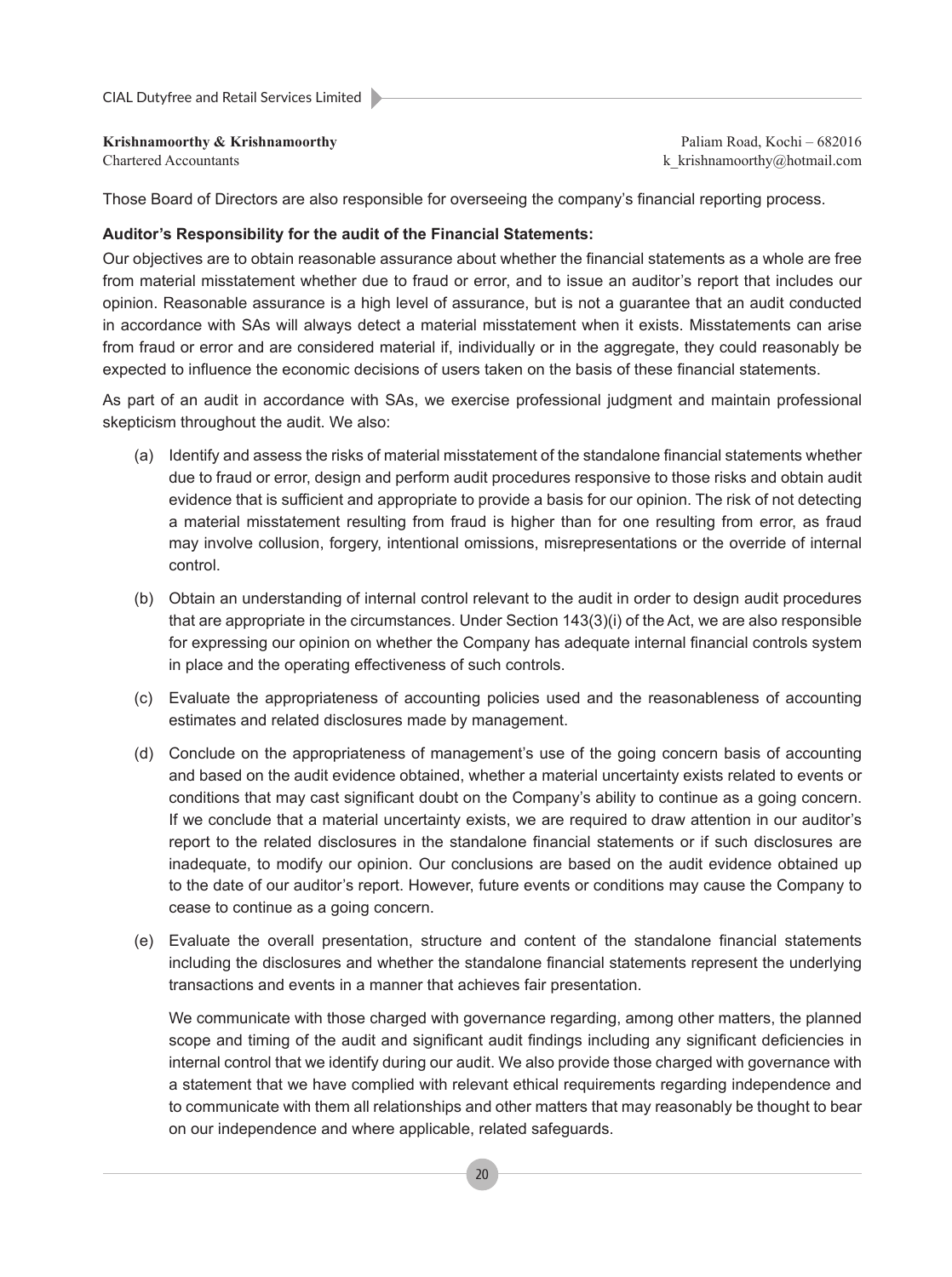Chartered Accountants

Paliam Road, Kochi – 682016 k\_krishnamoorthy@hotmail.com

### **Report on Other Legal and Regulatory Requirements:**

- 1. As required by the Companies (Auditor's Report) Order 2016 ("the order") issued by the Central Government of India in terms of sub-section (11) of Section 143 of the Act, we give in the Annexure A, enclosed herewith, a statement on the matters specified in the paragraph 3 and 4 of the Order.
- 2. As required by Section 143 (3) of the Act, we report that:
	- a. We have sought and obtained all the information and explanations which to the best of our knowledge and belief were necessary for the purposes of our audit.
	- b. In our opinion, proper books of account as required by law have been kept by the Company so far as it appears from our examination of those books.
	- c. The Balance Sheet, the Statement of Profit and Loss including Other Comprehensive Income, the Statement of Changes in Equity and the Statement of Cash Flows dealt with by this Report are in agreement with the books of account.
	- d. In our opinion, the aforesaid standalone Ind AS financial statements comply with the Indian Accounting Standards prescribed under Section 133 of the Act.
	- e. On the basis of the written representations received from the directors by the Company and taken on record in the meeting of the Board of Directors, none of the Directors is disqualified as on 31st March 2020 from being appointed as a Director in terms of Section 164(2) of the Act.
	- f. We have also audited the internal financial controls over financial reporting (IFCoFR) of the Company as on  $31<sup>st</sup>$  March 2020 in conjunction with our audit of the standalone financial statements of the company for year ended on that date and we enclose herewith our report in "Annexure B".
	- g. With respect to the other matters to be included in the Auditor's Report in accordance with Rule 11 of the Companies (Audit and Auditors) Rules 2014, in our opinion and to the best of our information and according to the explanations given to us:
		- i) The Company does not have any pending litigations which would impact its financial position – Refer Note 4.34 to the financial statements.
		- ii) The Company did not have any long-term contracts including derivative contracts for which there were any material foreseeable losses. – Refer Note 4.35 to the financial statements.
		- iii) There has been no delay in transferring amounts, required to be transferred, to the Investor Education and Protection Fund by the Company.

for **Krishnamoorthy & Krishnamoorthy** Chartered Accountants (FRN: 001488S)

> Sd/- **CA. K T Mohanan** Partner (M.No: 201484) UDIN: 202014844AAAACF9268

Place : Cochin -16 Date : 22.07.2020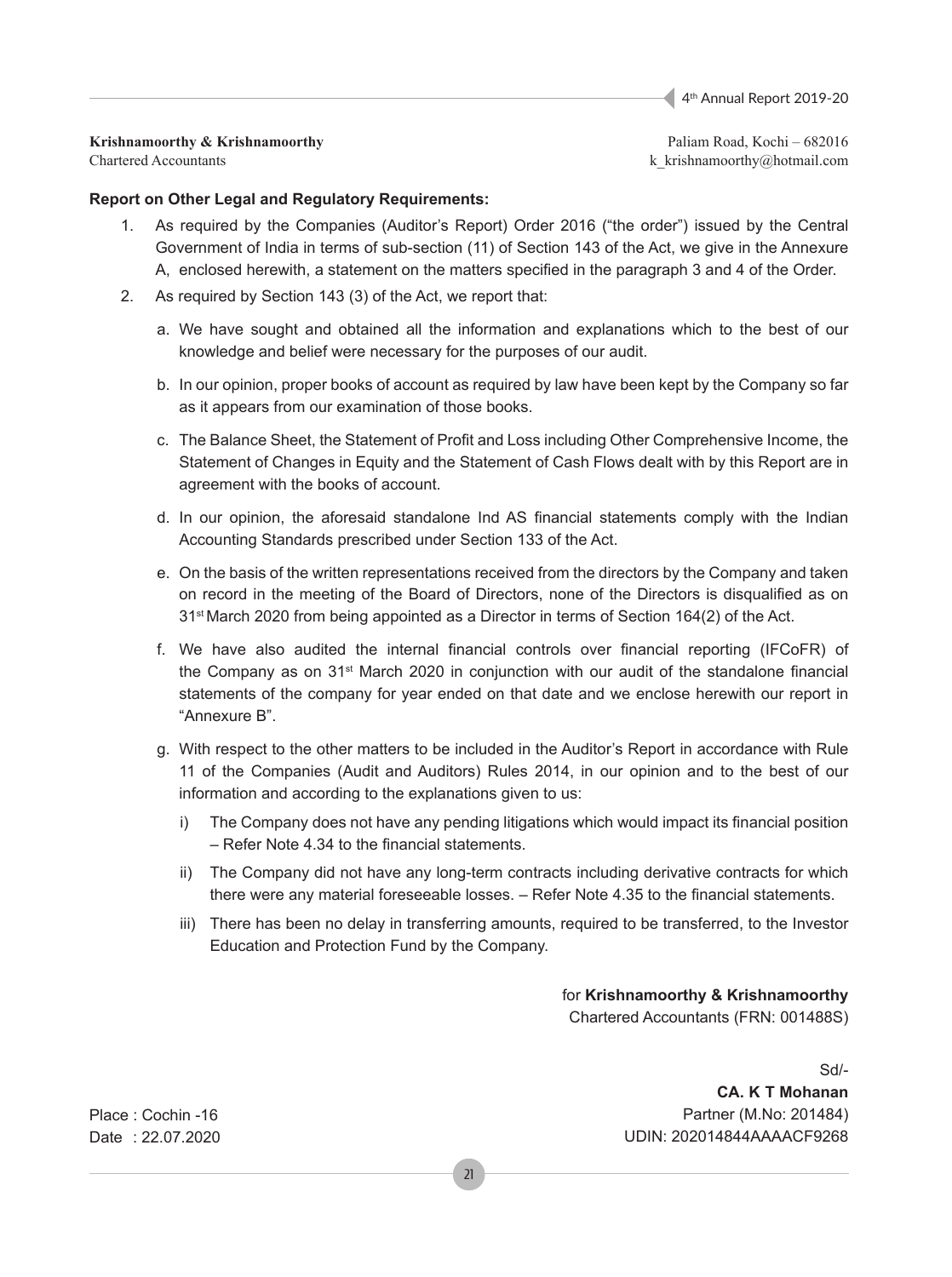Chartered Accountants

Paliam Road, Kochi – 682016 k\_krishnamoorthy@hotmail.com

### **ANNEXURE A TO THE INDEPENDENT AUDITORS' REPORT**

### **(Referred to in Paragraph 1 under the heading "Report on Other Legal and Regulatory Requirements" of our report of even date)**

- i) a) The Company has maintained proper records showing full particulars including quantitative details and situation of fixed assets.
	- b) We are informed that these fixed assets have been physically verified by the management at reasonable intervals and no material discrepancies were noticed on such verification.
	- c) According to the information and explanations given to us and on the basis of our examination of the records of the Company, the Company is not having any free hold immovable property.
- (ii) We are informed that physical verification of inventory has been conducted using a perpetual inventory verification system and material discrepancies noticed on such verification are properly dealt within the books of accounts.
- (iii) The company has not granted any loans, secured or unsecured to Companies, Firms, Limited Liability Partnerships or other parties covered in the register maintained under Section 189 of the Companies Act 2013. Accordingly, paragraphs (iii)(a)(b) and (c) of CARO 2016 are not applicable.
- (iv) In our opinion and according to the information and explanations given to us, the Company has not made any loans and investments and has not provided any guarantees and securities to the parties covered under Section 185 of the Act and hence not commented upon.
- (v) According to the information and explanations given to us, the Company has not accepted any deposits from the public during the year as per the directives issued by the Reserve Bank of India and the provisions of Sections 73 to 76 or any other relevant provisions of the Companies Act and the Rules framed there under. Accordingly, paragraph 3(v) of the Order is not applicable to the Company.
- (vi) As per the information and explanation given to us, the Central Government has not prescribed maintenance of cost records under subsection (1) of section 148 of the Companies Act 2013.
- (vii) According to the information and explanations given to us, in respect of statutory dues:
	- (a) The company has been generally regular in depositing undisputed statutory dues including Provident Fund, Income Tax, Sales Tax, Service Tax, Goods and Service tax, Customs Duty, Value Added Tax, cess and other material statutory dues applicable to it to the appropriate authorities during the year. There are no arrears of outstanding undisputed statutory dues as at the last day of the financial year concerned for a period of more than six months from the date they became payable.
	- (b) According to the information and explanations given to us and based on the records of the company examined by us, there are no dues of Income Tax or Sales Tax or Wealth Tax or Service Tax or Goods and Service Tax, duty of customs or duty of excise or value added tax or cess, which have not been deposited on account of any dispute as on 31st March 2020.
- (viii) Based on our audit procedures performed for the purpose of reporting the true and fair view of the financial statements and according to the information and explanations given to us, the company not obtained any loans from financial institution, government and debenture holders.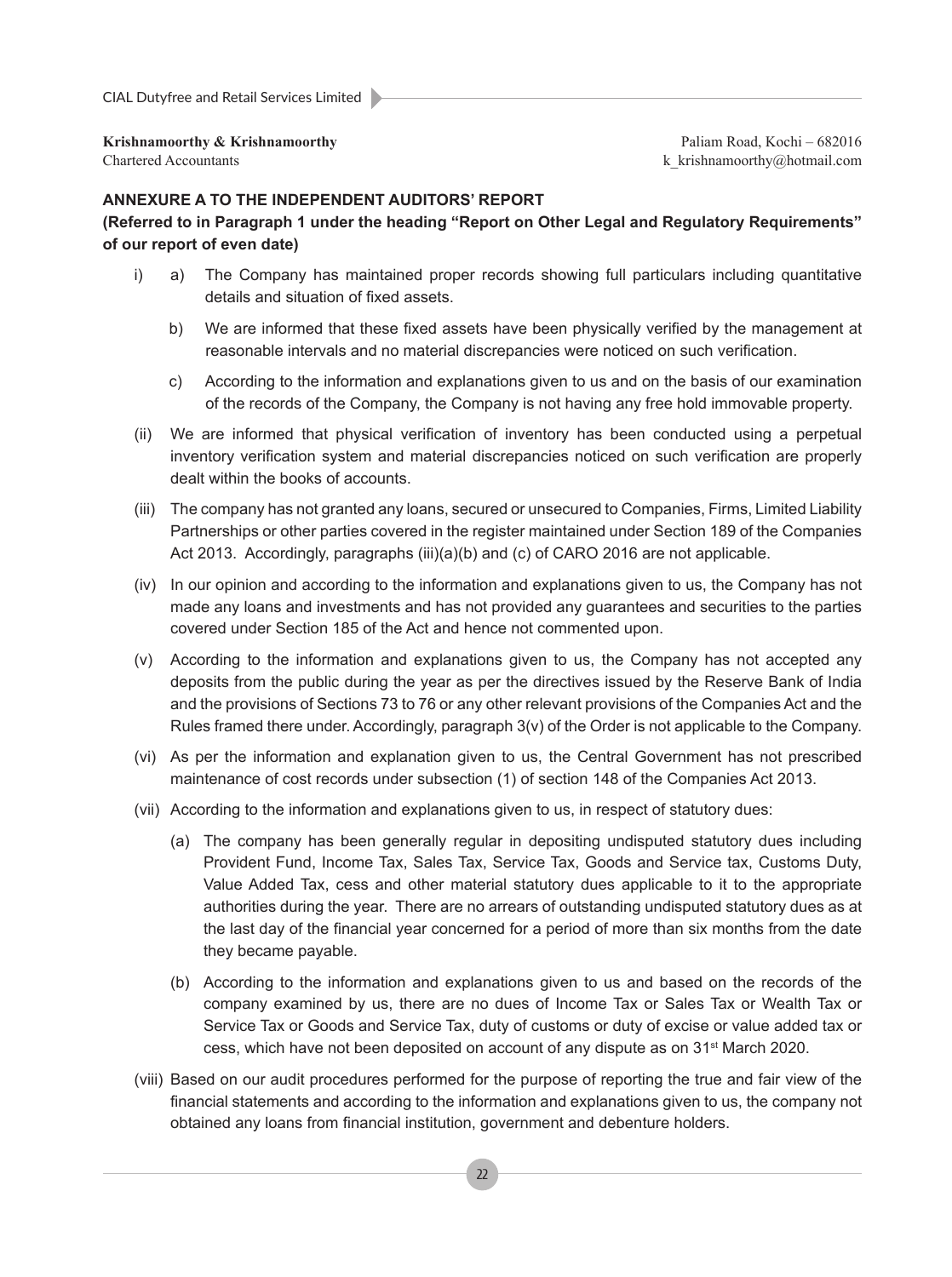Chartered Accountants

Paliam Road, Kochi – 682016 k\_krishnamoorthy@hotmail.com

- (ix) According to the information and explanations given to us, we report that there is no term loan availed by the Company and has not raised any moneys by way of initial public offer and further public offer (including debt instruments) and hence not commented upon.
- (x) Based on our audit procedures performed for the purpose of reporting the true and fair view of the financial statements and according to the information and explanations given to us, no fraud by the Company or on the Company by the officers and employees of the Company has been noticed or reported during the year, nor have we been informed of any such case by the Management.
- (xi) Based on our audit procedures performed for the purpose of reporting the true and fair view of the financial statements and according to the information and explanations given to us, no managerial remuneration is paid / provided during the year. Accordingly para 3(xi) of CARO 2016 is not applicable and hence not commented upon.
- (xii) In our opinion and according to the information and explanations given to us, the Company is not a Nidhi Company. Accordingly, paragraph 3(xii) of the CARO 2016 Order is not applicable to the Company and hence not commented upon.
- (xiii) Based on our audit procedures performed for the purpose of reporting the true and fair view of the financial statements and according to the information and explanations given to us, transactions with the related parties are in compliance with sections 177 and 188 of the Act, where applicable and details of such transactions have been disclosed in the financial statements as required by the applicable accounting standards.
- (xiv) According to the information and explanations give to us and based on our examination of the records of the Company, the Company has not made any preferential allotment or private placement of shares or fully or partly convertible debentures during the year under review and hence reporting requirements under clause 3(xiv) are not applicable to the Company and not commented upon.
- (xv) Based on our audit procedures performed for the purpose of reporting the true and fair view of the financial statements and according to the information and explanations given to us, the Company has not entered into any non-cash transactions with its Directors or persons connected with them, and hence provisions of section 192 of the Companies Act 2013 are not applicable.
- (xvi) The Company is not required to be registered under Section 45-IA of the Reserve Bank of India Act 1934.

for **Krishnamoorthy & Krishnamoorthy** Chartered Accountants (FRN: 001488S)

Place : Cochin -16 Date : 22.07.2020

Sd/- **CA. K T Mohanan** Partner (M.No: 201484) UDIN: 202014844AAAACF9268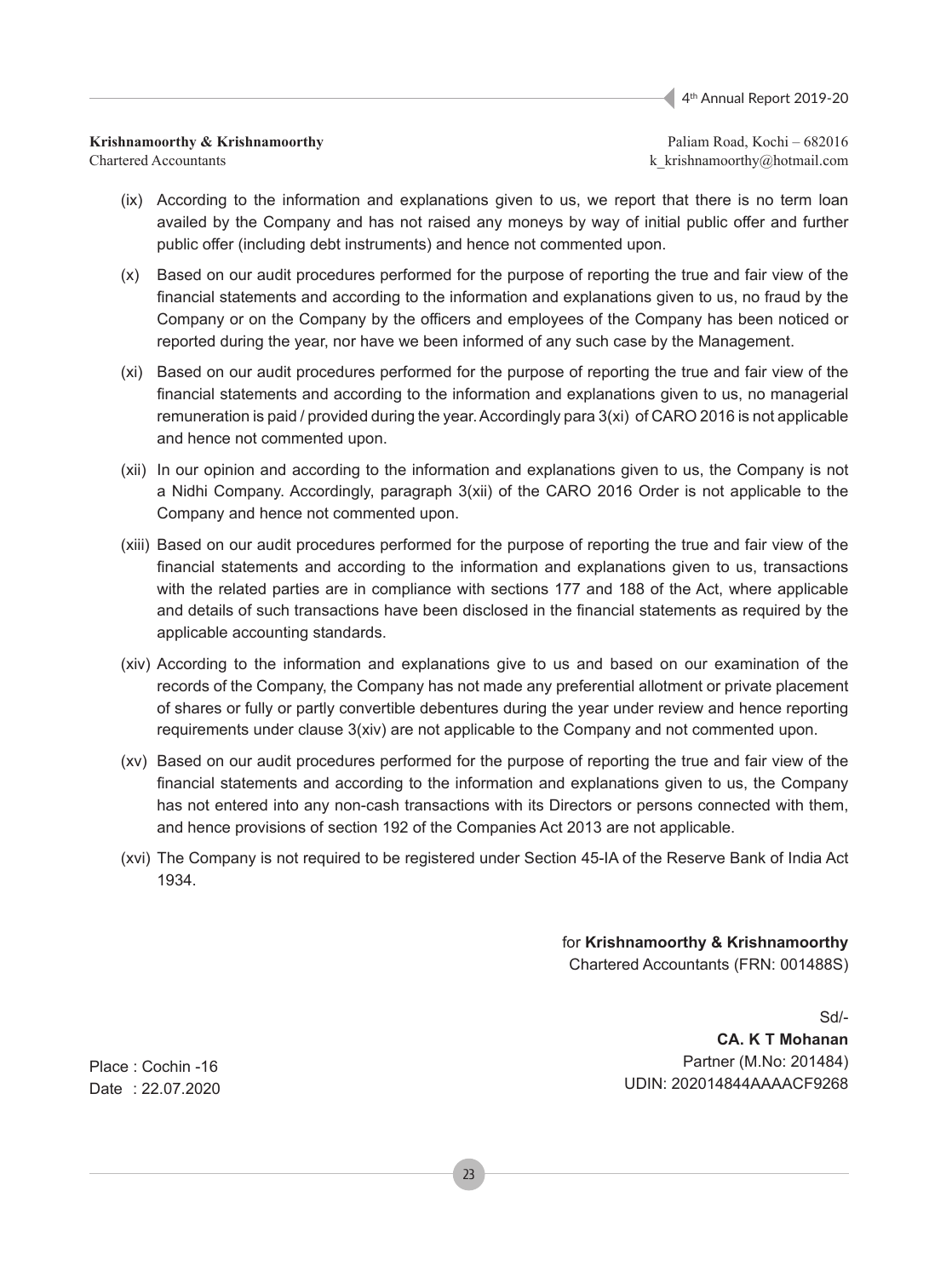CIAL Dutyfree and Retail Services Limited

**Krishnamoorthy & Krishnamoorthy**

Chartered Accountants

Paliam Road, Kochi – 682016 k\_krishnamoorthy@hotmail.com

### **ANNEXURE B TO THE INDEPENDENT AUDITORS' REPORT**

### **(Referred to in Paragraph 2(f) under the heading "Report on Other Legal and Regulatory Requirements" of our report of even date)**

### **Report on the Internal Financial Controls Over Financial Reporting under Clause (i) of sub-section 3 of Section 143 of the Companies Act 2013 ("the Act")**

We have audited the internal financial controls over financial reporting of CIAL Dutyfree and Retail Services Limited ("the Company") as of 31<sup>st</sup> March 2020 in conjunction with our audit of the standalone Ind AS financial statements of the Company for the year ended on that date.

### **Management's Responsibility for Internal Financial Controls**

The Company's management is responsible for establishing and maintaining internal financial controls based on the internal control over financial reporting criteria established by the Company considering the essential components of internal control stated in the Guidance Note on Audit of Internal Financial Controls over Financial Reporting issued by the Institute of Chartered Accountants of India ('ICAI'). These responsibilities include the design, implementation and maintenance of adequate internal financial controls that were operating effectively for ensuring the orderly and efficient conduct of its business including adherence to company's policies, the safeguarding of its assets, the prevention and detection of frauds and errors, the accuracy and completeness of the accounting records and the timely preparation of reliable financial information as required under the Companies Act 2013.

### **Auditors' Responsibility**

Our responsibility is to express an opinion on the Company's internal financial controls over financial reporting based on our audit. We conducted our audit in accordance with the Guidance Note on Audit of Internal Financial Controls over Financial Reporting (the "Guidance Note") issued by the Institute of Chartered Accountants of India and the Standards on Auditing prescribed under Section 143(10) of the Companies Act 2013, to the extent applicable to an audit of internal financial controls. Those Standards and the Guidance Note require that we comply with ethical requirements and plan and perform the audit to obtain reasonable assurance about whether adequate internal financial controls over financial reporting was established and maintained and if such controls operated effectively in all material respects.

Our audit involves performing procedures to obtain audit evidence about the adequacy of the internal financial controls system over financial reporting and their operating effectiveness. Our audit of internal financial controls over financial reporting included obtaining an understanding of internal financial controls over financial reporting, assessing the risk that a material weakness exists and testing and evaluating the design and operating effectiveness of internal control based on the assessed risk. The procedures selected depend on the auditor's judgment including the assessment of the risks of material misstatement of the financial statements whether due to fraud or error.

We believe that the audit evidence we have obtained is sufficient and appropriate to provide a basis for our audit opinion on the Company's internal financial controls system over financial reporting.

### **Meaning of Internal Financial Controls over Financial Reporting**

A company's internal financial control over financial reporting is a process designed to provide reasonable assurance regarding the reliability of financial reporting and the preparation of financial statements for external purposes in accordance with generally accepted accounting principles. A company's internal financial control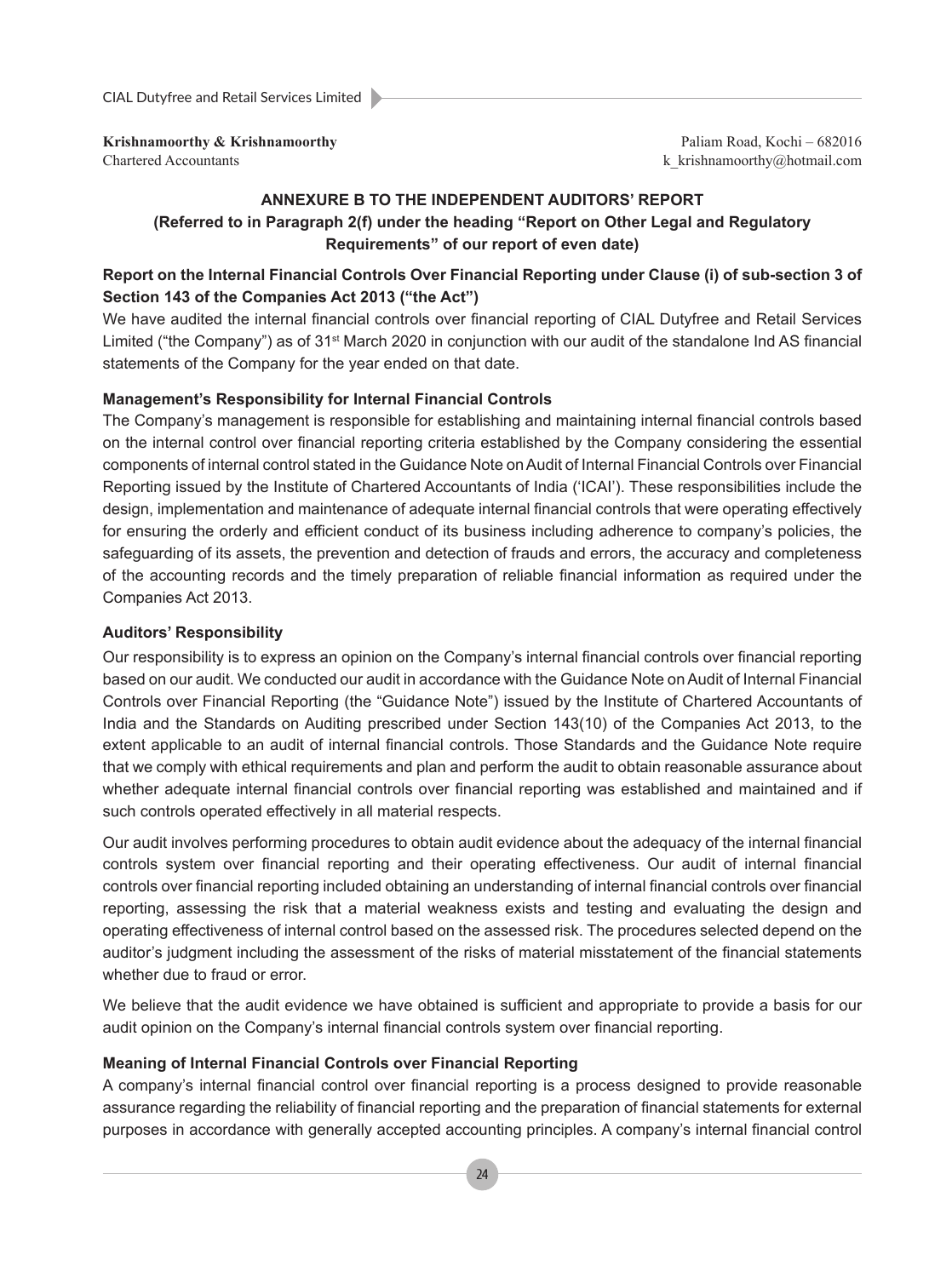Chartered Accountants

Paliam Road, Kochi – 682016 k\_krishnamoorthy@hotmail.com

over financial reporting includes those policies and procedures that (1) pertain to the maintenance of records that, in reasonable detail, accurately and fairly reflect the transactions and dispositions of the assets of the company; (2) provide reasonable assurance that transactions are recorded as necessary to permit preparation of financial statements in accordance with Generally Accepted Accounting Principles and that receipts and expenditures of the company are being made only in accordance with authorizations of management and Directors of the company; and (3) provide reasonable assurance regarding prevention or timely detection of unauthorised acquisition, use or disposition of the company's assets that could have a material effect on the financial statements.

### **Inherent Limitations of Internal Financial Controls over Financial Reporting**

Because of the inherent limitations of internal financial controls over financial reporting including the possibility of collusion or improper management override of controls, material misstatements due to error or fraud may occur and not be detected. Also, projections of any evaluation of the internal financial controls over financial reporting to future periods are subject to the risk that the internal financial control over financial reporting may become inadequate because of changes in conditions or that the degree of compliance with the policies or procedures may deteriorate.

### **Opinion**

In our opinion, to the best of our information and according to the explanations given to us, the Company has, in all material respects, an adequate internal financial controls system over financial reporting and such internal financial controls over financial reporting were operating effectively as at  $31^{st}$  March 2020, based on the internal control over financial reporting criteria established by the Company considering the essential components of internal control stated in the Guidance Note on Audit of Internal Financial Controls over Financial Reporting issued by the Institute of Chartered Accountants of India

> for **Krishnamoorthy & Krishnamoorthy** Chartered Accountants (FRN: 001488S)

Place : Cochin -16 Date : 22.07.2020

Sd/- **CA. K T Mohanan** Partner (M.No: 201484) UDIN: 202014844AAAACF9268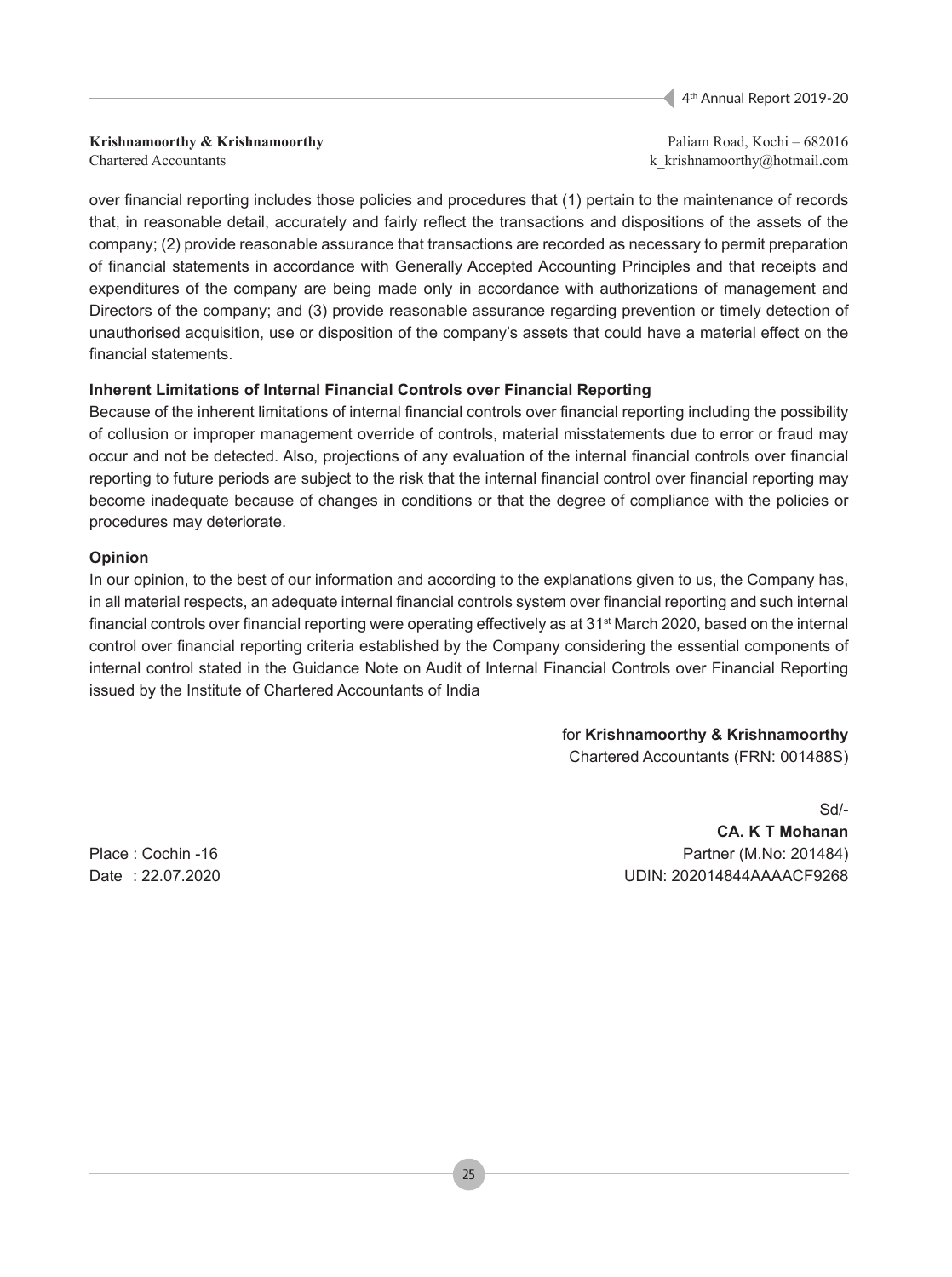### **PART I : BALANCE SHEET CIAL DUTYFREE AND RETAIL SERVICES LIMITED BALANCE SHEET AS AT 31st MARCH 2020**

| DALANGE ƏLEET AƏ ATƏT<br><b>IVIARUTI ZUZU</b><br>(Rupees in '000)                               |          |                  |                  |  |  |  |
|-------------------------------------------------------------------------------------------------|----------|------------------|------------------|--|--|--|
| <b>Particulars</b>                                                                              | Note No: | As at 31.03.2020 | As at 31.03.2019 |  |  |  |
| <b>I. ASSETS</b>                                                                                |          |                  |                  |  |  |  |
| <b>Non Current Assets</b>                                                                       |          |                  |                  |  |  |  |
| Property, plant and equipment                                                                   | 4.1      | 551.67           | 1,166.50         |  |  |  |
| Intangible Assets                                                                               | 4.1      | 13.80            |                  |  |  |  |
| Right of Use Assets (ROU)                                                                       | 4.2      | 7,263.86         | 0.00             |  |  |  |
| Income Tax Assets (Net)                                                                         | 4.3      | 0.00             | 34,725.58        |  |  |  |
| Deferred Tax Assets (Net)                                                                       | 4.4      | 895.27           | 693.54           |  |  |  |
| <b>Current Assets</b>                                                                           |          |                  |                  |  |  |  |
| Inventories                                                                                     | 4.5      | 2,58,864.95      | 2,49,722.76      |  |  |  |
| <b>Financial assets</b>                                                                         |          |                  |                  |  |  |  |
| (i) Cash & Cash equivalents                                                                     | 4.6      | 8,061.78         | 76,277.08        |  |  |  |
| (ii) Bank Balances other than (i)                                                               | 4.7      | 50.00            | 50.00            |  |  |  |
| (iii) Other Financial Assets                                                                    | 4.8      | 14.74            | 10.59            |  |  |  |
| Income tax assets (net)                                                                         | 4.9      | 1,41,371.99      | 1,06,644.65      |  |  |  |
| Other current assets                                                                            | 4.10     | 5,32,068.15      | 3,18,995.99      |  |  |  |
| <b>Total Assets</b>                                                                             |          | 9,49,156.21      | 7,88,286.69      |  |  |  |
| <b>II. EQUITY &amp; LIABILITIES</b>                                                             |          |                  |                  |  |  |  |
| <b>Equity</b>                                                                                   |          |                  |                  |  |  |  |
| <b>Equity Share Capital</b>                                                                     | 4.11     | 700.70           | 700.70           |  |  |  |
| <b>Other Equity</b>                                                                             | 4.12     | 2,05,316.75      | 1,15,221.88      |  |  |  |
| <b>Liabilities</b>                                                                              |          |                  |                  |  |  |  |
| <b>Non Current Liabilities</b>                                                                  |          |                  |                  |  |  |  |
| <b>Financial Liabilities</b>                                                                    |          |                  |                  |  |  |  |
| (i) Lease Liabiities                                                                            | 4.2      | 1,367.69         | 0.00             |  |  |  |
| (ii) Other financial liabilities                                                                | 4.13     | 98,555.23        | 83,618.91        |  |  |  |
| Other non current liabilities                                                                   | 4.14     | 92,903.68        | 1,08,355.33      |  |  |  |
| <b>Current Liabilities</b>                                                                      |          |                  |                  |  |  |  |
| <b>Financial Liabilities</b>                                                                    |          |                  |                  |  |  |  |
| Lease Liabiities<br>(i)                                                                         | 4.2      | 7,724.48         | 0.00             |  |  |  |
| <b>Trade Payables</b><br>(ii)                                                                   | 4.15     |                  |                  |  |  |  |
| a) Total outstanding dues of Micro, Small and Medium Enterprises                                |          | 1,083.56         | 0.00             |  |  |  |
| b) Total outstanding dues of creditors other than Micro, Small and<br><b>Medium Enterprises</b> |          | 4,97,524.05      | 4,26,347.53      |  |  |  |
| (iii) Other financial liabilities                                                               | 4.16     | 8,951.05         | 4,736.51         |  |  |  |
| Other current liabilities                                                                       | 4.17     | 26,871.26        | 49,305.83        |  |  |  |
| Provisions                                                                                      | 4.18     | 8,157.76         | 0.00             |  |  |  |
| <b>Total Equity and Liabilities</b>                                                             |          | 9,49,156.21      | 7,88,286.69      |  |  |  |

See accompanying notes to the financial statements

#### For and on behalf of the Board of Directors **As per our separate report of even date attached**

sd/- **V.J. Kurian** Managing Director (DIN:0001806859)

sd/- **A.M. Shabeer** Director (DIN:0001643446)

sd/- **Sunil Chacko** Director (DIN:0007434481) For **Krishnamoorthy & Krishnamoorthy** Chartered Accountants (FRN: 001488S)

sd/-

**C.A. K T Mohanan** Partner (M.No: 201484) UDIN: 202014844AAAACF9268

Place: Kochi Date : 22.07.2020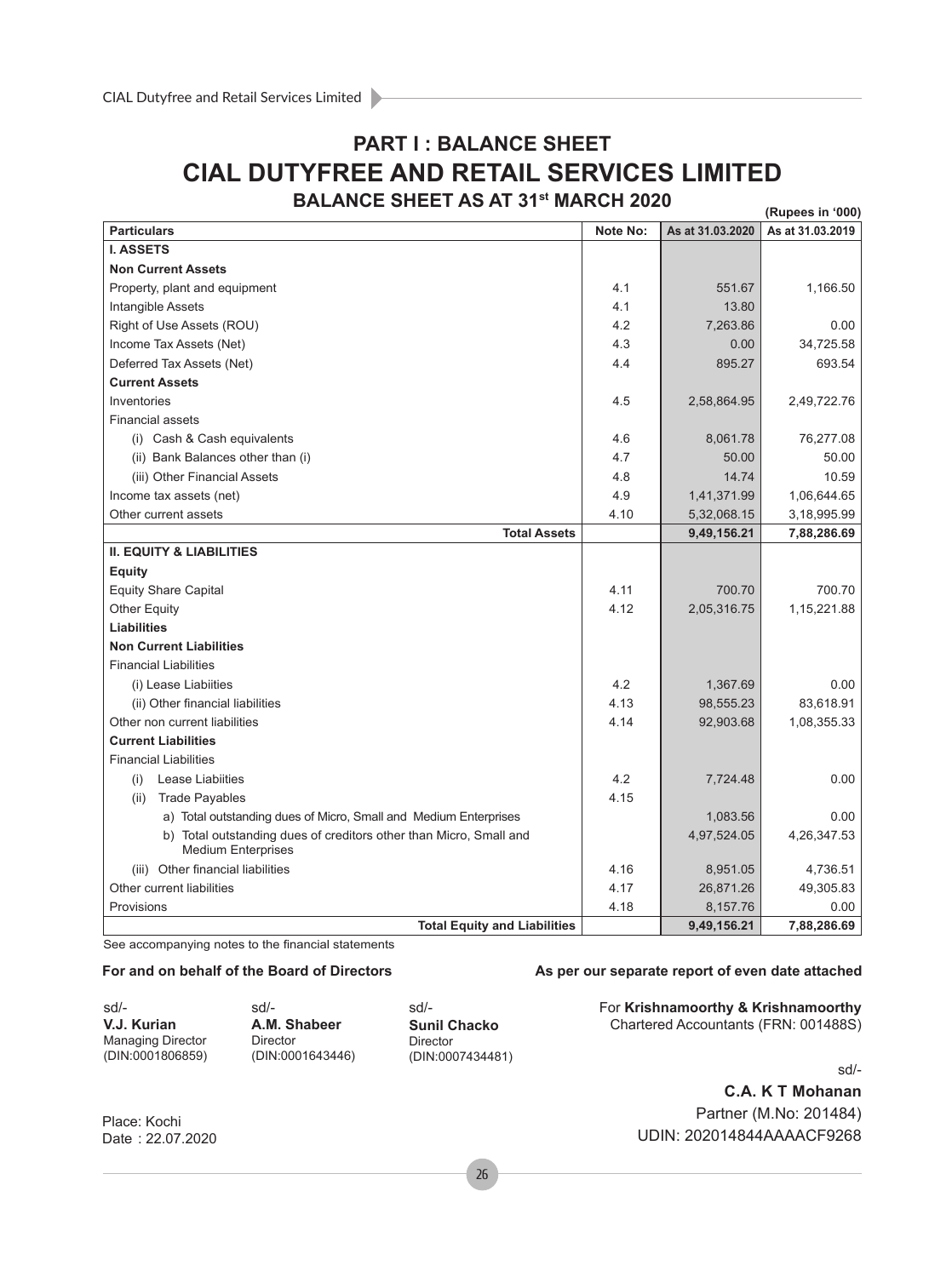## **Part II : STATEMENT OF PROFIT & LOSS CIAL DUTYFREE AND RETAIL SERVICES LIMITED STATEMENT OF PROFIT & LOSS FOR THE YEAR ENDED 31st MARCH 2020**

 **(Rupees in '000)** 

|              | <b>Particulars</b>                                                              | <b>Note</b><br>No: | For the year ended<br>31.03.2020 | lizabaan iii aaal<br>For the year ended<br>31.03.2019 |
|--------------|---------------------------------------------------------------------------------|--------------------|----------------------------------|-------------------------------------------------------|
|              | Income:                                                                         |                    |                                  |                                                       |
| I.           | Revenue from Operations                                                         | 4.19               | 22,95,183.69                     | 22,42,698.93                                          |
| II.          | Other Income                                                                    | 4.20               | 38,116.83                        | 60,262.00                                             |
| III.         | Total Income (I+II)                                                             |                    | 23,33,300.53                     | 23,02,960.93                                          |
| IV.          | <b>Expenses:</b>                                                                |                    |                                  |                                                       |
|              | Purchase of Stock in Trade                                                      |                    | 10,11,623.41                     | 8,48,173.78                                           |
|              | Change in Inventories of stock in trade                                         | 4.21               | (9, 142.19)                      | 1,66,824.73                                           |
|              | <b>Employee Benefits</b>                                                        | 4.22               | 99,995.66                        | 1,08,686.35                                           |
|              | <b>Finance Costs</b>                                                            | 4.23               | 8,921.54                         | 28.72                                                 |
|              | Depreciation and amortisaton expenses                                           | 4.1 &              | 6,823.39                         | 1,025.26                                              |
|              |                                                                                 | 4.2                |                                  |                                                       |
|              | Other Expenses                                                                  | 4.24               | 10,92,019.83                     | 10,98,333.34                                          |
|              | <b>Total Expenses (IV)</b>                                                      |                    | 22,10,241.64                     | 22,23,072.17                                          |
| $\mathsf{V}$ | Profit before Tax (III-IV)                                                      |                    | 1,23,058.89                      | 79,888.76                                             |
| VI           | Tax expense:                                                                    |                    |                                  |                                                       |
|              | a. Current tax                                                                  |                    | 30,586.76                        | 21,950.69                                             |
|              | b. Deferred tax                                                                 |                    | 515.74                           | 265.06                                                |
|              | Total Tax Expense (VI)                                                          | 4.25               | 31,102.50                        | 22,215.75                                             |
| VII          | Profit for the year (V-VI)                                                      |                    | 91,956.39                        | 57,673.01                                             |
| VIII         | Other comprehensive income                                                      |                    |                                  |                                                       |
|              | a) Items that will not be reclassified to profit or loss                        |                    | 0.00                             | 0.00                                                  |
|              | b) Income tax relating to items that will not be reclassified to profit or loss |                    | 0.00                             | 0.00                                                  |
| IX           | Total comprehensive income for the period                                       |                    | 91,956.39                        | 57,673.01                                             |
|              | (Profit/Loss + Other Comprehensive Income)                                      |                    |                                  |                                                       |
| X            | Earnings per equity share (for continuing operations)                           | 4.26               |                                  |                                                       |
|              | a) Basic                                                                        |                    | 131.24                           | 82.31                                                 |
|              | b) Diluted                                                                      |                    | 131.24                           | 82.31                                                 |
| XI           | Earnings per equity share (for discontinued operations)                         |                    |                                  |                                                       |
|              | a) Basic                                                                        |                    | 0.00                             | 0.00                                                  |
|              | b) Diluted                                                                      |                    | 0.00                             | 0.00                                                  |
| XII          | Earnings per equity share (for discontinued & continuing operations)            |                    |                                  |                                                       |
|              | a) Basic                                                                        |                    | 131.24                           | 82.31                                                 |
|              | b) Diluted                                                                      |                    | 131.24                           | 82.31                                                 |

## See accompanying notes to the financial statements

| $sd/$ -                  |
|--------------------------|
| V.J. Kurian              |
| <b>Managing Director</b> |
| (DIN:0001806859)         |

sd/- **A.M. Shabeer** Director (DIN:0001643446)

**Sunil Chacko Director** (DIN:0007434481)

sd/-

#### For and on behalf of the Board of Directors **As per our separate report of even date attached**

For **Krishnamoorthy & Krishnamoorthy** Chartered Accountants (FRN: 001488S)

sd/-

**C.A. K T Mohanan** Partner (M.No: 201484) UDIN: 202014844AAAACF9268

Place: Kochi Date : 22.07.2020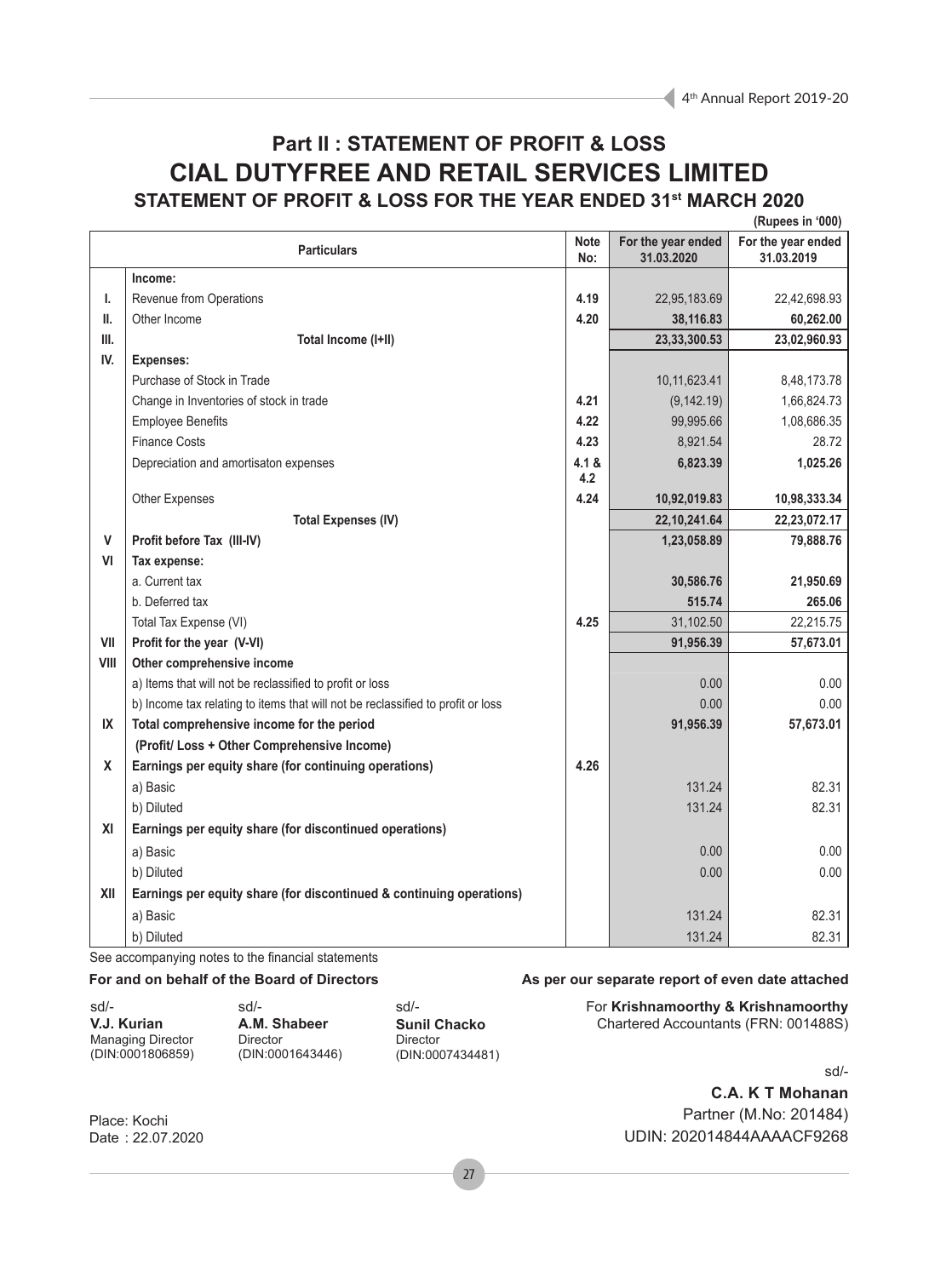## **STATEMENT OF CHANGES IN EQUITY CIAL DUTYFREE AND RETAIL SERVICES LIMITED STATEMENT OF CHANGES IN EQUITY FOR THE YEAR ENDED 31st MARCH 2020**

### **A Equity Share Capital**

**Equity shares of Rs.10 each, subscribed and fully paid**

| <b>Particulars</b>                              | Number in '000 | <b>Rs. in '000</b> |
|-------------------------------------------------|----------------|--------------------|
| <b>Balance at April 1, 2018</b>                 | 70.07          | 700.70             |
| Changes in equity share capital during the year |                |                    |
| (a) Shares issued during the year               | 0.00           | 0.00               |
| <b>Balance at March 31, 2019</b>                | 70.07          | 700.70             |
| Changes in equity share capital during the year | 0.00           | 0.00               |
| Balance at March 31, 2020                       | 70.07          | 700.70             |

### **B Other Equity (Rupees in '000)**

|                                                                     |                                    |                                                       | $1.44 \times 10^{-11}$ $1.1 \times 10^{-1}$ |
|---------------------------------------------------------------------|------------------------------------|-------------------------------------------------------|---------------------------------------------|
| <b>Particulars</b>                                                  | <b>Retained</b><br><b>Earnings</b> | <b>Other</b><br><b>Comprehensive</b><br><b>Income</b> | <b>Total</b>                                |
| <b>Balance at April 1, 2018</b>                                     | 57,548.86                          | 0.00                                                  | 57,548.86                                   |
| Profit for the year                                                 | 57,673.01                          | 0.00                                                  | 57,673.01                                   |
| Other comprehensive income for the year, net<br>of income tax       | 0.00                               | 0.00                                                  | 0.00                                        |
| Total Comprehensive Income for the year                             | 57,673.01                          | 0.00                                                  | 57,673.01                                   |
| Balance at March 31, 2019                                           | 1,15,221.88                        | 0.00                                                  | 1, 15, 221.88                               |
| <b>Balance at April 1, 2019</b>                                     | 1, 15, 221.88                      | 0.00                                                  | 1, 15, 221.88                               |
| Impact on account of adoption of Ind AS 116<br>(Refer Note No. 4.2) | (2,578.99)                         | 0.00                                                  | (2,578.99)                                  |
| Deferred Tax impact on account of adoption of<br>Ind AS 116         | 717.48                             | 0.00                                                  | 717.48                                      |
| Profit for the Period                                               | 91,956.39                          | 0.00                                                  | 91,956.39                                   |
| Other Comprehensive Income                                          | 0.00                               | 0.00                                                  | 0.00                                        |
| <b>Balance at March 31, 2020</b>                                    | 2,05,316.75                        | 0.00                                                  | 2,05,316.75                                 |

sd/- **V.J. Kurian** Managing Director (DIN:0001806859)

sd/- **A.M. Shabeer** Director (DIN:0001643446)

**Sunil Chacko** Director (DIN:0007434481)

sd/-

28

For and on behalf of the Board of Directors **As per our separate report of even date attached** 

For **Krishnamoorthy & Krishnamoorthy** Chartered Accountants (FRN: 001488S)

sd/-

Place: Kochi Date : 22.07.2020

**C.A. K T Mohanan** Partner (M.No: 201484) UDIN: 202014844AAAACF9268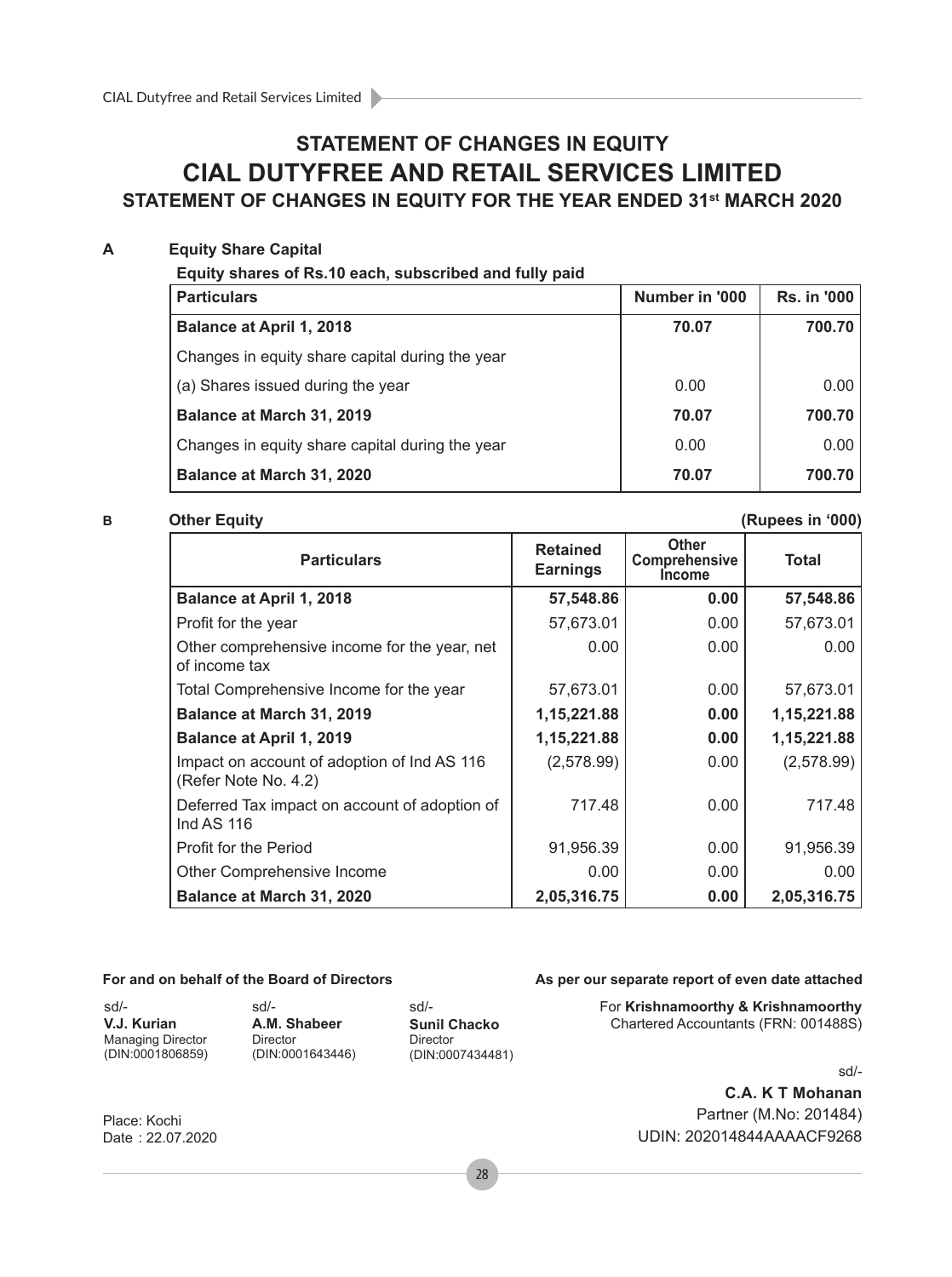## **CIAL DUTYFREE AND RETAIL SERVICES LIMITED CASH FLOW STATEMENT FOR THE YEAR ENDED 31st MARCH 2020**

| (Rupees in '000)                                            |                                  |               |                                  |               |  |
|-------------------------------------------------------------|----------------------------------|---------------|----------------------------------|---------------|--|
| <b>Particulars</b>                                          | For the Year Ended<br>31-03-2020 |               | For the Year Ended<br>31-03-2019 |               |  |
| A. Cash Flow from Operating Activities                      |                                  |               |                                  |               |  |
| Profit before income tax                                    |                                  | 1,23,058.89   |                                  | 57,673.01     |  |
| Adjustments for:                                            |                                  |               |                                  |               |  |
| Depreciation                                                | 6,823.39                         |               | 1,025.26                         |               |  |
| Interest Income                                             | (282.69)                         |               | (1,752.42)                       |               |  |
| <b>Unrealised Forex Gain</b>                                | (2,571.64)                       |               | 0.00                             |               |  |
| Interest Paid on lease liability                            | 1.061.61                         |               | 0.00                             |               |  |
|                                                             |                                  | 5,030.67      |                                  | (727.17)      |  |
| Operating profit before working capital changes             |                                  | 1,28,089.56   |                                  | 56,945.85     |  |
| Adjustments for:                                            |                                  |               |                                  |               |  |
| (Increase)/decrease in Inventories                          | (9, 142.19)                      |               | 1,66,824.73                      |               |  |
| (Increase)/decrease in Trade receivables                    | 0.00                             |               | 0.00                             |               |  |
| (Increase)/decrease in Tax Assets                           | 0.00                             |               | 93.933.23                        |               |  |
| (Increase)/decrease in Other Current Assets                 | (2, 10, 917.38)                  |               | (1, 27, 183.22)                  |               |  |
| Increase/(decrease) in Liabilities & provisions             | 53,915.95                        | (1,66,143.62) | (1,00,837.89)                    | 32.736.83     |  |
| Cash generated from operations                              |                                  | (38,054.06)   |                                  | 89,682.68     |  |
| Direct Tax (payments)/refunds (Net)                         |                                  | (22, 430.75)  |                                  | (1,06,644.65) |  |
| <b>Net Cash Flow from Operating Activities</b>              |                                  | (60, 484.81)  |                                  | (16,961.97)   |  |
| <b>B. Cash Flow from Investing Activities</b>               |                                  |               |                                  |               |  |
| Purchase of Fixed Assets including Capital work-in-progress | (411.27)                         |               | 0.00                             |               |  |
| Deposit Invested                                            | (50.00)                          |               | 0.00                             |               |  |
| Interest received                                           | 278.55                           |               | 1,752.42                         |               |  |
| <b>Net Cash Flow from Investing Activities</b>              |                                  | (182.72)      |                                  | 1,752.42      |  |
| C. Cash Flow from Financing Activities                      |                                  |               |                                  |               |  |
| Payment of Principal portion of lease liabilities           | (6, 561.77)                      |               | 0.00                             |               |  |
| Interest Paid on lease liability                            | (1,061.61)                       |               | 0.00                             |               |  |
| <b>Net Cash Flow from Financing Activities</b>              |                                  | (7,623.38)    |                                  | 0.00          |  |
| Net Increase/(Decrease) in Cash and Cash Equivalents        |                                  | (68, 290.92)  |                                  | (15, 209.55)  |  |
| Cash and cash equivalents at the beginning of the period    |                                  |               |                                  |               |  |
| Cash on hand                                                | 208.08                           |               | 1,948.57                         |               |  |
| <b>Balances with bank</b>                                   | 76,119.00                        |               | 89,588.05                        |               |  |
| <b>Effect of Foreign Exchange Fluctuations</b>              | 0.00                             |               | 0.00                             |               |  |
|                                                             |                                  | 76,327.08     |                                  | 91,536.62     |  |
| Cash and cash equivalents at the end of the period          |                                  |               |                                  |               |  |
| Cash on hand                                                | 226.77                           |               | 208.08                           |               |  |
| Balances with bank                                          | 7,835.02                         |               | 76,119.00                        |               |  |
| <b>Effect of Foreign Exchange Fluctuations</b>              | (25.63)                          |               | 0.00                             |               |  |
|                                                             |                                  | 8.036.16      |                                  | 76,327.08     |  |
| Net Increase/(Decrease) as disclosed above                  |                                  | (68, 290.92)  |                                  | (15, 209.54)  |  |

### For and on behalf of the Board of Directors **As per our separate report of even date attached**

sd/- **V.J. Kurian** Managing Director (DIN:0001806859) sd/- **A.M. Shabeer** Director (DIN:0001643446)

**Sunil Chacko Director** (DIN:0007434481)

sd/-

For **Krishnamoorthy & Krishnamoorthy** Chartered Accountants (FRN: 001488S)

sd/-

**C.A. K T Mohanan** Partner (M.No: 201484) UDIN: 202014844AAAACF9268

Place: Kochi Date : 22.07.2020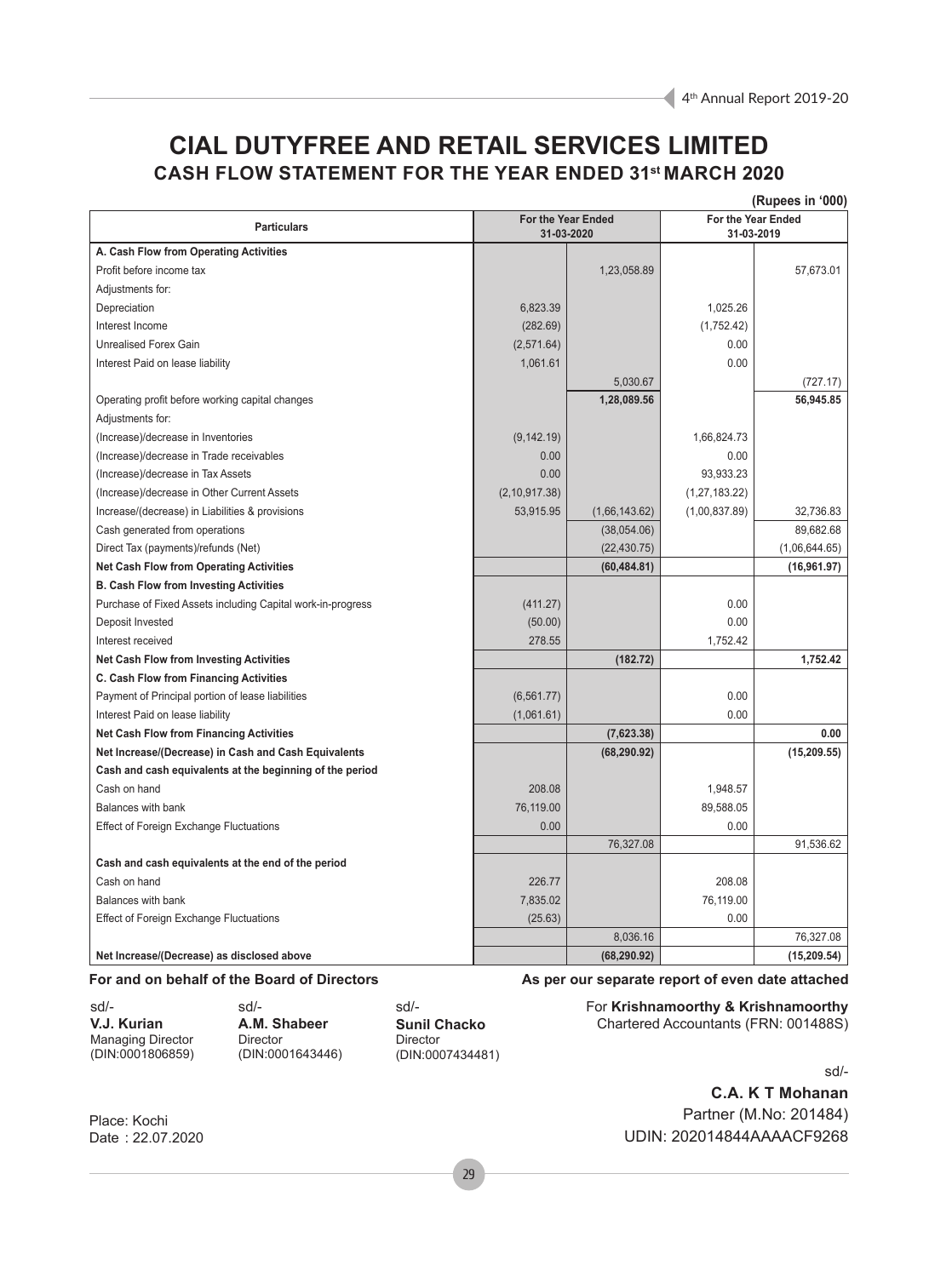CIAL Dutyfree and Retail Services Limited

### **1 CORPORATE INFORMATION**

CIAL Dutyfree and Retail Services Limited is a Public Limited Company incorporated and domiciled in India. The Company was incorporated on 01<sup>st</sup> March 2016 as a subsidiary of Cochin International Airport Limited. The address of its registered office is XI/318E, Cochin International Airport Buildings, Kochi Airport P.O., Ernakulam District, PIN - 683 111 and the principal place of business is located in Nedumbassery, Kochi - 683 111.

The Company is engaged in the business of running Duty Free Shops in the International Terminal of its parent Company, Cochin International Airport Limited.

The financial statements were approved for issue by the Company's Board of Directors on 10.07.2020.

### **2 SIGNIFICANT ACCOUNTING POLICIES:**

### **2.1 Basis of Preparation and measurement**

### **(i) Compliance with Ind AS**

These financial statements have been prepared in accordance with the Indian Accounting Standards (hereinafter referred to as the Ind AS) as notified by Ministry of Corporate Affairs pursuant to Section 133 of the Companies Act 2013 (Act) read with the Companies (Indian Accounting Standards) Rules 2015 as amended and other relevant provisions of the Act.

The accounting policies are applied consistently to all the periods presented in the financial statements.

### **Application of New Accounting Pronouncements**

The Company has adopted Ind AS 116, Leases with effect from 01<sup>st</sup> April 2019 and it is detailed in note 4.2.

### **(ii) Historical Cost Convention**

The financial statements have been prepared on a historical cost convention and on accrual basis, except for financial instruments if any, which are measured at fair values at the end of each reporting period, as explained in the accounting policies below. Historical cost is generally based on the fair value of the consideration given in exchange for goods and services. Fair value is the price that would be received to sell an asset or paid to transfer a liability in an orderly transaction between market participants at the measurement date.

### **(iii) Current non-current classification**

All assets and liabilities have been classified as current or non-current as per the Company's normal operating cycle (twelve months) and other criteria set out in the Schedule III to the Act.

### **(iv) Rounding of amounts**

All amounts disclosed in the financial statements and notes have been rounded off to the nearest thousands. Although as per the requirement of Schedule III, the figures can be rounded off to the nearest lakhs or more, the company has opted to present the figures as rounded off to the nearest thousands considering that the depth of some of the heads of accounts is less than lakhs.

### **2.2 Use of Estimates and judgment**

The preparation of financial statements in conformity with Ind AS requires management to make judgments, estimates and assumptions that affect the application of accounting policies and the reported amounts of assets, liabilities, income and expenses. Actual results may differ from these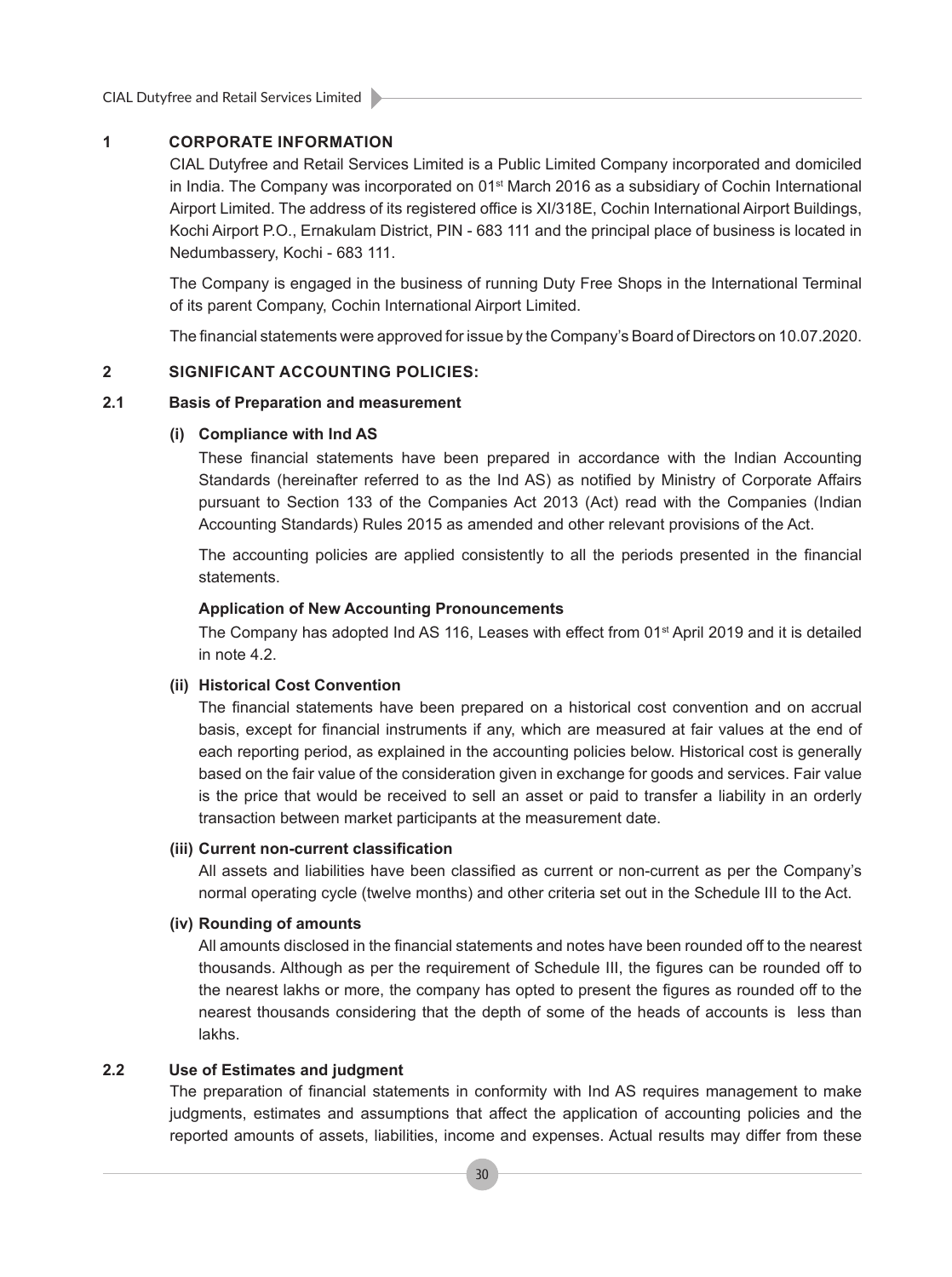estimates. Estimates and underlying assumptions are reviewed on a periodic basis. Revisions to accounting estimates are recognized in the period in which the estimates are revised and in any future periods affected. In particular, information about significant areas of estimation, uncertainty and critical judgments in applying accounting policies that have the most significant effect on the amounts recognized in the financial statements is included in the following notes:

- a) Discount rate used to determine the carrying amount of the Company`s defined benefit obligation.
- b) Useful life of property, plant and equipment
- c) Contingencies and commitments
- d) Provision for income tax and deferred tax.
- e) Fair value measurement of financial assets.

### **2.3 Property, Plant and Equipment**

PPE are initially recognised at cost. The initial cost of PPE comprises its purchase price including non-refundable duties and taxes net of any trade discounts and rebates. The cost of PPE includes interest on borrowings (borrowing cost) directly attributable to acquisition, construction or production of qualifying assets subsequent to initial recognition, PPE are stated at cost less accumulated depreciation (other than freehold land, which are stated at cost) and impairment losses, if any.

Subsequent costs are included in the asset's carrying amount or recognised as a separate asset, as appropriate, only when it is probable that future economic benefits associated with the item will flow to the Company and the cost of the item can be measured reliably. The carrying amount of any component accounted for as a separate asset is derecognised when replaced. All other repairs and maintenance are charged to the statement of profit and loss during the reporting period in which they are incurred.

Depreciation is recognised so as to write off the cost of assets (other than freehold land and capital work in progress) less their residual values over the useful lives using the straight-line method ("SLM").

The carrying values of property, plant and equipment are reviewed for impairment when events or changes in circumstances indicate that the carrying value may not be recoverable.

The useful life and depreciation method are reviewed at each financial year-end to ensure that the amount, method and period of depreciation are consistent with previous estimates and the expected pattern of consumption of the future economic benefits embodied in the items of property, plant and equipment.

An item of property, plant and equipment is derecognised upon disposal or when no future economic benefits are expected to arise from the continued use of the asset. Any gain or loss arising on disposal or retirement of an item of property, plant and equipment is determined as the difference between sales proceeds and the carrying amount of the asset and is recognised in the Statement of Profit and Loss. Fully depreciated assets still in use are retained in financial statements.

### **2.4 Foreign Currency Translation**

The functional currency of the Company is Indian Rupee.

On initial recognition, all foreign currency transactions are translated into the functional currency using the exchange rates prevailing on the date of the transaction. As at the reporting date, foreign currency monetary assets and liabilities are translated at the exchange rate prevailing on the Balance Sheet date and the exchange gains or losses are recognised in the Statement of Profit and Loss.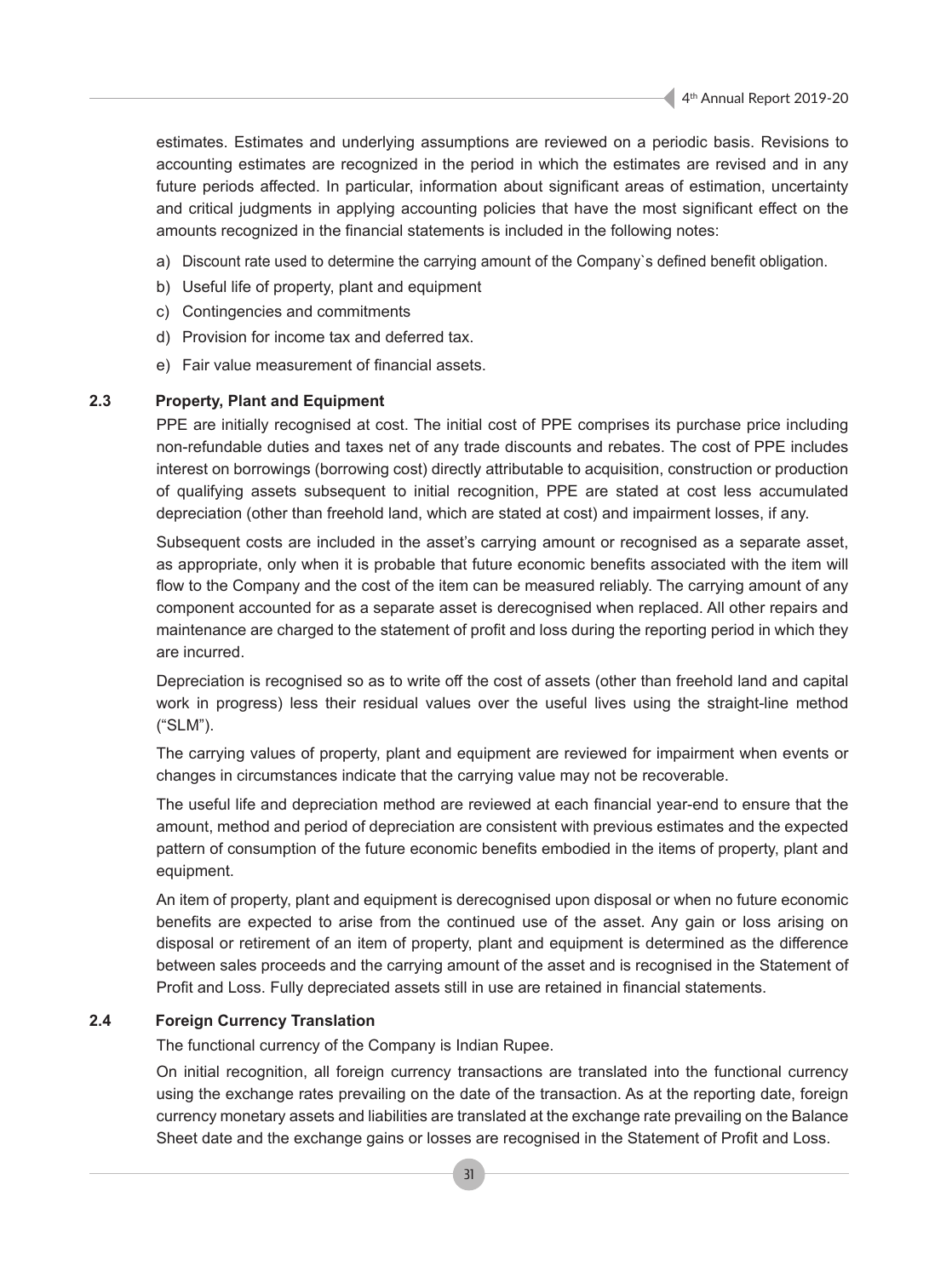Non-monetary assets and non-monetary liabilities denominated in a foreign currency and measured at historical cost are translated at the exchange rate prevalent at the date of the transaction.

### **2.5 Inventories**

Inventories are valued at lower of cost or net realisable value. Cost of inventories comprises of purchase cost and cost of procurement net of on a weighted average basis.

### **2.6 Financial Instruments**

### **Initial recognition**

Financial assets and financial liabilities are recognised when a Company becomes a party to the contractual provisions of the instruments. Financial assets and financial liabilities are initially measured at fair value. Transaction costs that are directly attributable to the acquisition or issue of financial assets and financial liabilities (other than financial assets and financial liabilities at fair value through profit or loss) are added to or deducted from the fair value of the financial assets or financial liabilities, as appropriate, on initial recognition, Transaction costs directly attributable to the acquisition of financial assets or financial liabilities at fair value through profit or loss are recognised immediately in the Statement of Profit and Loss.

### **Subsequent measurement**

**Financial assets** - Financial assets are measured at fair value through profit or loss unless it is measured at amortised cost or at fair value through other comprehensive income on initial recognition. The transaction costs directly attributable to the acquisition of financial assets and liabilities at fair value through profit or loss are immediately recognised in the Statement of profit and loss.

**Financial liabilities** - Financial liabilities are measured at amortised cost using the effective interest method.

### **2.7 Provisions, Contingent Liabilities and Contingent Assets**

Provisions are recognised when the Company has a present obligation as a result of a past event, for which it is probable that a cash outflow will be required and a reliable estimate can be made of the amount of the obligation. Provisions are determined by discounting the expected future cash flows at a pre-tax rate that reflects current market assessments of the time value of money and the risks specific to the liability. These are reviewed at each Separate Balance Sheet date and adjusted to reflect the correct management estimates.

Contingent Liabilities are disclosed when the Company has a possible obligation or a present obligation and it is probable that a cash flow will not be required to settle the obligation.

Contingent assets are disclosed in the accounts, where an inflow of economic benefits is probable.

### **2.8 Leases**

The Company recognises lease liabilities to make lease payments and right-of-use assets representing the right to use the underlying assets at the lease commencement date.

**Right-of-Use asset (ROU Assets)** - The right-of-use asset is initially measured at cost, which comprises the initial amount of the lease liability adjusted for any lease payments made at or before the commencement date, plus any initial direct costs incurred and an estimate of costs to dismantle and remove the underlying asset or to restore the site on which it is located, less any lease incentives received. The right-of-use asset is subsequently depreciated using the straight-line method from the commencement date to the end of the lease term. In addition, the right-of-use asset is periodically reduced by impairment losses, if any, and adjusted for certain re-measurements of the lease liability.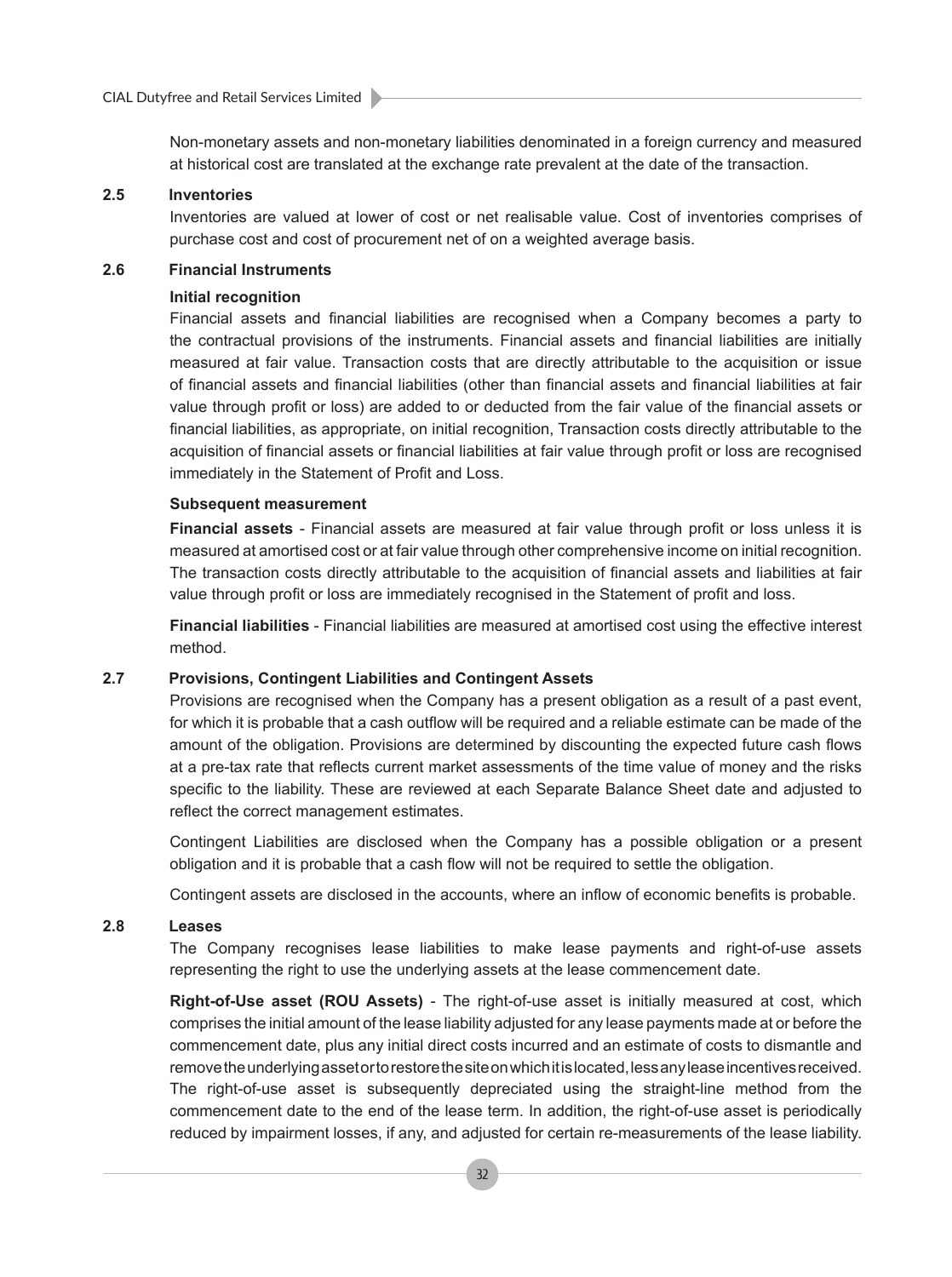**Lease liabilities -** The lease liability is initially measured at the present value of the lease payments that are not paid at the commencement date, discounted using the interest rate implicit in the lease or if that rate cannot be readily determined, the Company's incremental borrowing rate. Generally, the Company uses the incremental borrowing rate of the parent company as the discount rate. After the commencement date, the amount of lease liabilities is increased to reflect the accretion of interest and reduced for the lease payments made. Lease liability and ROU assets have been separately presented in the Balance Sheet and lease payments have been classified as financing cash flows.

### **2.9 Claims Receivable**

Claims are accounted for, as and when the same are finally determined / admitted.

### **2.10 Cash Flow Statement**

Cash flows are reported using the indirect method, whereby profit before tax is adjusted for the effects of deferrals or accruals of past or future operating cash receipts or payments and item of income or expenses associated with investing or financing cash flows. The cash flows from operating, investing and financing activities of the Company are segregated.

### **2.11 Revenue Recognition**

Sales are recognised on transfer of title of the goods to the customers. Interest income on deposits is recognized on time proportion basis.

### **2.12 Employee Benefits**

**i.** The employees of the Company are on the roles of CIAL and is deputed to CIAL Dutyfree Retail Services Ltd. The total cost of employee benefits is recovered by CIAL from CIAL Dutyfree Retail Services Ltd and the same is charged to the profit and loss account in the subsidiary company. All employee benefits payable wholly within twelve months of rendering the service are classified as short-term employee benefits and recognised in the period in which the employee renders the related service.

**ii. Defined Contribution Plans -** The Parent Company makes contributions to Provident Fund, which is a defined contribution plan for employees. The contributions paid / payable under the scheme during the year are charged to the Statement of Profit and Loss for the year.

**iii. Defined Benefit Plans -** The liability or asset recognised in the balance sheet of the parent company in respect of gratuity plans is the present value of the defined benefit obligation at the end of the reporting period. The defined benefit obligation is calculated annually by actuaries using the projected unit credit method.

The present value of the defined benefit obligation is determined by discounting the estimated future cash outflows by reference to market yields at the end of the reporting period on government bonds that have terms approximating to the terms of the related obligation.

The net interest cost is calculated by applying the discount rate to the net balance of the defined benefit obligation. This cost is included in employee benefit expense in the Statement of Profit and Loss of the parent company.

Remeasurement gains and losses arising from experience adjustments and changes in actuarial assumptions are recognised in the period in which they occur, directly in other comprehensive income. They are included in retained earnings in the statement of changes in equity and in the balance sheet.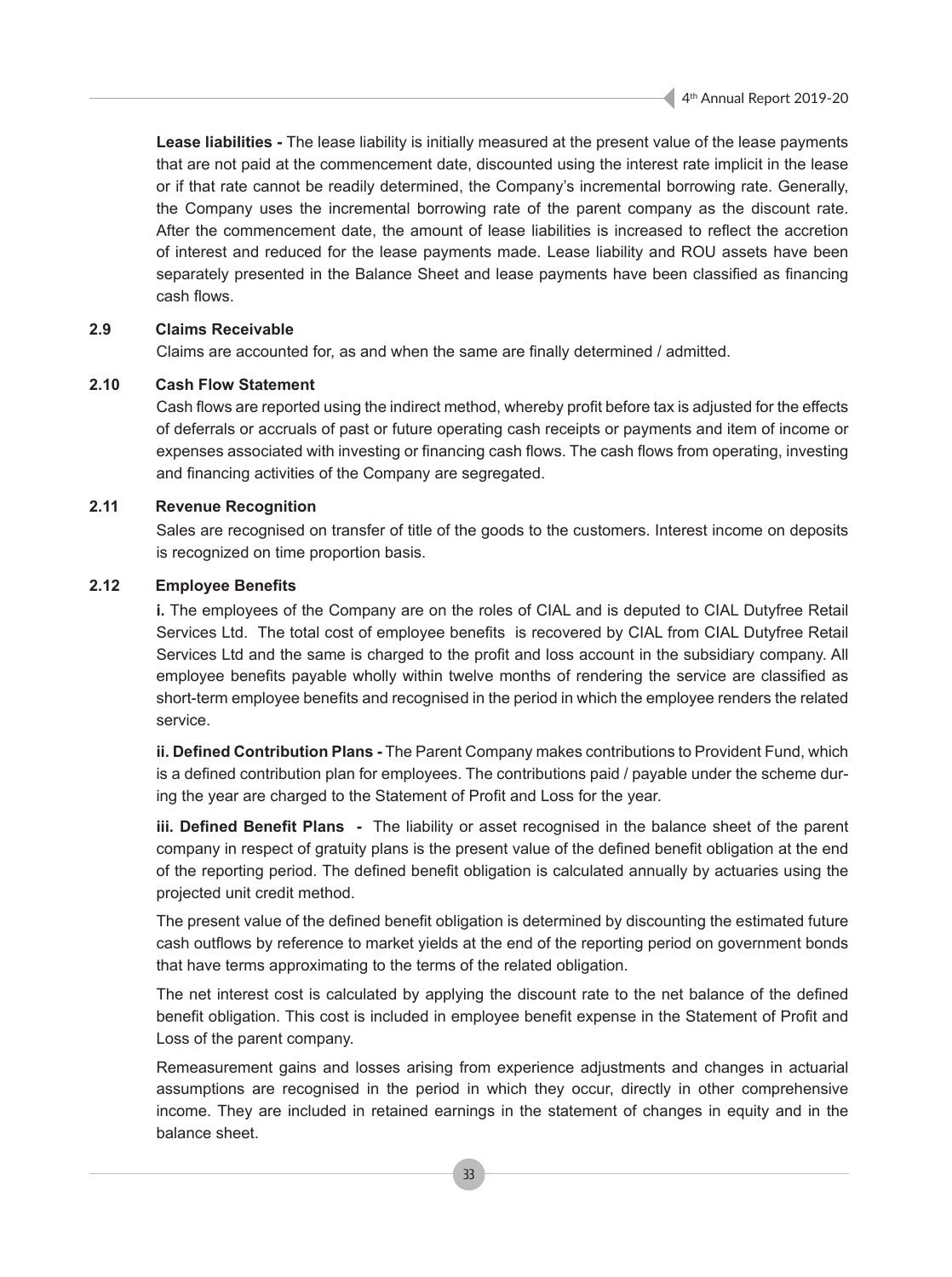**iv. Long Term Employee Benefits -** The parent Company has a policy on compensated absence which are both accumulating and non-accumulating in nature. The expected cost of accumulating compensated absence is determined by Actuarial Valuation performed by an independent actuary at each Balance Sheet date using projected unit credit method on the additional amount expected to be paid/availed as a result of unused entitlement that has accumulated at the Balance Sheet date. Expense on non-accumulating compensated absence is recognised in the period in which the absences occur. The parent Company presents the defined benefit costs in the Statement of Profit and Loss in the line 'Employee benefits expense'.

### **2.13 Borrowing Cost**

Borrowing cost includes interest and amortization of ancillary costs incurred in connection with the arrangement of borrowings. Borrowing costs that are directly attributable to the acquisition, construction or production of an asset that takes a substantial period of time to get ready for its intended use are capitalised as part of cost of the respective asset. All other borrowing costs are recognized as an expenditure for the period in which they are incurred.

### **2.14 Earnings per share**

The earnings considered in ascertaining the Company's Earnings per share comprise of the net profit after tax. The number of shares used in computing the basic earnings per share is the weighted average number of equity shares outstanding during the year. The number of shares used in computing diluted Earnings per share comprises the weighted average shares considered for deriving the basic earning per share and also the weighted average number of shares, which would have been issued on the conversion of all dilutive potential equity shares.

### **2.15 Taxation**

The income tax expense or credit for the period is the tax payable on the current period's taxable income based on the applicable income tax rate adjusted by changes in deferred tax assets and liabilities attributable to temporary differences and to unused tax losses.

Deferred income tax is provided in full, using the liability method on temporary differences arising between the tax bases of assets and liabilities and their carrying amount in the financial statement. Deferred income tax is determined using tax rates (and laws) that have been enacted or substantially enacted by the end of the reporting period and are excepted to apply when the related deferred income tax assets is realised or the deferred income tax liability is settled.

Deferred tax assets are recognised for all deductible temporary differences and unused tax losses, only if, it is probable that future taxable amounts will be available to utilise those temporary differences and losses.

Deferred tax assets are recognised to the extent that it is probable that future taxable profits will be available against which they can be used. The existence of unused tax losses is strong evidence that future taxable profit may not be available. Therefore, in case of a history of recent losses, the Company recognises a deferred tax asset only to the extent that it has sufficient taxable temporary differences or there is convincing other evidence that sufficient taxable profit will be available against which such deferred tax asset can be realised. Deferred tax assets – unrecognized or recognised. are reviewed at each reporting date and are recognised / reduced to the extent that it is probable / no longer probable respectively that the related tax benefit will be realised.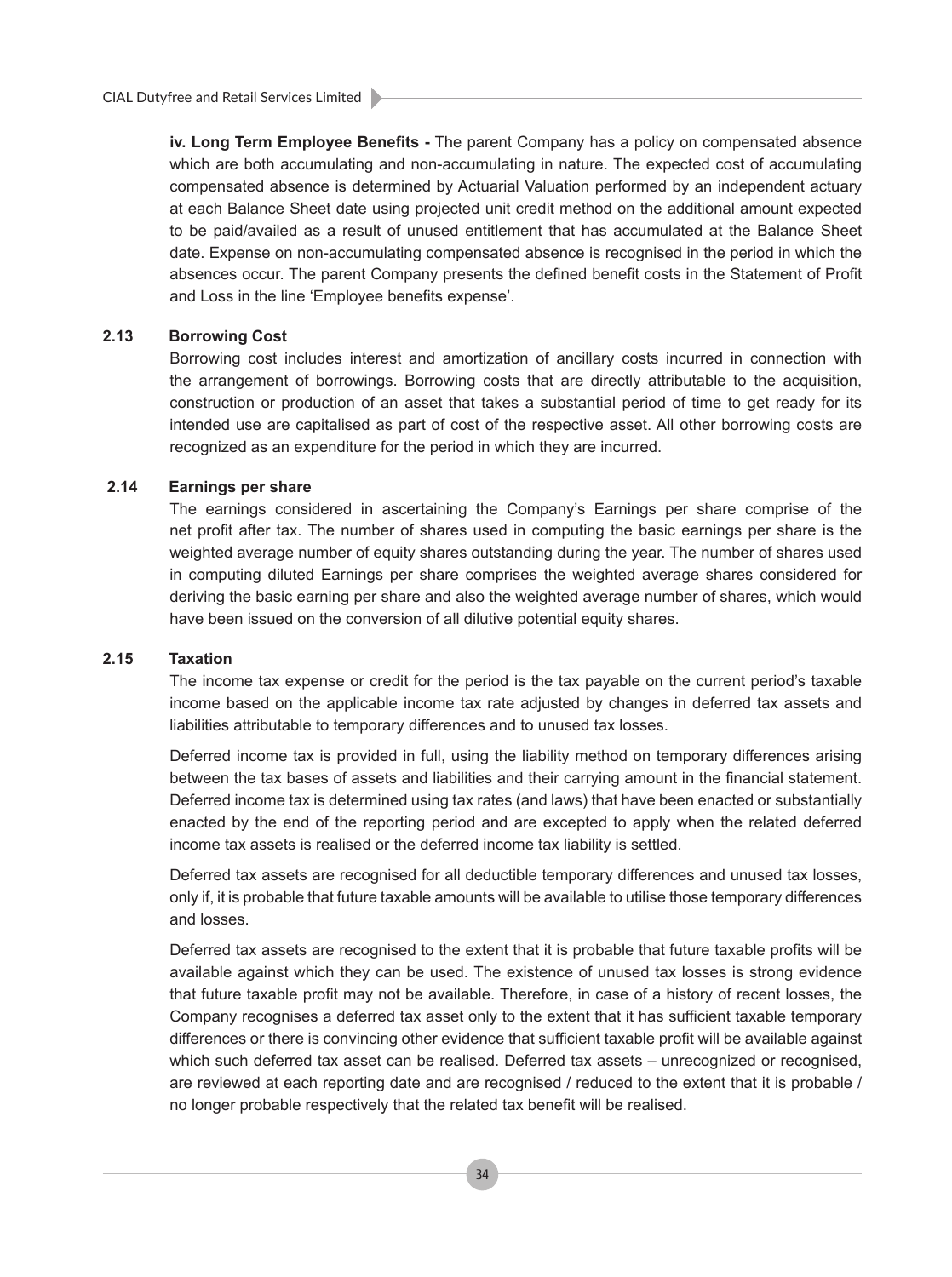Deferred tax assets and liabilities are offset when there is a legally enforceable right to offset current tax assets and liabilities and when the deferred tax balances relate to the same taxation authority. Current tax assets and tax liabilities are off set where the Company has a legally enforceable right to offset and intends either to settle on a net basis, or to realize the asset and settle the liability simultaneously.

Current and deferred tax is recognised in the Statement of Profit and Loss except to the extent that it relates to items recognised in other comprehensive income or directly in equity. In this case, the tax is also recognised in other comprehensive income or directly in equity respectively.

Minimum Alternate Tax credit is recognised as deferred tax asset only when and to the extent there is convincing evidence that the Company will pay normal income tax during the specified period. Such asset is reviewed at each Balance Sheet date and the carrying amount of the MAT credit asset is written down to the extent there is no longer a convincing evidence to the effect that the Company will pay normal income tax during the specified period.

### **3 RECENT ACCOUNTING PRONOUNCEMENTS**

There are no new standards issued but not yet made effective except for the exposure draft on modifications to Ind AS 116 with regard to the treatment of lease for leases, which is not having any impact for the Company.

|                             |                                                   | <b>Gross Block</b>                    |            |                                                |                                                 | <b>Depreciation</b>      |                                        |                                                 | <b>Net Block</b>        |                         |
|-----------------------------|---------------------------------------------------|---------------------------------------|------------|------------------------------------------------|-------------------------------------------------|--------------------------|----------------------------------------|-------------------------------------------------|-------------------------|-------------------------|
| <b>Particulars</b>          | 8g<br>04.2019<br><b>Block</b><br>Gross<br>Σ<br>δñ | <b>Addition During</b><br>year<br>the | Retirement | <b>Block as<br/>.03.2020</b><br>Gross<br>on 31 | depreciation as<br>on 01.04.2019<br>Accumulated | Depreciation<br>for year | ā<br>assets<br>Depreciation<br>retired | depreciation as<br>on 31.03.2020<br>Accumulated | WDV as on<br>31.03.2020 | WDV as on<br>31.03.2019 |
| <b>A.Tangible Assets</b>    |                                                   |                                       |            |                                                |                                                 |                          |                                        |                                                 |                         |                         |
| Computer & Accessories      | 3,029.40                                          | 244.85                                | 0.00       | 3,274.25                                       | 1,862.91                                        | 995.02                   | 0.00                                   | 2,857.92                                        | 416.33                  | 1,166.50                |
|                             | 3,029.40                                          | 0.00                                  | 0.00       | 3,029.40                                       | 837.65                                          | 1,025.26                 | 0.00                                   | 1,862.91                                        | 1,166.50                | 2,191.75                |
| Office Equipment            | 0.00                                              | 150.26                                | 0.00       | 150.26                                         | 0.00                                            | 14.92                    | 0.00                                   | 14.92                                           | 135.33                  | 0.00                    |
|                             | 0.00                                              | 0.00                                  | 0.00       | 0.00                                           | 0.00                                            | 0.00                     | 0.00                                   | 0.00                                            | 0.00                    | 0.00                    |
| Total                       | 3,029.40                                          | 395.11                                | 0.00       | 3,424.51                                       | 1,862.91                                        | 1,009.94                 | 0.00                                   | 2,872.85                                        | 551.66                  | 1,166.50                |
|                             | 3.029.40                                          | 0.00                                  | 0.00       | 3,029.40                                       | 837.65                                          | 1,025.26                 | 0.00                                   | 1.862.91                                        | 1.166.50                | 2.191.75                |
| <b>B. Intangible Assets</b> |                                                   |                                       |            |                                                |                                                 |                          |                                        |                                                 |                         |                         |
| Software                    | 0.00                                              | 16.16                                 | 0.00       | 16.16                                          | 0.00                                            | 2.36                     | 0.00                                   | 2.36                                            | 13.80                   | 0.00                    |
|                             | 0.00                                              | 0.00                                  | 0.00       | 0.00                                           | 0.00                                            | 0.00                     | 0.00                                   | 0.00                                            | 0.00                    | 0.00                    |

### **4.1 Property, Plant and Equipment (Rupees in '000)**

### **4.1.1 Right of Use Assets (ROU) (Rupees in '000)**

| <b>Particulars</b> | $\frac{6}{3}$<br>శ<br>Ò<br>$\overline{\mathbf{C}}$<br>$\frac{1}{10}$<br>ď<br>ន្លួ<br>ဖာ<br>ق<br>ق<br>δñ | ဥ<br>ទី<br>≏<br>⋋<br>≃<br>0<br>the<br>Ë<br>Ž | Retirement | <b>рсказ</b><br>O<br>$\overline{3}$<br>蔥<br>$\frac{2}{3}$<br>ros<br>$\overline{5}$<br>ල | $rac{6}{3}$<br>ᅙ<br>ate<br>ទ<br>Ò<br>$\mathbf{\Omega}$<br>4<br>ᠭᠣ<br>Ŏ<br>ပ<br>ਠ<br>ၜႍ<br>ပ<br>ပ<br>dep<br>้ธิ<br>⋖ | ទ<br>$c$ iati<br>year<br>pre<br>for | g<br>2<br>asse<br>ation<br>recia<br>retired<br>Dep | on as<br>2020<br>ated<br>3<br>ത<br>ပ<br>⋾<br><u>ছ ভ</u><br>ပ<br>ပ<br>dep<br>$\epsilon$<br>$\overline{\bullet}$<br>GT. | WDV as on<br>31.03.2020 | ⊆ ໑<br>$\circ$ $\div$<br><b>Se</b><br><b>WDV</b><br>31.03. |
|--------------------|---------------------------------------------------------------------------------------------------------|----------------------------------------------|------------|-----------------------------------------------------------------------------------------|---------------------------------------------------------------------------------------------------------------------|-------------------------------------|----------------------------------------------------|-----------------------------------------------------------------------------------------------------------------------|-------------------------|------------------------------------------------------------|
| Warehouse Building | 29,539.69                                                                                               | 0.00                                         | 0.00       | 29.539.69                                                                               | 16,464.75                                                                                                           | 5.811.09                            | 0.00                                               | 22,275.83                                                                                                             | 7,263.86                | 0.00                                                       |
| Total              | 29,539.69                                                                                               | 0.00                                         | 0.00       | 29,539.69                                                                               | 16,464.75                                                                                                           | 5.811.09                            | 0.00                                               | 22,275.83                                                                                                             | 7,263.86                | 0.00                                                       |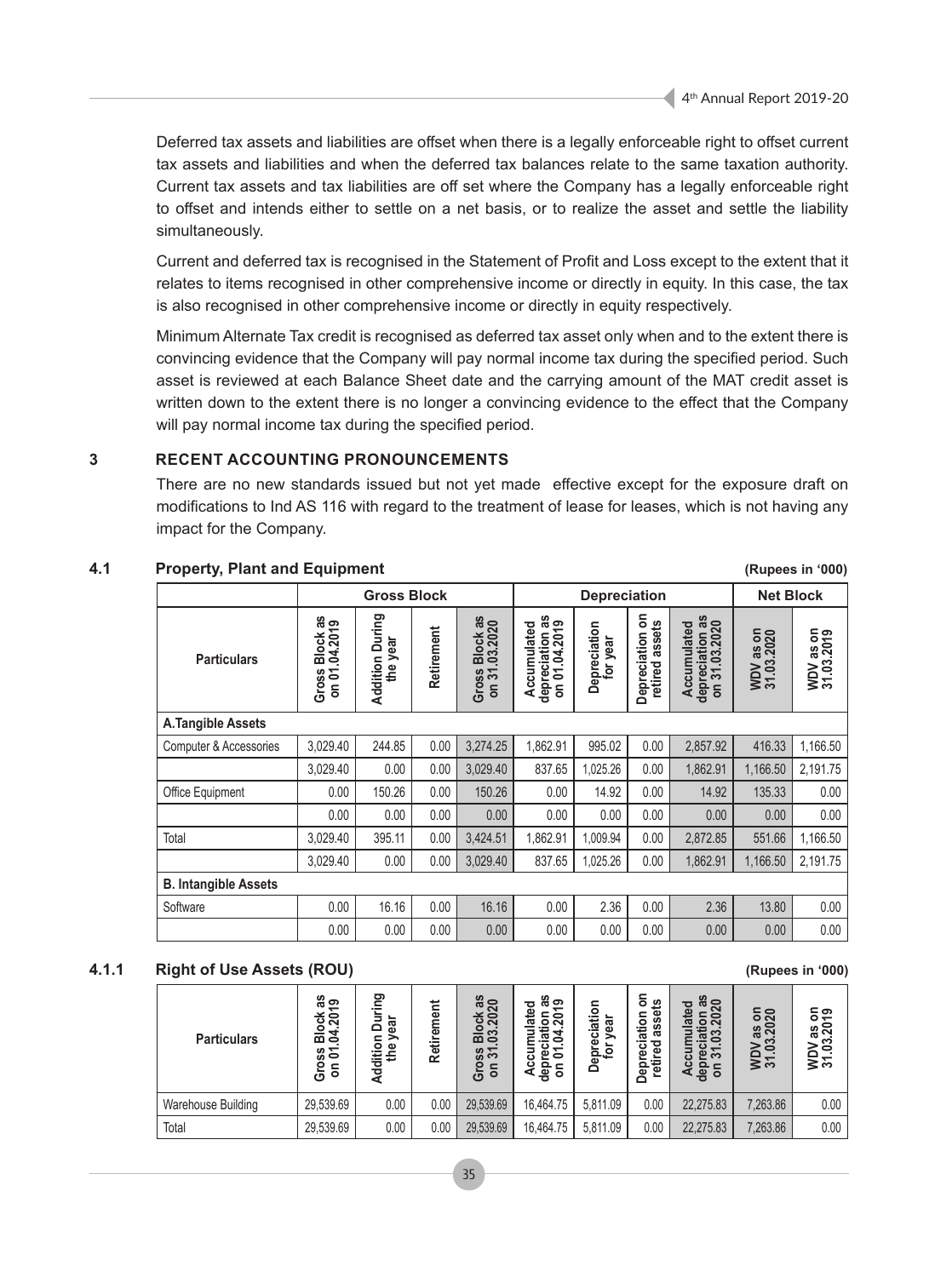CIAL Dutyfree and Retail Services Limited

### **4.2 Transition to Ind AS 116**

Effective April 01, 2019, the Company adopted Ind AS 116, Leases and applied the standard to all lease contracts existing on April 01, 2019 using the modified retrospective method and has taken the cumulative adjustment to retained earnings, on the date of initial application. Consequently, the Company recorded the lease liability at the present value of the lease payments discounted at the incremental borrowing rate and the ROU asset at its carrying amount as if the standard had been applied since the commencement date of the lease, but discounted at the Company's incremental borrowing rate at the date of initial application. Comparatives as at and for the year ended March 31, 2019 have not been retrospectively adjusted and therefore will continue to be reported under the accounting policies included as part of our Annual Report for year ended March 31, 2019.

On transition, the adoption of the new standard resulted in recognition of 'Right of Use' asset of Rs. 125.90 lakhs and a lease liability of Rs.156.54 lakhs. The cumulative effect of applying the standard, amounting to Rs. 22.11 lakhs was debited to retained earnings, net of taxes (Rs.8.52 lakhs). The effect of this adoption is insignificant on the profit before tax, profit for the period and earnings per share. Ind AS 116 has resulted in an increase in cash inflows from operating activities and an increase in cash outflows from financing activities on account of lease payments.

The following is the summary of practical expedients elected on initial application :

- 1. Applied the exemption not to recognize ROU assets and liabilities for leases with less than 12 months of lease term on the date of initial application
- 2. Excluded the initial direct costs from the measurement of the ROU asset at the date of initial application.

The weighted average incremental borrowing rate applied to lease liabilities as at 01<sup>st</sup> April 2019 is 8.34%.

The changes in the carrying value of ROU assets for the year ended March 31, 2020 are as follows :

| <b>Particulars</b>           | Year Ended 31 <sup>st</sup><br><b>March 2020</b> |
|------------------------------|--------------------------------------------------|
| Balance as at April 01, 2019 | 13,074.95                                        |
| Additions                    | 0.00                                             |
| Deletion                     | 0.00                                             |
| Depreciation                 | (5,811.09)                                       |
| Balance as at March 31, 2020 | 7,263.86                                         |

The aggregate depreciation expense on ROU assets is included under depreciation and amortization expense in the Statement of Profit and Loss.

The movement in lease liabilities during the year ended March 31, 2020 is as follows :

| <b>Particulars</b>                     | Year Ended 31st<br><b>March 2020</b> |
|----------------------------------------|--------------------------------------|
| Balance as at April 01, 2019           | 15,653.94                            |
| Additions                              | 0.00                                 |
| Finance cost accrued during the period | 1,061.61                             |
| <b>Deletions</b>                       | 0.00                                 |
| Payment of lease liabilities           | (7,623.38)                           |
| Balance as at March 31, 2020           | 9,092.17                             |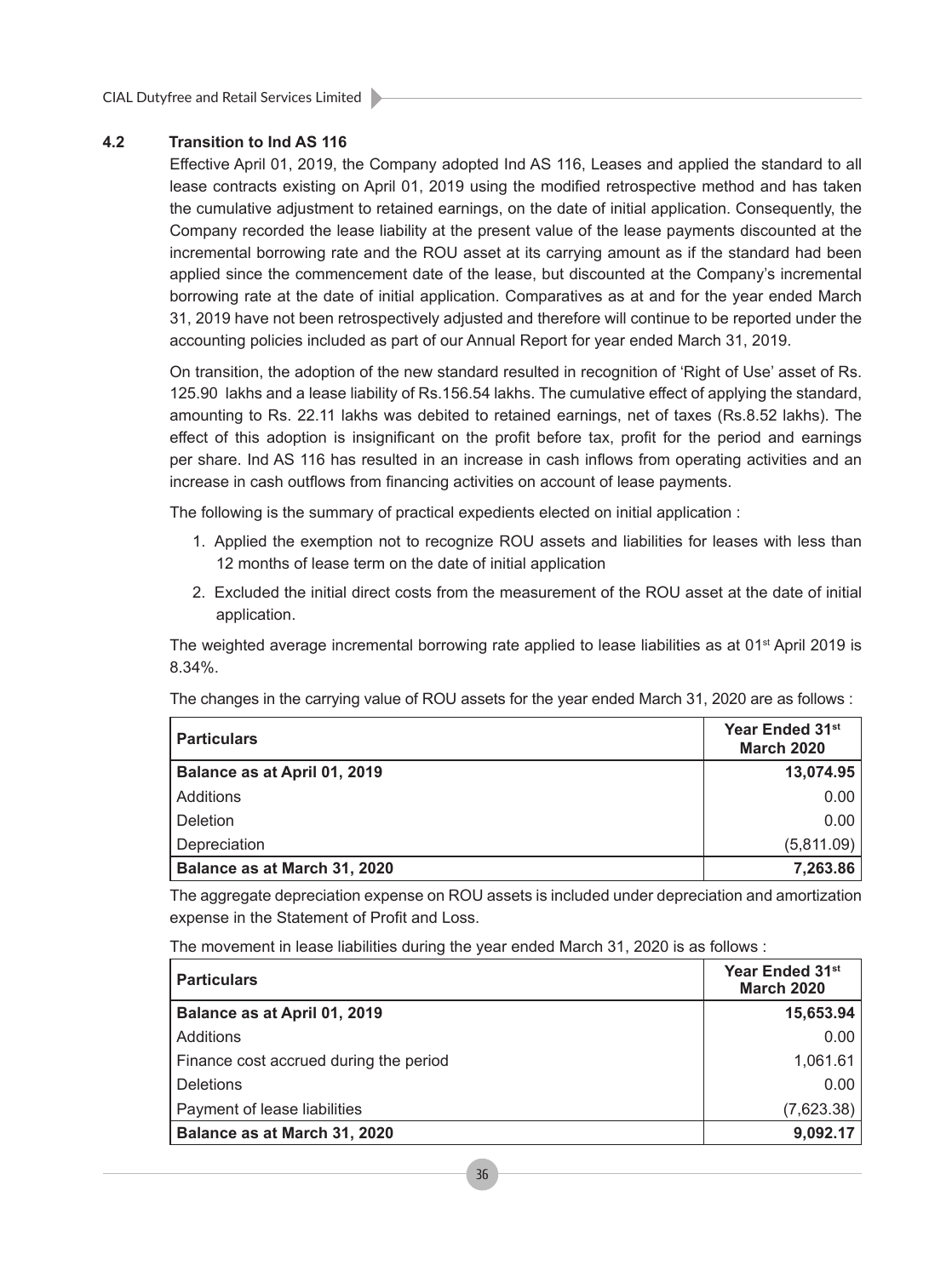The break-up of current and non-current lease liabilities as at March 31, 2020 is as follows :

| <b>Particulars</b>              | Year Ended 31st<br><b>March 2020</b> |
|---------------------------------|--------------------------------------|
| l Current lease liabilities     | 7.724.48                             |
| l Non-current lease liabilities | 1.367.69                             |
| <b>Total</b>                    | 9,092.17                             |

The Company does not face a significant liquidity risk with regard to its lease liabilities as the current assets are sufficient to meet the obligations related to lease liabilities as and when they fall due.

| Income Tax Assets (Net)<br><b>Particulars</b> | As at 31.03.2020 | (Rupees in '000)<br>As at 31,03,2019 |
|-----------------------------------------------|------------------|--------------------------------------|
| <b>Other Advances</b>                         |                  |                                      |
| Income Tax Paid (net)                         | 0.00             | 34,725.58                            |
|                                               | 0.00             | 34,725.58                            |

### **4.4 Deferred Tax Assets (Net) (Rupees in '000)**

| <b>Particulars</b>     | As at 31.03.2020 | As at 31.03.2019 |
|------------------------|------------------|------------------|
| Deferred Tax Liability | 0.00             | 21.12            |
| Deferred Tax Assets    | 895.27           | 714.65           |
|                        | 895.27           | 693.54           |

The Company has recognised deferred tax assets as it is probable that taxable profits will be available against which the deductible temporary differences can be utilised.

The tax effects of other significant temporary differences that resulted in deferred tax assets are as follows :

| <b>Particulars</b>                                          | <b>Opening</b><br>balance | <b>Adjustment</b><br>to Retained<br><b>Earnings</b> | Recognised<br>in profit or<br><b>loss</b> | closing<br>balance |
|-------------------------------------------------------------|---------------------------|-----------------------------------------------------|-------------------------------------------|--------------------|
| <b>Deferred tax (Liabilities)/Assets</b><br>in relation to: |                           |                                                     |                                           |                    |
| Property, plant and equipment                               | (21.12)                   | 0.00                                                | 132.98                                    | 111.86             |
| Leases (Refer Note 4.2)                                     | 0.00                      | 717.48                                              | (257.33)                                  | 460.15             |
| <b>Preliminary Expenses</b>                                 | 714.65                    | 0.00                                                | (391.39)                                  | 323.26             |
| <b>Total</b>                                                | 693.54                    | 717.48                                              | (515.74)                                  | 895.27             |

**4.5 Inventories: (at lower of cost and net realizable value) (Rupees in '000)**

| $\overline{11}$ at lower of cost and net realizable value) | <b>INUNCES III AND</b> |                  |
|------------------------------------------------------------|------------------------|------------------|
| <b>Particulars</b>                                         | As at 31.03.2020       | As at 31.03.2019 |
| Stock in Trade                                             | 258,864.95             | 249.722.76       |
|                                                            | 258,864.95             | 249.722.76       |

**4.5.1** Inventory write downs, are accounted, considering the nature of inventory, ageing, liquidation plan and net realisable value and are recognised as expense in the Statement of Profit and Loss.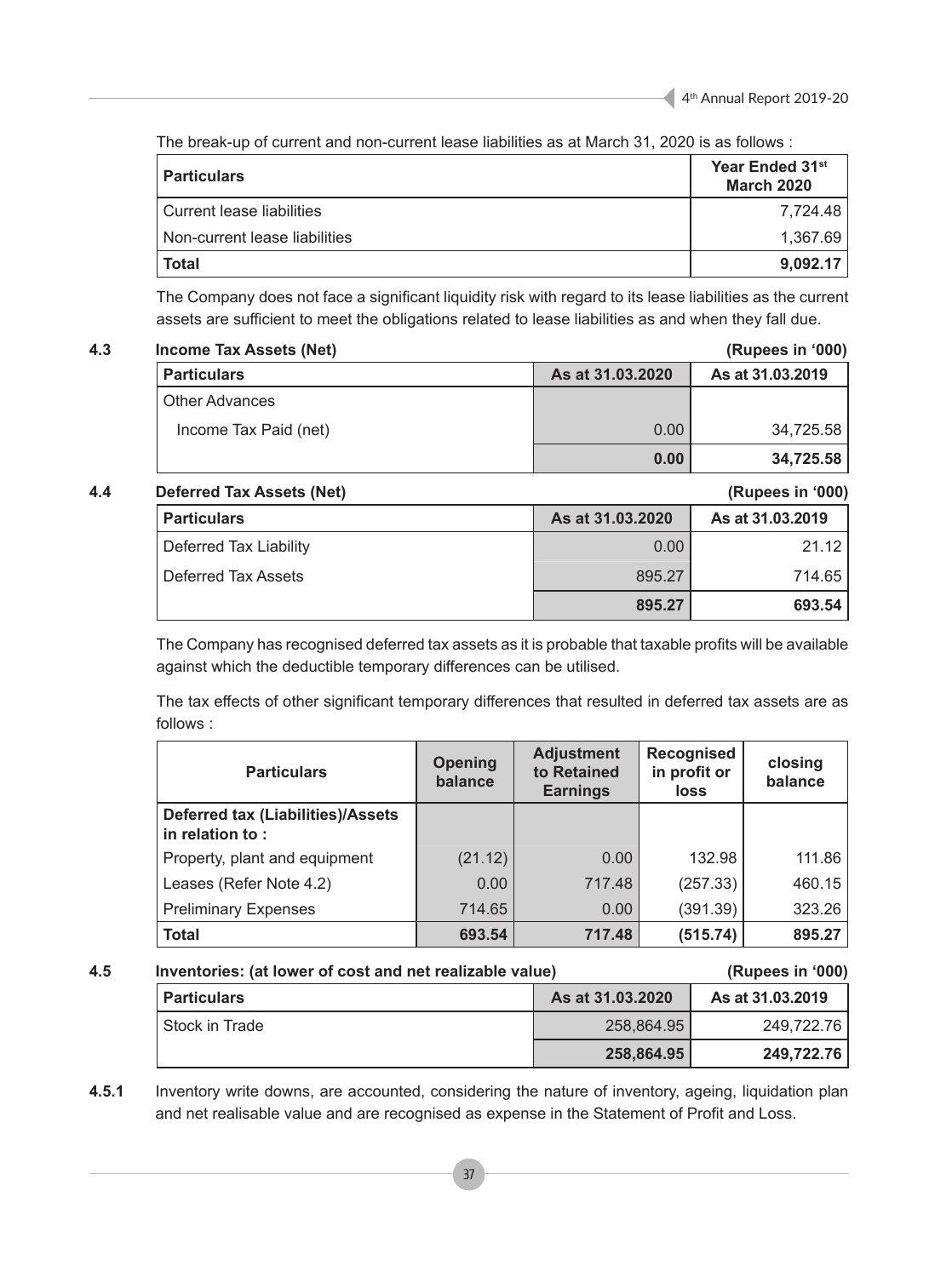| CIAL Dutyfree and Retail Services Limited |  |
|-------------------------------------------|--|
|-------------------------------------------|--|

### **4.6 Cash & Cash Equivalents (Rupees in '000)**

| <b>Particulars</b>                                | As at 31.03.2020 | As at 31.03.2019 |
|---------------------------------------------------|------------------|------------------|
| <b>Balance with Banks</b>                         |                  |                  |
| i) in Current Accounts                            | 7,835.02         | 50,473.52        |
| ii) in Deposit Accounts (maturity $\lt$ 3 Months) | 0.00             | 25,595.48        |
| Cash on hand                                      | 226.77           | 208.08           |
|                                                   | 8,061.78         | 76,277.08        |

#### **4.7 Bank Balances - Others (Rupees in '000)**

| Dann Daidhcea - Othcha                                                          |                  | (KUPGOJ III. VVV) |
|---------------------------------------------------------------------------------|------------------|-------------------|
| <b>Particulars</b>                                                              | As at 31.03.2020 | As at 31.03.2019  |
| <b>Balance with Banks</b>                                                       |                  |                   |
| In Deposit Accounts                                                             |                  |                   |
| (i) maturity 3 -12 Months                                                       | 0.00             | 0.00              |
| In earmarked Accounts                                                           |                  |                   |
| Balance with Banks in Deposit Account held<br>under lien towards Bank Guarantee | 50.00            | 50.00             |
|                                                                                 | 50.00            | 50.00             |

### **4.8 Other Financial Assets (Rupees in '000)**

| <b>Particulars</b>                 | As at 31.03.2020 | As at 31.03.2019 |
|------------------------------------|------------------|------------------|
| Interest Accrued on fixed deposits | 14.74            | 10.59            |
|                                    | 14.74            | 10.59            |

### **4.9 Income Tax Assets (Net) (Current) (Rupees in '000)**

| ∣ Particulars                        | As at 31.03.2020 | As at 31.03.2019 |
|--------------------------------------|------------------|------------------|
| Income Tax Assets (Net of provision) | 1.41.371.99      | 1.06.644.65      |
|                                      | 1,41,371.99      | 1,06,644.65      |

### **4.10 Other Current Assets (Rupees in '000)**

| <b>Particulars</b>                                   | As at 31.03.2020 | As at 31.03.2019 |
|------------------------------------------------------|------------------|------------------|
| Advances recoverable in cash or in kind or for value | 3,735.08         | 4,720.83         |
| to be received.                                      |                  |                  |
| Other receivables                                    | 29,411.51        | 26,843.74        |
| (under contractual rights receivable)                |                  |                  |
| <b>Balances with Government Authorities</b>          | 4,98,921.56      | 2,87,431.42      |
|                                                      | 5,32,068.15      | 3, 18, 995. 99   |

### **4.11 Share Capital**

| <b>Particulars</b>                                                                | As at 31.03.2020 | As at 31.03.2019 |
|-----------------------------------------------------------------------------------|------------------|------------------|
| Authorised:<br>5,00,00,000 Equity Shares of Par Value Rs.10 each<br>fully paid up | 5,00,000.00      | 500,000.00       |
| Issued and Subscribed and fully paid:                                             |                  |                  |
| 70,070 Equity Shares of Par Value of Rs.10 each<br>fully paid up                  | 700.70           | 700.70           |
|                                                                                   | 700.70           | 700.70           |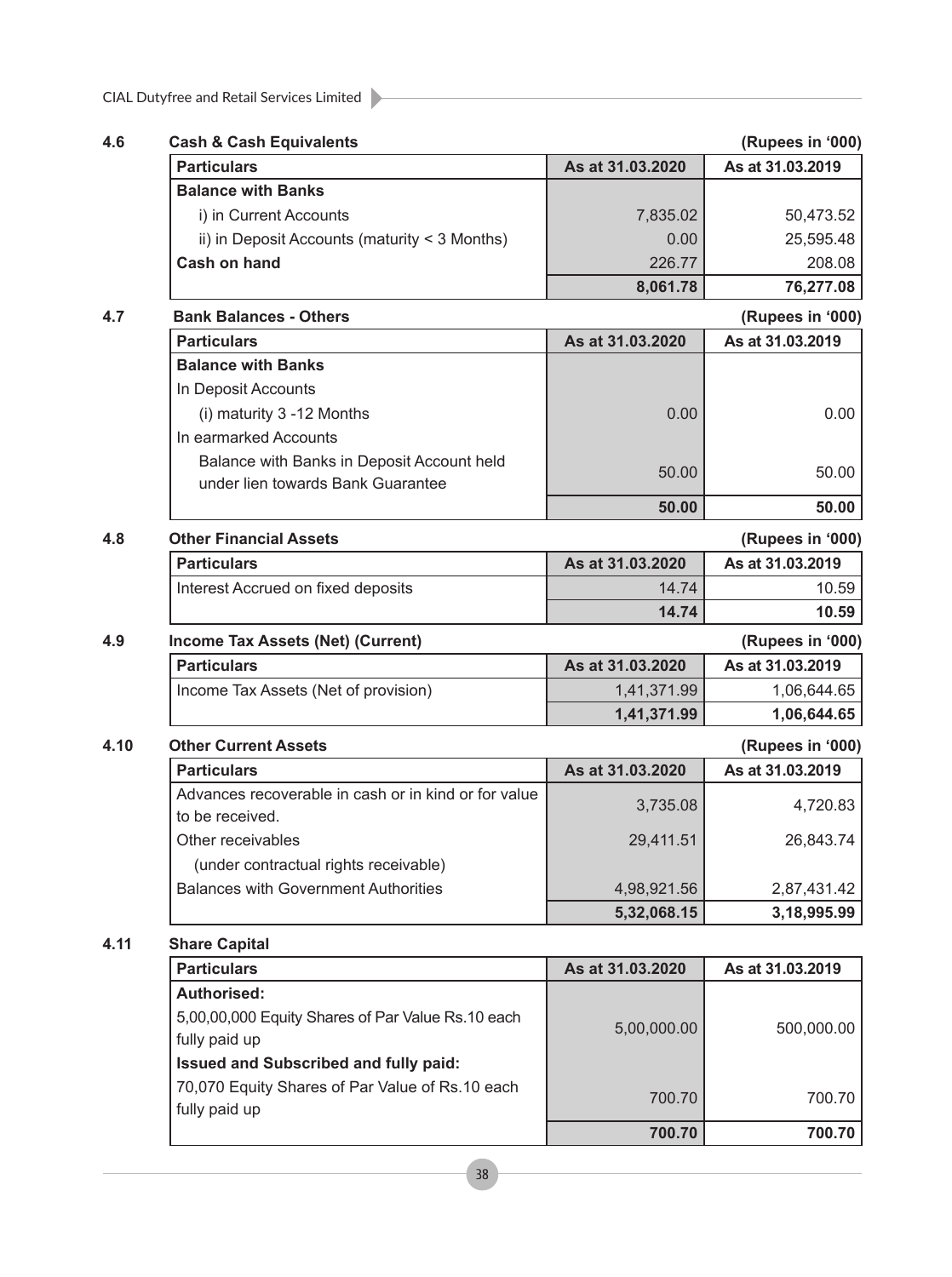|                                                         |                  | As at 31.03.2020 | As at 31.03.2019 |               |
|---------------------------------------------------------|------------------|------------------|------------------|---------------|
| <b>Particulars</b>                                      | No. of<br>shares | <b>Rupees</b>    | No. of<br>shares | <b>Rupees</b> |
| No. of shares as at the beginning of the financial year | 70.07            | 700.70           | 70.07            | 700.70        |
| Add: Shares issued during the year                      | 0.00             | 0.00             | 0.00             | 0.00          |
| No. of shares as at the end of the financial year       | 70.07            | 700.70           | 70.07            | 700.70        |

### **Reconciliation of shares at the beginning and at the end of the financial year**

### **Rights, preferences and restrictions attached to Shares**

The Company has only one class of equity shares having a par value of Rs.10 per share. Each holder of equity shares is entitled to one vote per share. The Company declares and pays dividends in Indian rupees. The dividend proposed by the Board of Directors is subject to the approval of the shareholders in the ensuing Annual General Meeting.

In the event of liquidation of the Company, the holders of equity shares will be entitled to receive remaining assets of the Company, after distribution of all preferential amounts. The distribution will be in proportion to the number of equity shares held by the shareholders.

| <b>Particulars</b>                      |               | As at 31.03.2020        | As at 31.03.2019 |                         |
|-----------------------------------------|---------------|-------------------------|------------------|-------------------------|
|                                         | $\frac{9}{6}$ | No. of<br><b>Shares</b> | %                | No. of<br><b>Shares</b> |
| l Cochin International Airport Limited. | 99.90%        | 70.000                  | 99.90%           | 70,000                  |

### **Particulars of Shareholders holding more than 5% share in the Company**

| <b>Other Equity</b>                                |         |                  | (Rupees in '000) |
|----------------------------------------------------|---------|------------------|------------------|
| <b>Particulars</b>                                 |         | As at 31.03.2020 | As at 31.03.2019 |
| <b>General Reserve</b>                             |         |                  |                  |
| Balance as per last Balance Sheet                  |         | 0.00             | 0.00             |
| Add: Transfer from Retained Earnings               |         | 0.00             | 0.00             |
| Closing balance                                    | (a)     | 0.00             | 0.00             |
| <b>Retained Earnings</b>                           |         |                  |                  |
| Balance as per last Balance Sheet                  |         | 1, 15, 221.88    | 57,548.86        |
| Add: Profit for the year                           |         | 91,956.39        | 57,673.01        |
| Add/(Less): Remeasurement of defined employee      |         | 0.00             | 0.00             |
| benefit plans (net of taxes)                       |         |                  |                  |
|                                                    |         | 2,07,174.79      | 1, 15, 221.88    |
| Less: Impact on account of adoption of Ind AS 116  |         | 2,578.99         | 0.00             |
| Add: Deferred Tax impact on account of adoption of |         | 717.48           | 0.00             |
| Ind AS 116                                         |         |                  |                  |
| Less: Appropriations                               |         |                  |                  |
| a) Transfer to General Reserve                     |         | 0.00             | 0.00             |
| b) Proposed Dividend                               |         | 0.00             | 0.00             |
| c) Tax on Proposed Dividend                        |         | 0.00             | 0.00             |
|                                                    | (b)     | 2,05,316.75      | 1, 15, 221.88    |
|                                                    | $(a+b)$ | 2,05,316.75      | 1, 15, 221.88    |

The Board of Directors of the Company has proposed a dividend of Rs.0.00 (Nil) per share for the Financial Year 2019-20.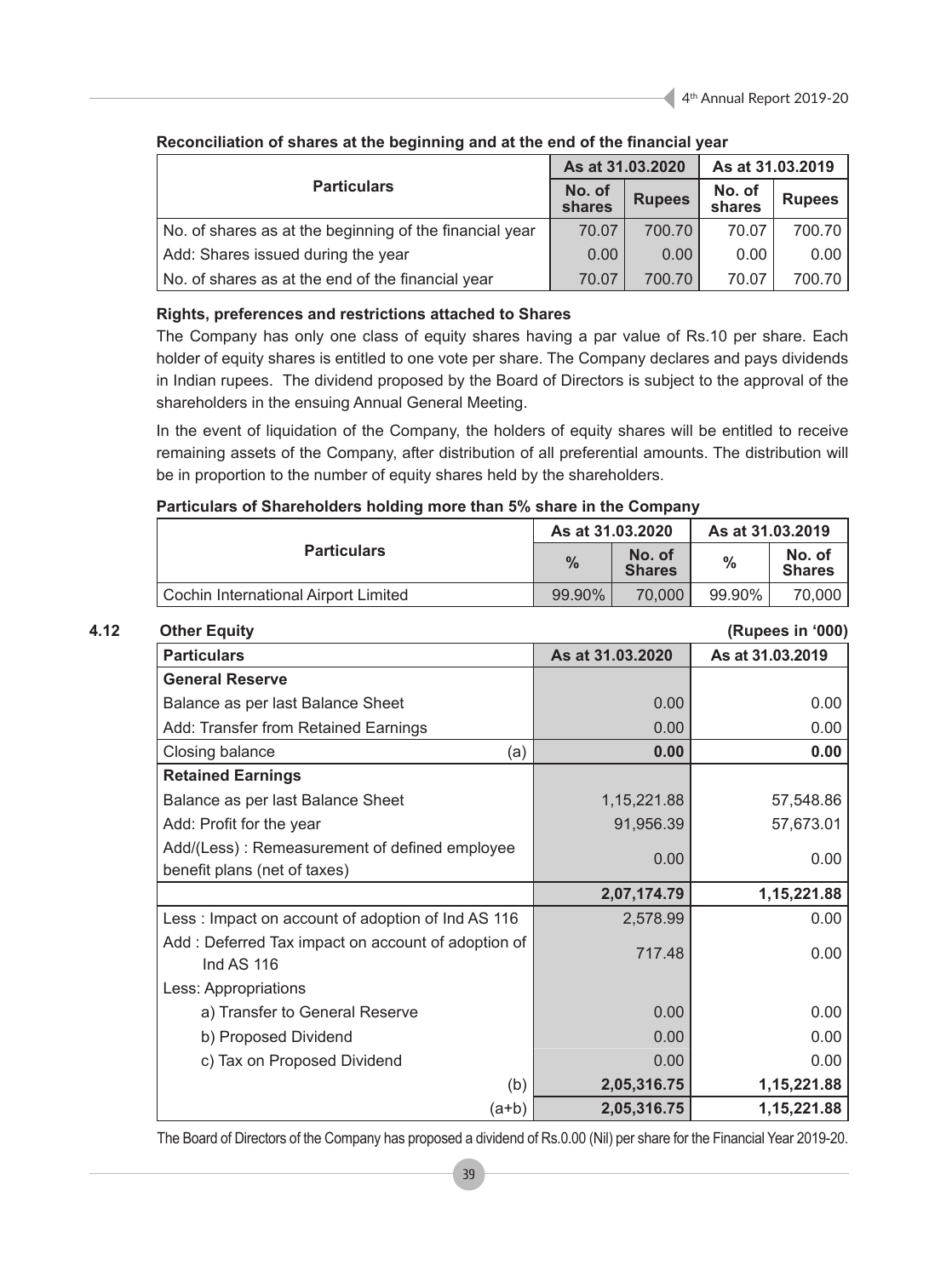### **4.13 Other Financial Liabilities (Non Current) (Rupees in '000)**

| Particulars                           | As at 31,03,2020 | As at 31.03.2019 |
|---------------------------------------|------------------|------------------|
| Security Deposits including Retention | 98.555.23        | 83.618.91        |
|                                       | 98,555,23        | 83.618.91        |

**4.13.1** Security deposit represent the fair value of Rs.20 crores discounted from the procurement and supply management agency of Duty free merchandise as per the agreement entered into for a period of 10 years in September, 2018.

### **4.14 Other Non Current Liabilities (Rupees in '000)**

| $\sim$ uivi Ivoli vuliviit Liudilitivo |                  | 1110000011100001 |
|----------------------------------------|------------------|------------------|
| <b>Particulars</b>                     | As at 31.03.2020 | As at 31.03.2019 |
| Deferred Fair Valuation Gain           | 92.903.68        | 1.08.355.33      |
|                                        | 92,903,68        | 1.08.355.33      |

| <b>Trade Payables</b><br><b>Particulars</b>           | As at 31.03.2020 | (Rupees in '000)<br>As at 31.03.2019 |
|-------------------------------------------------------|------------------|--------------------------------------|
|                                                       |                  |                                      |
| Total outstanding dues of Micro, Small and Medium     |                  |                                      |
| Enterprises                                           | 1,083.56         | 0.00 <sub>1</sub>                    |
| Total outstanding dues of creditors other than Micro, |                  |                                      |
| <b>Small and Medium Enterprises</b>                   |                  |                                      |
| - Related Parties                                     | 4,38,099.19      | 3,98,746.83                          |
| - Others                                              | 59,424.86        | 27,600.71                            |
|                                                       | 4,98,607.61      | 4,26,347.53                          |

**4.15.1** There is no defined credit period. The dues are settled based on the credit policy extended by the vendors. The Company has financial risk management policies in place to ensure that all payables are paid within the pre-agreed credit terms.

Disclosure of payable to vendors as defined under the "Micro, Small and Medium Enterprise Development Act 2006" is based on the information available with the Company regarding the status of registration of vendors, there are no amounts overdue to such vendors at the Balance Sheet date. There are no delays in payment made to such suppliers during the year or for any earlier years and accordingly there is no interest paid or outstanding interest in this regard in respect of payment made during the year or on balance brought forward from previous year.

### **4.16 Other Financial Liabilities (Current) (Rupees in '000)**

| ' Particulars                         | As at 31.03.2020 | As at 31.03.2019 |
|---------------------------------------|------------------|------------------|
| Security Deposits including Retention | 8.951.05         | 4.736.51         |
|                                       | 8.951.05         | 4.736.51         |

### **4.17 Other Current Liabilities (Rupees in '000)**

| <b>Particulars</b>                              | As at 31.03.2020 | As at 31.03.2019 |
|-------------------------------------------------|------------------|------------------|
| a) Revenue Received in advance                  |                  |                  |
| Deferred Revenue arising from security deposits | 8,541.09         | 8,060.96         |
| b) Other Payables                               |                  |                  |
| <b>Statutory Dues</b>                           | 12,139.95        | 30,259.58        |
| <b>Others</b>                                   | 6,190.22         | 10,985.29        |
|                                                 | 26,871.26        | 49,305.83        |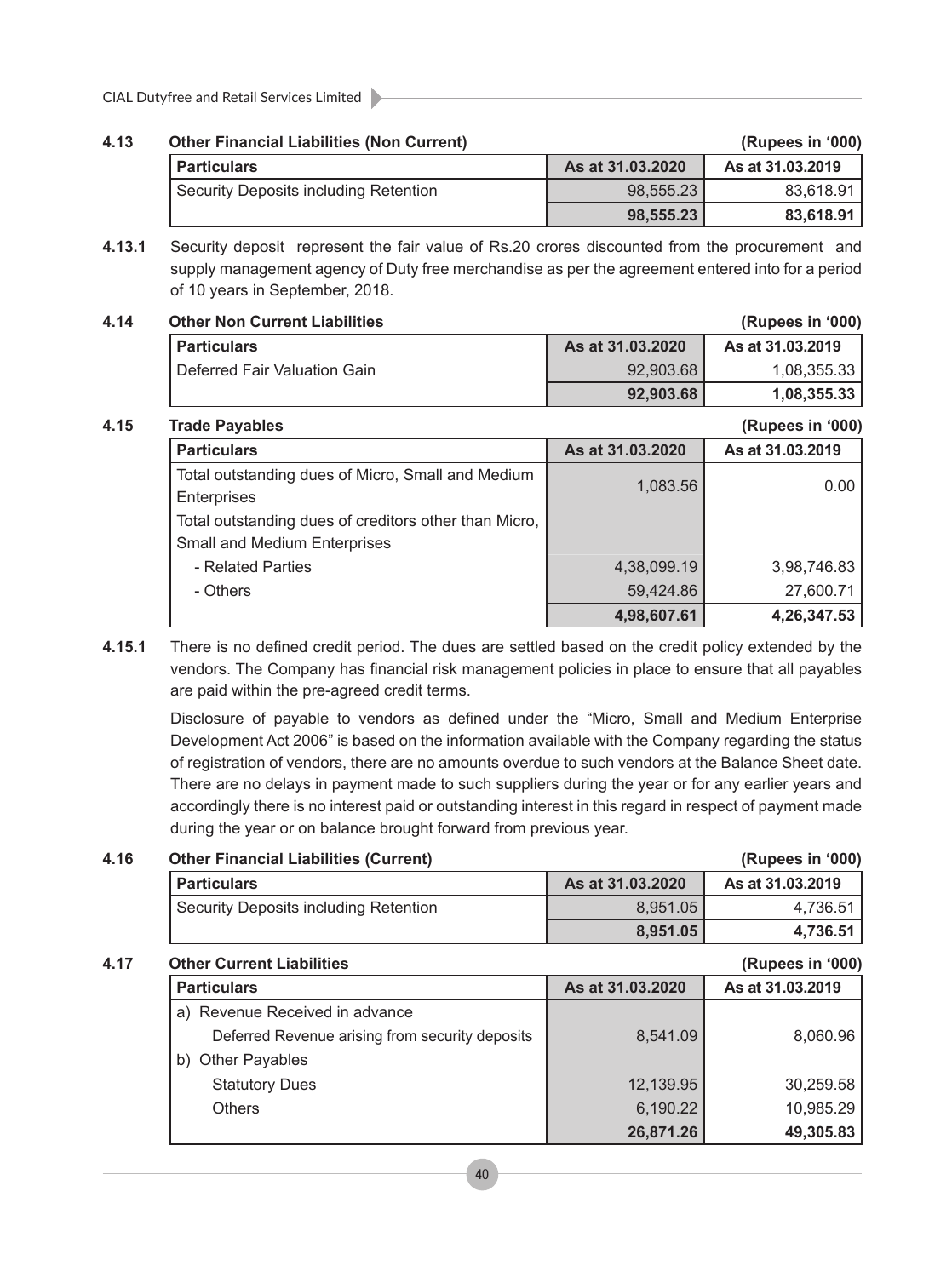### **4.18 Other Current Liabilities (Rupees in '000)**

| ________________________                   |                  |                  |
|--------------------------------------------|------------------|------------------|
| Particulars                                | As at 31,03,2020 | As at 31.03.2019 |
| Provision for Income Tax (Net of Tax Paid) | 8.157.76         | 0.00 I           |
|                                            | 8.157.76         | $0.00 \mid$      |

### **4.19 Revenue from operations (Rupees in '000)**

| <b>Particulars</b>                    | For the year ended<br>31.03.2020 | For the year ended<br>31.03.2019 |
|---------------------------------------|----------------------------------|----------------------------------|
| <b>Sale of Products</b>               |                                  |                                  |
| Sale of Duty Free Products            | 24,20,605.39                     | 23,43,064.66                     |
| Less: Discount allowed as per invoice | 2,68,215.82                      | 2,22,166.14                      |
| sub-total                             | 21,52,389.57                     | 21,20,898.51                     |
| Other operating income                |                                  |                                  |
| Discount received                     | 1,42,794.13                      | 1,21,800.42                      |
| <b>Total Revenue from Operations</b>  | 22,95,183.69                     | 22,42,698.93                     |

### **4.20 Other Income (Rupees in '000)**

| <b>Particulars</b>                   | For the year ended<br>31.03.2020 | For the year ended<br>31.03.2019 |
|--------------------------------------|----------------------------------|----------------------------------|
| Interest Income                      | 282.69                           | 13,301.59                        |
| Fair valuation gain                  | 7,859.93                         | 28.72                            |
| Foreign Exchange Rate Variance (net) | 0.00                             | 21,269.86                        |
| Insurance claim received             | 15,134.18                        | 0.00                             |
| Other non-operating income           | 14,840.04                        | 25,661.82                        |
|                                      | 38,116.83                        | 60,262.00                        |

### **4.21 Change in Stock in Trade: (Rupees in '000)**

| <b>Particulars</b>           | For the year ended   For the year ended<br>31.03.2020 | 31.03.2019     |
|------------------------------|-------------------------------------------------------|----------------|
| Opening Stock in Trade       | 2,49,722.76                                           | 4, 16, 547. 49 |
| Less: Closing Stock in Trade | 2,58,864.95                                           | 2,49,722.76    |
| Changes in stock in trade    | (9, 142.19)                                           | 1,66,824.73    |

### **4.22 Employee Benefits Expenses (Rupees in '000)**

| <b>Particulars</b>                           | For the year ended   For the year ended<br>31.03.2020 | 31.03.2019  |
|----------------------------------------------|-------------------------------------------------------|-------------|
| Salaries and Allowances (Refer Note No 4.30) | 99,995.66                                             | 1,08,686.35 |
|                                              | 99,995.66                                             | 1,08,686.35 |

### **4.23 Finance Costs (Rupees in '000)**

| <b>Particulars</b>                                     | For the year ended<br>31.03.2020 | For the year ended<br>31.03.2019 |
|--------------------------------------------------------|----------------------------------|----------------------------------|
| Interest Expense on lease liabilities (Refer Note 4.2) | 1,061.61                         | 0.00                             |
| Other borrowing Cost                                   |                                  |                                  |
| (i) Unwinding of discount on security deposits         | 7,859.93                         | 28.72                            |
|                                                        | 8,921.54                         | 28.72                            |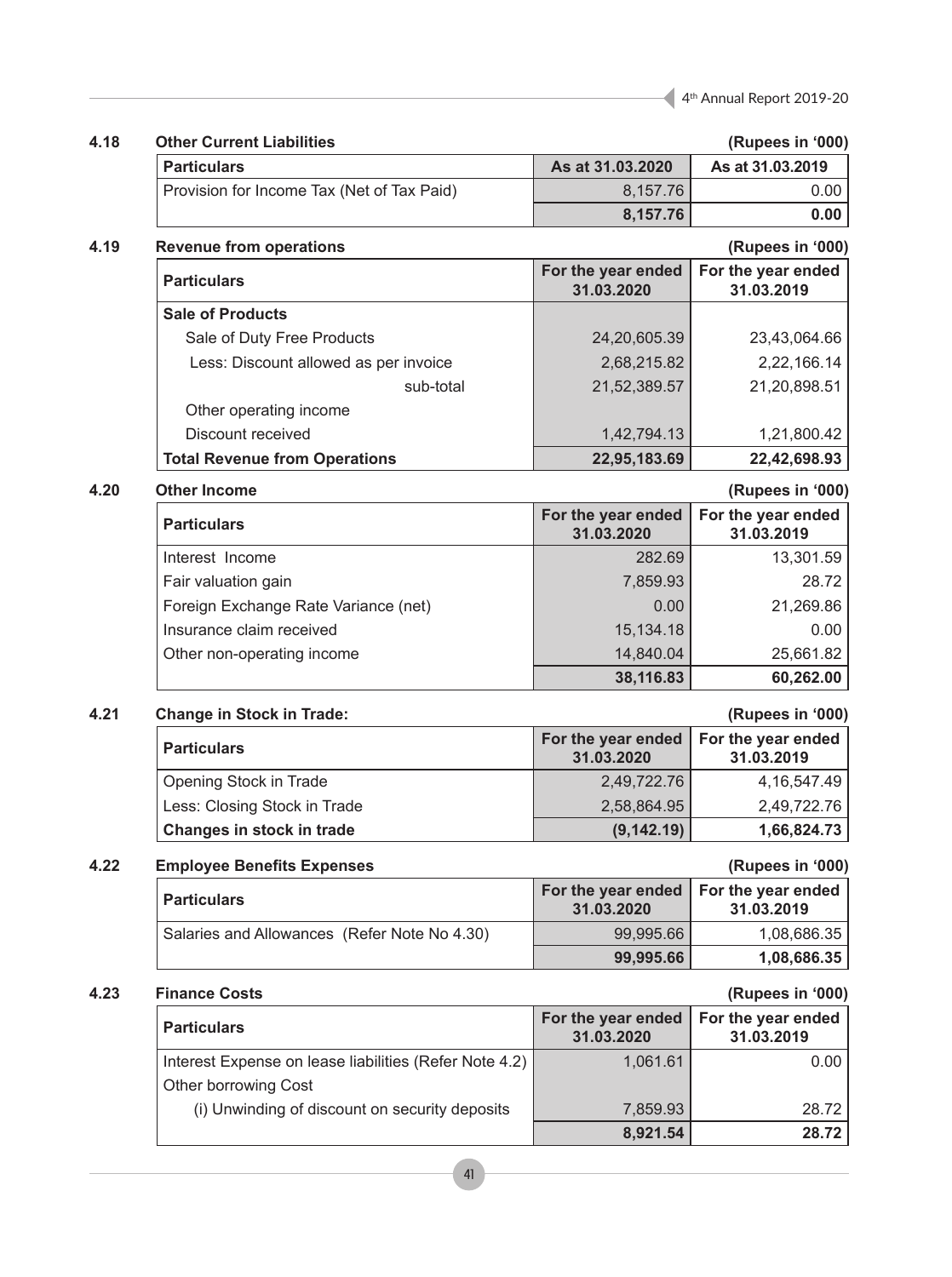### **4.24 Other Expenses (Rupees in '000)**

| <b>Particulars</b>                          | For the year ended<br>31.03.2020 | For the year ended<br>31.03.2019 |
|---------------------------------------------|----------------------------------|----------------------------------|
| Royalty paid to CIAL (Refer Note No.4.29)   | 9,80,496.01                      | 9,74,770.56                      |
| Foreign Exchange Rate Variance (net)        | 7,396.32                         |                                  |
| Management Fees (Duty Free Shop)            | 66,145.16                        | 64,476.32                        |
| <b>Other Administrative Charges</b>         | 11,251.00                        | 9,643.12                         |
| Advertisement and Sales Promotion expenses  | 10,597.00                        | 14,840.64                        |
| Rental Charges (Refer Note 4.2)             | 0.00                             | 7,091.75                         |
| <b>Housekeeping Expenses</b>                | 6,959.40                         | 6,247.08                         |
| <b>Security Charges</b>                     | 1,728.30                         | 1,700.51                         |
| Insurance                                   | 994.57                           | 1,731.00                         |
| Professional and Consultancy charges        | 504.05                           | 307.27                           |
| Auditor's Remuneration (Refer Note 4.27)    | 230.00                           | 150.00                           |
| Consumption of Stores, Spares & Consumables | 178.38                           | 703.66                           |
| Damaged/lost inventory written off          | 132.17                           | 436.89                           |
| Rates and Taxes                             | 30.25                            | 813.05                           |
| Loss of inventory due to flood              | 0.00                             | 12,163.58                        |
| Repairs and Maintenance:                    |                                  |                                  |
| - Repairs to Building                       | 0.00                             | 0.00                             |
| - Repair to Plant, Equipment                | 10.75                            | 0.00                             |
| <b>Travelling and Conveyance</b>            | 5,336.34                         | 3,230.04                         |
| Vehicle running and maintenance             | 30.13                            | 27.87                            |
|                                             | 10,92,019.83                     | 10,98,333.34                     |

### **4.25 The Income tax expense for the year can be reconciled to the accounting profit as follows:**

|                                                                                         |                                  | (Rupees in '000)                 |
|-----------------------------------------------------------------------------------------|----------------------------------|----------------------------------|
| <b>Particulars</b>                                                                      | For the year ended<br>31.03.2020 | For the year ended<br>31.03.2019 |
| <b>Profit before tax</b>                                                                | 1,23,058.89                      | 79,888.76                        |
| Income tax expense calculated at 25.168% (2018-<br>19 @27.82%)                          | 30,971.46                        | 22,225.05                        |
| Effect of expenses that are not deductible in<br>determining taxable profit             | 0.00                             | 0.00                             |
| Reversal of opening deferred tax due to change<br>in tax rate                           | 134.51                           | 0.00                             |
| On Defined Benefit Obligations                                                          | 0.00                             | 0.00                             |
| Adjustments recognised in the current year in<br>relation to current tax of prior years | 0.00                             | (9.31)                           |
| Income tax expense recognised in profit or loss                                         | 31,105.97                        | 22,215.75                        |

**Impact of tax rate change:** The Company elected to exercise the option permitted under Section 115BAA of the Income-tax Act 1961 as introduced by the Taxation Laws (Amendment) Act 2019.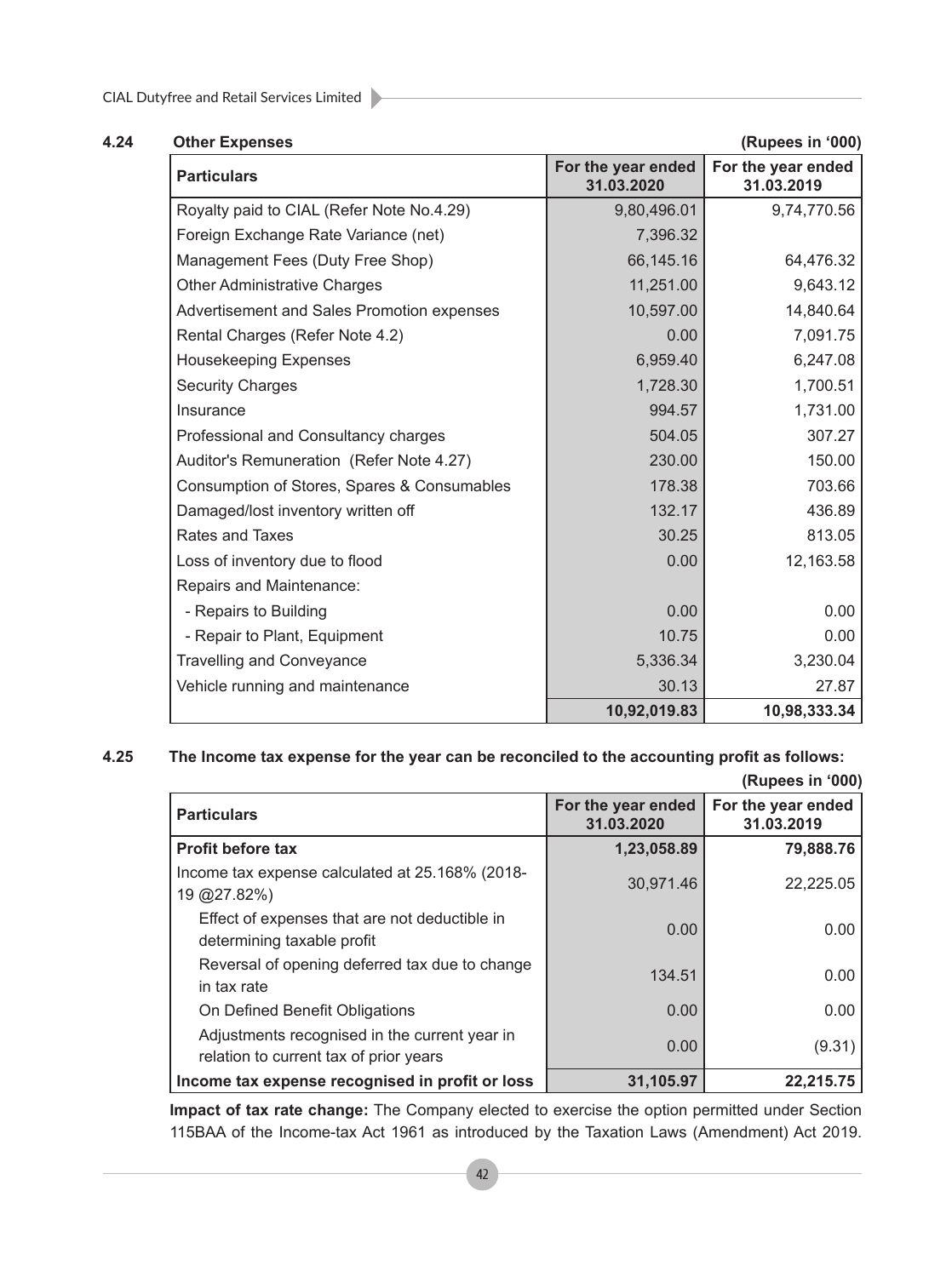Accordingly, the Company has re-measured its Deferred Tax Assets on the basis the rate prescribed in the said section. The full impact of this change has been recognised in the statement of Profit & Loss for the year.

### **4.26 Basic and Diluted Earning per Share (EPS), of face value Rs.10 has been calculated as under:**

|                                                                         |                     | (Rupees in '000)     |
|-------------------------------------------------------------------------|---------------------|----------------------|
| <b>Particulars</b>                                                      | <b>Current Year</b> | <b>Previous Year</b> |
| <b>Basic &amp; Diluted:</b>                                             |                     |                      |
| <b>Numerator</b>                                                        |                     |                      |
| Net Profit for the year                                                 | 91,956.39           | 57,673.01            |
| <b>Denominator</b>                                                      |                     |                      |
| Weighted average number of equity shares<br>outstanding during the year | 700.70              | 700.70               |
| Earnings per Share - Basic (In Rupees)                                  | 131.24              | 82.31                |
| - Diluted (In Rupees)                                                   | 131.24              | 82.31                |

### **4.27 Payment to the Auditor (Rupees in '000)**

| <b>Particulars</b>  | <b>Current Year</b> | <b>Previous Year</b> |
|---------------------|---------------------|----------------------|
| For Statutory Audit | 150.00              | 100.00               |
| For Tax Audit       | 60.00               | 50.00                |
| For Other services  | 20.00               |                      |
|                     | 230.00              | 150.00               |

**4.28** Disclosure of transactions with related parties as required by Ind AS 24 on Related Party Disclosures as prescribed by Companies (Accounting standards) Rules 2006.

### **RELATED PARTY DISCLOSURES**

### **A. Name of the related party and nature of relationship**

### **a) Holding Company**

Cochin International Airport Limited

### **b) Fellow Subsidiaries**

Air Kerala International Services Limited

Cochin International Aviation Services Limited

CIAL Infrastructures Limited

Kerala Waterways and Infrastructures Limited

### **c) Key Management Personnel**

| Mr. V. J. Kurian |        | <b>Managing Director</b> |
|------------------|--------|--------------------------|
| Mr. A.M. Shabeer | $\sim$ | Director                 |
| Mr. Sunil Chacko | $\sim$ | Director                 |

### **d) Key Management Personnel of Holding Company**

- Mr. V. J. Kurian Managing Director
- Mr. Sunil Chacko CFO
- Mr. Saji K George Company Secretary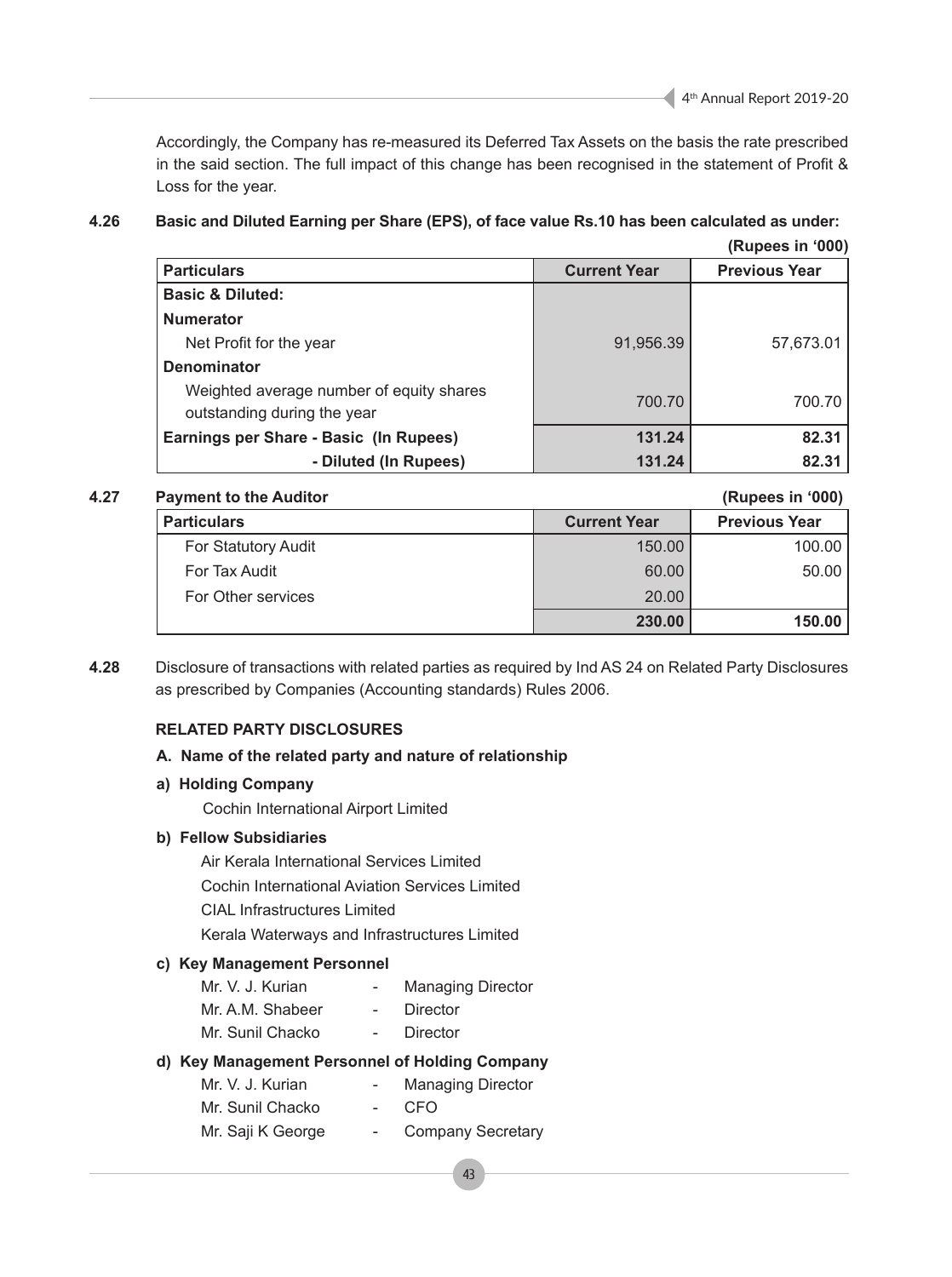### **B. Transactions with related parties**

| a) With Holding Company                     |                     | (Rupees in '000)     |
|---------------------------------------------|---------------------|----------------------|
| <b>Particulars</b>                          | <b>Current Year</b> | <b>Previous Year</b> |
| <b>Cochin International Airport Limited</b> |                     |                      |
| Fee to CIAL                                 | 9,80,496.01         | 9,74,770.56          |
| Lease Rent                                  | 7,623.38            | 7,091.75             |
| Secondment charges paid to CIAL             | 97,491.73           | 1,08,686.35          |
| Amount Outstanding as at 31.03.2020         |                     |                      |
| Cochin International Airport Limited        | 4,38,099.19         | 3,98,746.83          |

| <b>stiouloro</b> |  |
|------------------|--|

| b) Details of transactions with Fellow subsidiary | (Rupees in '000) |  |
|---------------------------------------------------|------------------|--|

| <b>Particulars</b>                  | <b>Current Year</b> | <b>Previous Year</b> |
|-------------------------------------|---------------------|----------------------|
| <b>CIAL Infrastructures Limited</b> |                     |                      |
| Reimbursement of Expenses           | 0.00                | 1.00                 |
| Amount Outstanding as at 31.03.2020 |                     |                      |
| CIAL Infrastructures Limited        | 0.00                | 0.00                 |

| c) Details of transactions with key managerial personnel             |                     | (Rupees in '000)     |
|----------------------------------------------------------------------|---------------------|----------------------|
| <b>Particulars</b>                                                   | <b>Current Year</b> | <b>Previous Year</b> |
| Salary, Allowances & other benefits                                  |                     |                      |
| i) To Managing Director                                              | Nil                 | Nil                  |
| ii) To Sri. Saji K. George, Company Secretary of<br>Holding* Company | 509                 | 86                   |

\*current year remuneration include arrrears from 01st March 2017

- **4.29** As per the agreement entered into with the holding Company vide agreement dated 29<sup>th</sup> June 2017 as amended from time to time, the holding Company has appointed the Company as the exclusive concessionaire for duty free business at Cochin International Airport on a concessionaire fee of 45% on net sales. The facilities provided include exclusive premises and facilities for duty free operations and providing infrastructural support. Further, the agreement provide for extending facilities such as housekeeping and security services, maintenance contract services and other corporate services for which reimbursement has been made to the holding Company based on bills raised.
- **4.30** As per the arrangement, the staff requirement of the Company is managed through secondment of employees from the parent company. Salary and allowances charged to the Statement of Profit and Loss includes the salary cost including fringe benefits paid to employees deputed through secondment amounting to Rs.974.917 lakhs, accounted on the basis of service invoice raised by the holding company and remuneration paid to company secretary of holding company amounting to Rs.5.09 lakhs.

### **4.31 Impact of COVID-19 pandemic, lockdown and travel restrictions**

The Company is engaged in the business of running Duty Free Shops in the International Terminal of its parent Company, Cochin International Airport Limited. As such, the business is entirely dependent upon international passenger movement. CDRSL was operating normally until the spread of Covid -19 pandemic all across the world. The international operations at Cochin Airport gradually declined during the financial year 2019-20 but substantial reduction in the traffic was reported during the month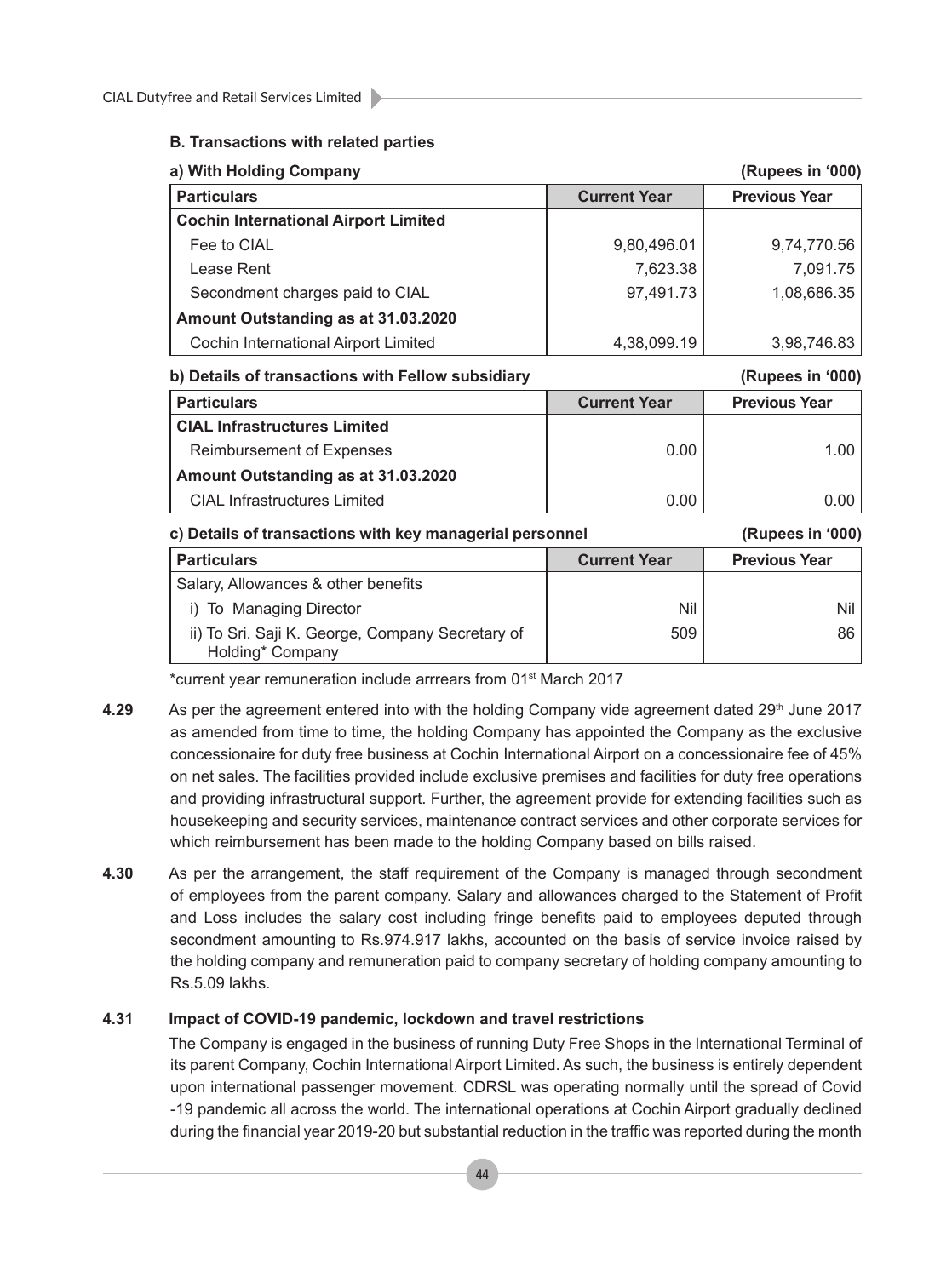**(Rupees in '000)**

of March 2020 once travel restrictions to various countries were enforced. The cumulative effect of the pandemic in Civil Aviation, Travel and Tourism industry has been continuous since its outbreak in China and has caused significant reduction in the international passengers from February 2020, which in turn has reduced the sales from the duty-free shops operated by us. The suspension of International operations by Government of India happened on 21st March 2020 onwards followed by imposition of country wide lockdown restrictions on 24<sup>th</sup> March 2020, which has virtually ceased the airport operations.

As the lockdown and suspension of airline operations continues beyond 01<sup>st</sup> April 2020, the trend of revenue and expenditures for FY 2020-21 will have a drastic change than that of FY 2019-20. The month of April and May 2020 suffered total wipe out of revenues.

The international operations cannot be expected to recommence before 01<sup>st</sup> July 2020, which will also not be a full recovery of operations for the rest of months of FY 2020-21. Post commencement of international operations, it is expected that international passenger number will drop by 60 to 65% range for the rest of the months in the FY 2020-21 as compared to previous year monthly traffic. Consequently, the overall revenue of CDRSL for FY 2020-21 will be severely impacted. Since the duty free industry is solely dependent on inflow of international passenger traffic for its sustenance, our expected recovery will be similar to the aviation sector.

The cashflow of the Company was also adversely affected during the month of April and May 2020 but showing signs of recovery due to reopening of business on a limited scale from 01<sup>st</sup> June 2020 onwards. As an abundant precaution, a new working capital loan facility for Rs.30 crore is being tied up.

The above instances are temporary in nature and hence does not have any impact on the Going Concern of the entity.

| <b>Particulars</b>                                | <b>Current Year</b> | <b>Previous Year</b> |
|---------------------------------------------------|---------------------|----------------------|
| a) CIF Value of imports made during the year      | 9,34,541.85         | 7,84,455.58          |
| b) Earnings in Foreign Exchange (Export of Goods) | 11,03,438.06        | 23,43,063.62         |
| c) Expenditure in Foreign Currency                | 9,78,093.36         | 7,84,455.58          |

### **4.32 Additional Information (Rupees in '000)**

### **4.33 Corporate Social Responsibility ('CSR')**

The details of amount required to be spend and the amount utilised are given below:

|                                                                            |                  | $(1.44)$ $-0.06$ $-1.1$ $-0.06$ $-1.1$ |
|----------------------------------------------------------------------------|------------------|----------------------------------------|
| <b>Particulars</b>                                                         | As at 31.03.2020 | As at 31.03.2019                       |
| a) Gross Amount required to be spent by the<br>Company during the year : - |                  |                                        |
| i) Annual CSR allocation for the year                                      | 1,121.08         | 0.00                                   |
| ii) Carry forward from Previous year                                       | 0.00             | 0.00                                   |
| Total                                                                      | 1,121.08         | 0.00                                   |
| b) Amount spent during the year:                                           |                  |                                        |
| i) By contribution to the Trust:                                           | 0.00             | 0.00                                   |
| ii) Contribution to CMs Relief Fund                                        | 0.00             | 0.00                                   |
| iii) By other than the above                                               | 0.00             | 0.00                                   |

The CSR allocation for the year 2019-20 will be spent by the Company during the six month period ending 30<sup>th</sup> September 2020.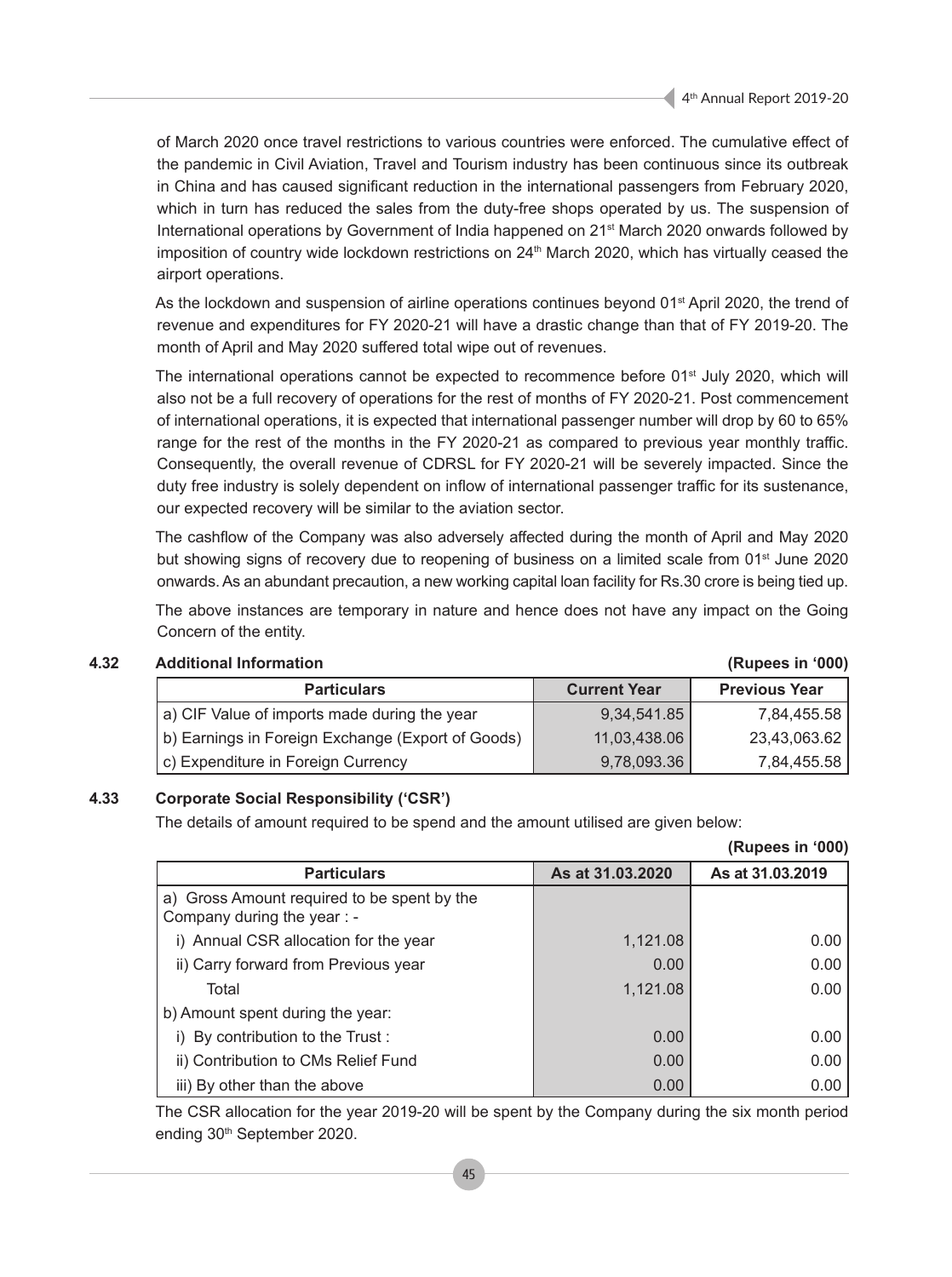CIAL Dutyfree and Retail Services Limited

- **4.34** Litigation: The Company has no pending litigations.
- **4.34.1** Show cause notices received from GST Authorities aggregating to Rs.1455.28 lakhs (Rs.Nil lakhs), have not been considered as contingent liability, since formal demands have not been raised and in the opinion of the management these notices are not sustainable.
- **4.35** The Company does not have any long term contracts including derivative contracts for which there were any material foreseeable losses.
- **4.36** Figures have been rounded off to the nearest rupee in '000s. Previous year figures, unless otherwise stated are given within brackets and have been re-grouped and recast wherever necessary to be in conformance with current year's layout.

Signatures to Note 1 to 4.36 forms integral part of accounts.

### For and on behalf of the Board of Directors **As per our separate report of even date attached**

sd/- **V.J. Kurian** Managing Director (DIN:0001806859)

sd/- **A.M. Shabeer** Director (DIN:0001643446) sd/- **Sunil Chacko** Director (DIN:0007434481) For **Krishnamoorthy & Krishnamoorthy** Chartered Accountants (FRN: 001488S)

> **C.A. K T Mohanan** Partner (M.No: 201484) UDIN: 202014844AAAACF9268

sd/-

Place: Kochi Date : 22.07.2020

46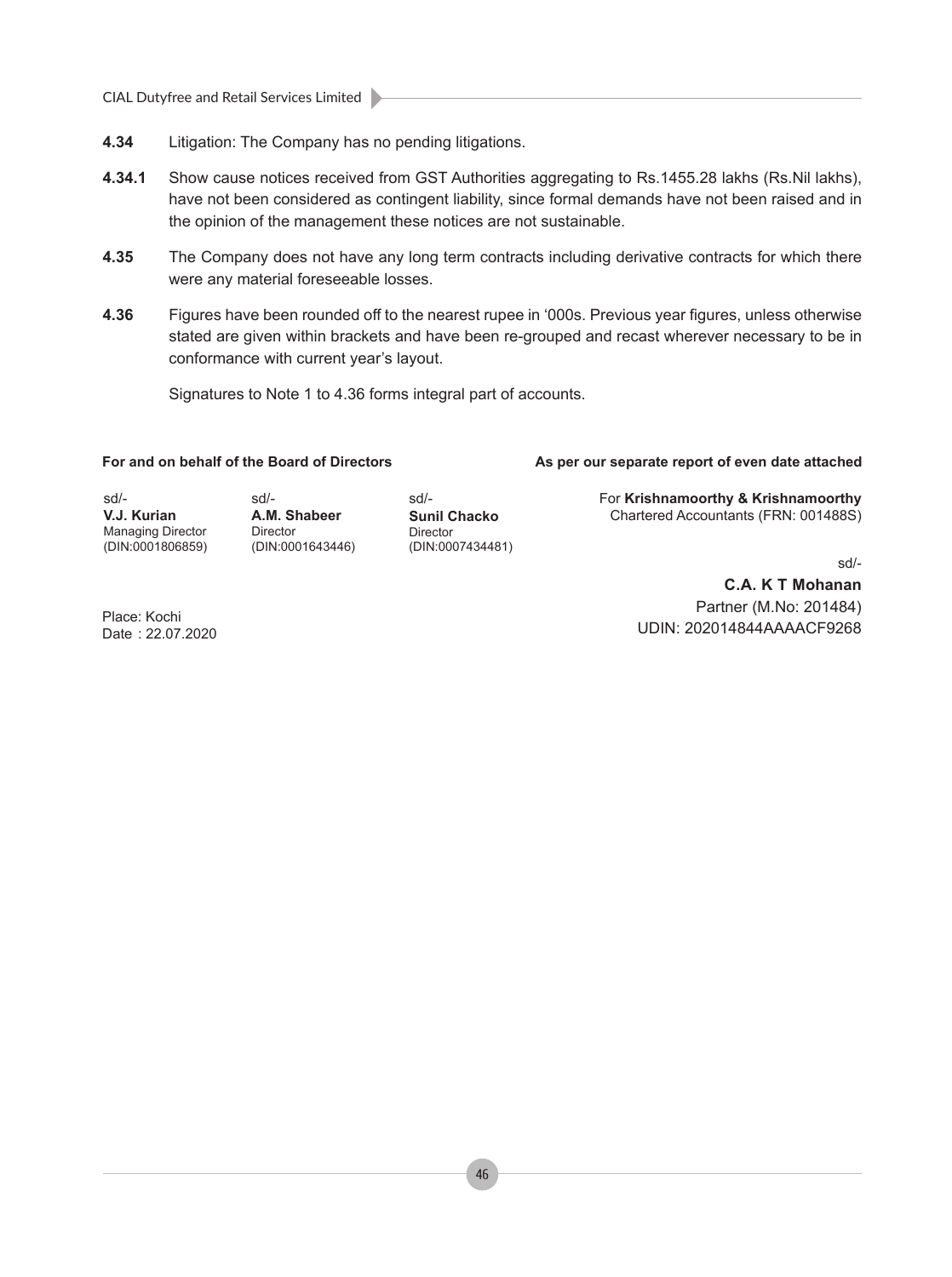## **CIAL DUTYFREE AND RETAIL SERVICES LIMITED**

Regd Office: XI/318 E, Cochin International Airport Building, Nedumbasserry

Kochi Airport P.O – 683 111, CIN: U52399KL2016PLC040279

Phone: 0484 2374154; E – mail: cdrslsec@gmail.com

### **Form No: MGT – 11 PROXY FORM**

[Pursuant to Section 105(6) of the Companies Act 2013 and Rule 19(3) of the Companies (Management and Administration) Rules 2014]

| <b>CIN</b>                | U52399KL2016PLC040279                                                                         |
|---------------------------|-----------------------------------------------------------------------------------------------|
| Name of the Company       | <b>CIAL Dutyfree and Retail Services Limited</b>                                              |
| <b>Registered Office</b>  | XI/318 E, Cochin International Airport Building, Nedumbasserry, Kochi Airport<br>P.O.-683 111 |
| Name of the Member(s)     |                                                                                               |
| <b>Registered Address</b> |                                                                                               |
| e-mail ID                 |                                                                                               |
| Folio No                  |                                                                                               |

I/We, being the member(s) of ------------------------ shares of the above named company, hereby appoint

| $^{\circ}$ 1. | Name           |           |
|---------------|----------------|-----------|
|               | Address        |           |
|               | e-mail ID      |           |
|               | or failing him | Signature |
| 2.            | Name           |           |
|               | Address        |           |
|               | e-mail ID      |           |
|               | or failing him | Signature |
| 3.            | Name           |           |
|               | Address        |           |
|               | e-mail ID      | Signature |

as my/our proxy to attend and vote (on poll) for me/us and on my or our behalf at the 04<sup>th</sup> Annual General Meeting of the Company to be held on Friday, the 04<sup>th</sup> day of September, 2020 at 09.15 a.m. at XI/318E, Cochin International Airport Buildings, Nedumbassery, Kochi Airport P.O., Ernakulam 683 111 and at any adjournment thereof in respect of such resolution as are indicated below:

**Resolution Nos:**

**CUTHERE K-SULHERE-**

affix Re.1 revenue stamp

Signed this ------ day of -------------------- 2020

Signature of shareholder: --------------------------------------------------------------------------

Signature of Proxy holder(s) :----------------------------------------------------------------------

Note: The form of proxy in order to be effective should be duly completed and deposited at the registered Office of the company, not less than 48 hours before the commencement of the meeting.

47